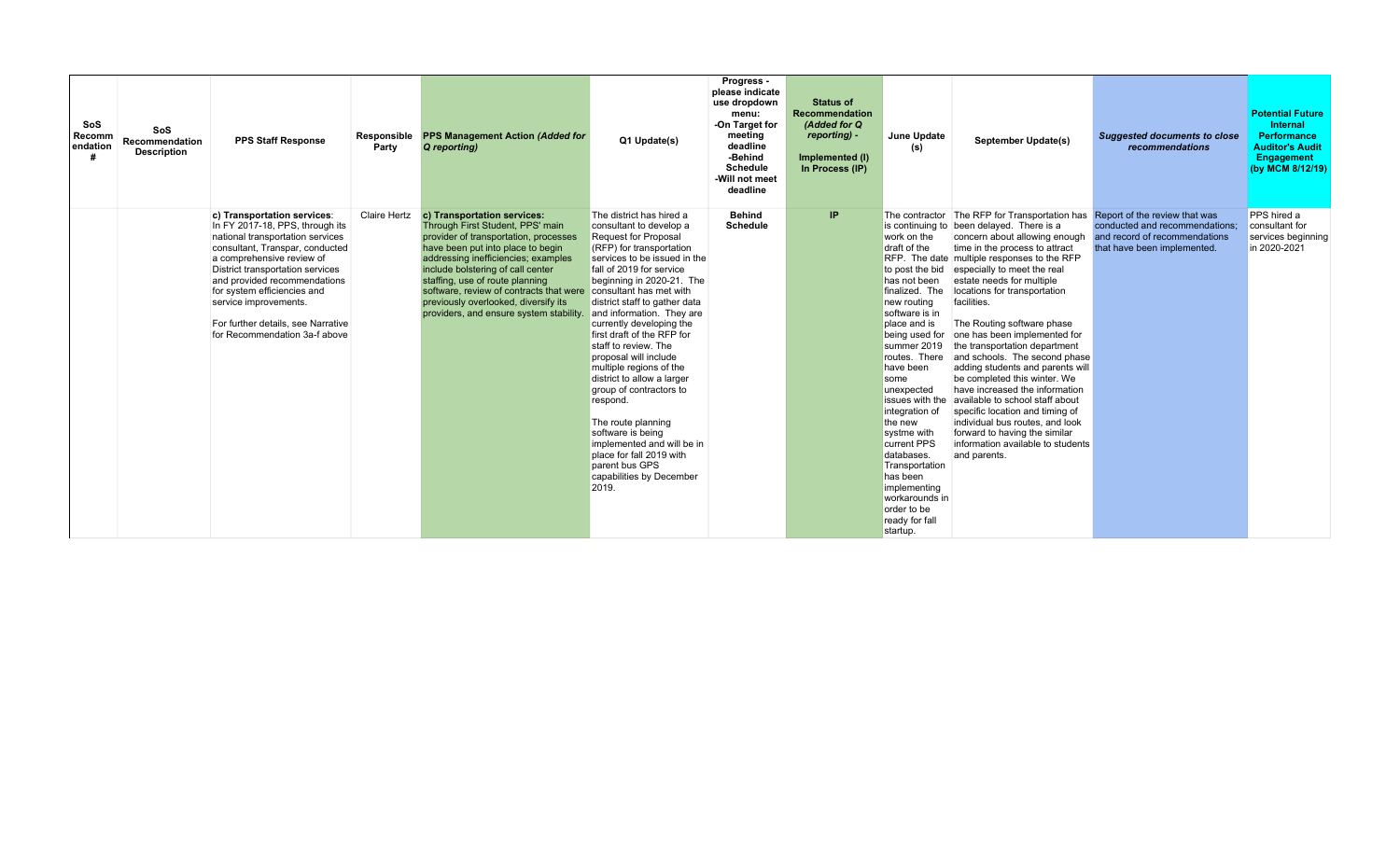| SoS<br>Recomm<br>endation | SoS<br>Recommendation<br><b>Description</b>                                                                                                                                                                                                                                                                     | <b>PPS Staff Response</b>                                                                                                                                                                                                                                                                                                                                                                                                                                                                                                                                                                                                                                                                                                                                 | Responsible<br>Party   | <b>PPS Management Action (Added for</b><br>Q reporting)                                                                                                                                                                                                                                                                                                                                                                                                                                                                                                                             | Q1 Update(s)                                                                                                                                                                                                                                                                                                                   | Progress -<br>please indicate<br>use dropdown<br>menu:<br>-On Target for<br>meeting<br>deadline<br>-Behind<br><b>Schedule</b><br>-Will not meet<br>deadline | <b>Status of</b><br>Recommendation<br>(Added for Q<br>reporting) -<br>Implemented (I)<br>In Process (IP) | <b>June Update</b><br>(s)                                                                                                                             | <b>September Update(s)</b>                                                                                                                                                                                                                                                                                             | <b>Suggested documents to close</b><br>recommendations                                                                            | <b>Potential Future</b><br><b>Internal</b><br><b>Performance</b><br><b>Auditor's Audit</b><br>Engagement<br>(by MCM 8/12/19) |
|---------------------------|-----------------------------------------------------------------------------------------------------------------------------------------------------------------------------------------------------------------------------------------------------------------------------------------------------------------|-----------------------------------------------------------------------------------------------------------------------------------------------------------------------------------------------------------------------------------------------------------------------------------------------------------------------------------------------------------------------------------------------------------------------------------------------------------------------------------------------------------------------------------------------------------------------------------------------------------------------------------------------------------------------------------------------------------------------------------------------------------|------------------------|-------------------------------------------------------------------------------------------------------------------------------------------------------------------------------------------------------------------------------------------------------------------------------------------------------------------------------------------------------------------------------------------------------------------------------------------------------------------------------------------------------------------------------------------------------------------------------------|--------------------------------------------------------------------------------------------------------------------------------------------------------------------------------------------------------------------------------------------------------------------------------------------------------------------------------|-------------------------------------------------------------------------------------------------------------------------------------------------------------|----------------------------------------------------------------------------------------------------------|-------------------------------------------------------------------------------------------------------------------------------------------------------|------------------------------------------------------------------------------------------------------------------------------------------------------------------------------------------------------------------------------------------------------------------------------------------------------------------------|-----------------------------------------------------------------------------------------------------------------------------------|------------------------------------------------------------------------------------------------------------------------------|
| #3                        | Investigate and<br>report on potential<br>savings areas in<br>depth, including the<br>level of executive<br>administration, use<br>of substitute<br>teachers and<br>educational<br>assistants due to<br>educator absences.<br>health benefits, bus<br>services, legal<br>services, and<br>building utilization. | a) Executive administration<br>organizational structure to<br>ensure the necessary balance<br>of effective leadership capacity<br>required to lead reform efforts<br>while attaining an efficient<br>streamlining of core District<br>functions.<br>In 2005, the Board approved a<br>policy limiting excessive<br>employee benefits for central<br>office administrators which the<br>Superintendent and Chief of<br>Human Resources will continue<br>to follow.<br>In 2019-20, all non-represented<br>central office employees will<br>have an evaluation prior to final<br>decisions relating to potential<br>cost of living adjustments<br>(COLA) and salary step<br>increases.<br>For further details, see Narrative<br>for Recommendation 3a-f below | Guadalupe<br>Guerrero. | a) Executive administration:<br>PPS will continue to examine its<br>PPS will continue to examine its Sharon Reese organizational structure to ensure the<br>necessary balance of effective<br>leadership.<br>- In 2019-20, all non-represented<br>central office employees will have an<br>evaluation prior to final decisions<br>relating to potential cost of living<br>adjustments (COLA) and salary step<br>increases.                                                                                                                                                          | 2019-2020 budget process On Target<br>includes identification of<br>efficient use of human<br>resources and<br>organizational structure.                                                                                                                                                                                       |                                                                                                                                                             | IP                                                                                                       | All non-<br>represented<br>central office<br>employees<br>received<br>performance<br>evaluations<br>prior to<br>receiving any<br>salary<br>increases. | Evaluation tool for non-<br>represented employees is on<br>docket for review by a cross-<br>functional team with HR and<br>OSP. Training needs and<br>opportunities, as well as<br>updates to align to District vision<br>and Educator Essentials, will be<br>determined and produced by the<br>cross-functional team. | Provide changes to org structure, if - Review if<br>any.<br>Evaluation tool for COLA and salary employees were<br>step increases. | evaluation for non-<br>representative<br>completed prior to<br>COLA and salary<br>step increases.                            |
|                           |                                                                                                                                                                                                                                                                                                                 | Narrative for Recommendation<br>3a-f                                                                                                                                                                                                                                                                                                                                                                                                                                                                                                                                                                                                                                                                                                                      |                        |                                                                                                                                                                                                                                                                                                                                                                                                                                                                                                                                                                                     |                                                                                                                                                                                                                                                                                                                                |                                                                                                                                                             |                                                                                                          |                                                                                                                                                       |                                                                                                                                                                                                                                                                                                                        |                                                                                                                                   |                                                                                                                              |
|                           |                                                                                                                                                                                                                                                                                                                 | b) Teacher absenteeism and<br>use of paraeducators:<br>The Superintendent had already<br>identified this as an issue of<br>concern. PPS will take a critical<br>look at the factors that<br>contribute to teacher<br>absenteeism and high substitute<br>teacher costs.<br>For further details, see Narrative<br>for Recommendation 3a-f above                                                                                                                                                                                                                                                                                                                                                                                                             |                        | Sharon Reese b) Teacher absenteeism and use of Continuing to work on<br>paraeducators:<br>PPS is continuing to work on<br>professional development opportunities and educators to support<br>for principals and educators; prioritized their work of addressing<br>funding for behavioral and<br>social/emotional supports for students<br>and MTSS; and provided for additional funding for behavioral and<br>APS or climate specialist for the single- social/emotional supports<br>side administrator schools to ensure<br>additional support for behavior needs<br>for 2018-19. | professional development<br>opportunities for principals<br>the needs of diverse<br>learnings. We prioritized<br>for students and MTSS.<br>Provided for additional<br>APS or climate specialist<br>for the single-side<br>administrator schools to<br>ensure additional support<br>for behavior needs for<br>2018-19. See #18. | On Target                                                                                                                                                   | IP                                                                                                       |                                                                                                                                                       | In addition to work with<br>principals and educators, we are<br>also investing in substitute<br>educator supports. Substitute<br>Academy will be held November<br>1 and provide targeted training<br>on social/emotional supports.                                                                                     | See #18                                                                                                                           | - Review how<br>absenteeism is<br>tracked<br>- What are the<br>steps for<br>addressing<br>absenteeism                        |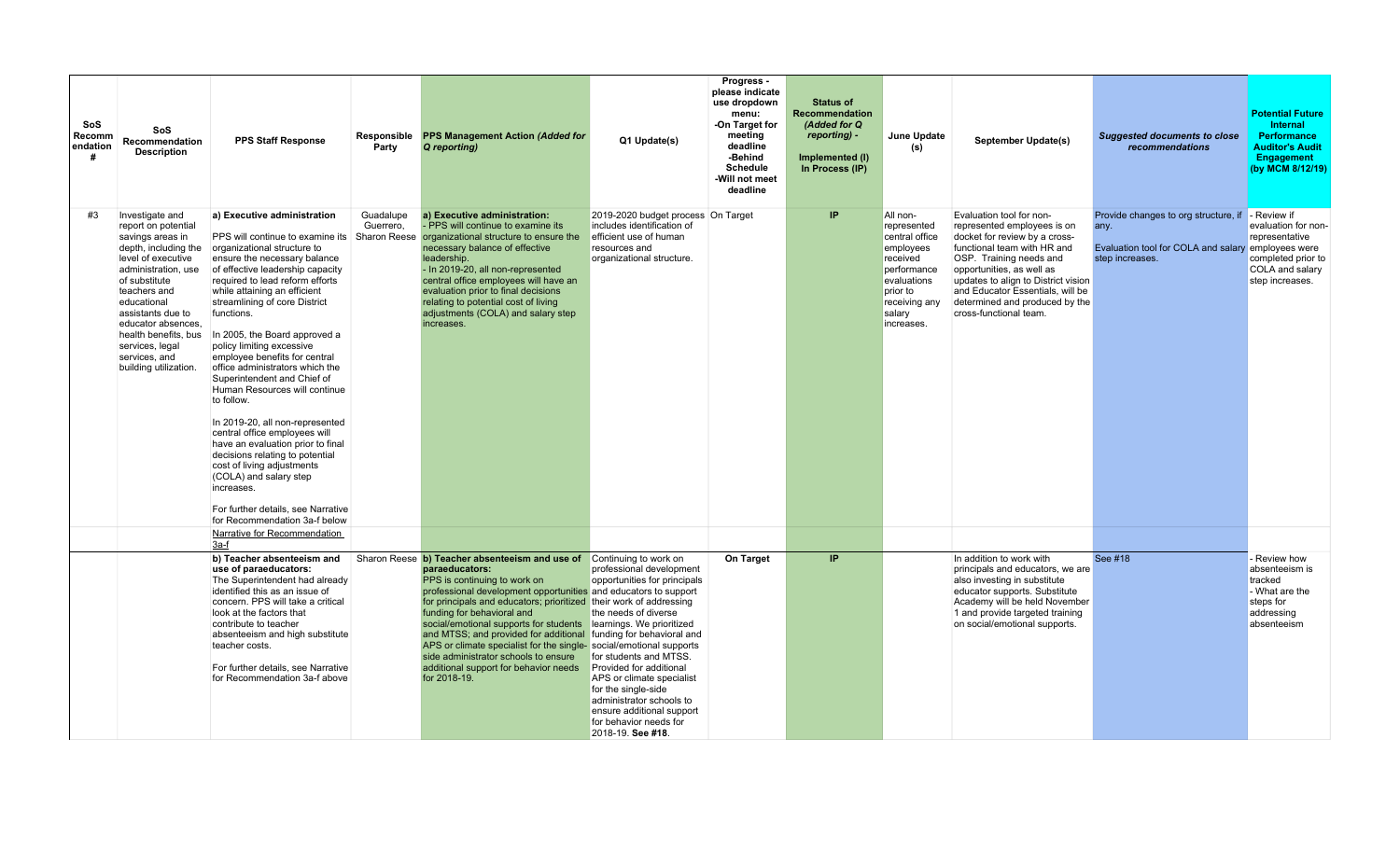| <b>SoS</b><br>Recomm<br>endation | SoS<br>Recommendation<br><b>Description</b> | <b>PPS Staff Response</b>                                                                                                                                                                                                                                                                                                                                                                                                                                                                                                                                                                                                                                                                                                                                                                                                                                                                                                                                                             | Responsible<br>Party | <b>PPS Management Action (Added for</b><br>Q reporting)                                                                                                                                                                                                                                                                                                                                                                                                                                                                                                                                                                                                                                                                                                                                                                                                                                                                                                                            | Q1 Update(s)                     | Progress -<br>please indicate<br>use dropdown<br>menu:<br>-On Target for<br>meeting<br>deadline<br>-Behind<br><b>Schedule</b><br>-Will not meet<br>deadline | <b>Status of</b><br>Recommendation<br>(Added for Q<br>reporting) -<br>Implemented (I)<br>In Process (IP) | June Update<br>September Update(s)<br>(s)                                                                                                                                                                                                                                                                                                                                                                                                                                                                                                                                                                                                                                                                                                       | <b>Suggested documents to close</b><br><i>recommendations</i>                                                                                                                               | <b>Potential Future</b><br><b>Internal</b><br><b>Performance</b><br><b>Auditor's Audit</b><br>Engagement<br>(by MCM 8/12/19)                                                                                                                                                                                                                                                                                                                                                                                                           |
|----------------------------------|---------------------------------------------|---------------------------------------------------------------------------------------------------------------------------------------------------------------------------------------------------------------------------------------------------------------------------------------------------------------------------------------------------------------------------------------------------------------------------------------------------------------------------------------------------------------------------------------------------------------------------------------------------------------------------------------------------------------------------------------------------------------------------------------------------------------------------------------------------------------------------------------------------------------------------------------------------------------------------------------------------------------------------------------|----------------------|------------------------------------------------------------------------------------------------------------------------------------------------------------------------------------------------------------------------------------------------------------------------------------------------------------------------------------------------------------------------------------------------------------------------------------------------------------------------------------------------------------------------------------------------------------------------------------------------------------------------------------------------------------------------------------------------------------------------------------------------------------------------------------------------------------------------------------------------------------------------------------------------------------------------------------------------------------------------------------|----------------------------------|-------------------------------------------------------------------------------------------------------------------------------------------------------------|----------------------------------------------------------------------------------------------------------|-------------------------------------------------------------------------------------------------------------------------------------------------------------------------------------------------------------------------------------------------------------------------------------------------------------------------------------------------------------------------------------------------------------------------------------------------------------------------------------------------------------------------------------------------------------------------------------------------------------------------------------------------------------------------------------------------------------------------------------------------|---------------------------------------------------------------------------------------------------------------------------------------------------------------------------------------------|----------------------------------------------------------------------------------------------------------------------------------------------------------------------------------------------------------------------------------------------------------------------------------------------------------------------------------------------------------------------------------------------------------------------------------------------------------------------------------------------------------------------------------------|
|                                  |                                             | d) Legal services:<br>The PPS Office of General<br>Counsel is clearing legacy legal<br>cases resulting in an increase in<br>legal costs compared to<br>previous years. Since July<br>2017, the Board and current<br>Interim General Counsel, who<br>arrived in November of 2017.<br>have been focused on clearing<br>the backlog of prior litigation,<br>actively monitoring costs, and<br>diversifying the corps of<br>providers for outside legal<br>counsel. The Board has<br>scrutinized legal services<br>contracts and provided direction<br>to support both active<br>management of costs/services<br>and the completed transition<br>from a single, primary firm to a<br>diversification of legal providers.<br>Under the leadership of the new<br>Interim General Counsel and<br>the Board, the district has set<br>high standards for legal<br>representation and has<br>implemented best practices.<br>For further details, see Narrative<br>for Recommendation 3af above. | Liz Large            | d) Legal services:<br>Under the leadership of the new<br>Interim General Counsel and the<br>Board, the district has set high<br>standards for legal representation and<br>has implemented best practices on the<br>following:<br>• Establishing a regular cadence of<br>Board review of all current tort claims.<br>lawsuits, BOLI complaints, USDOJ<br>OCR complaints, etc., through a<br>combination of quarterly Board<br>executive sessions and detailed written<br>monthly reporting;<br>• Supporting policies and practices<br>that reduce legal risk to the district;<br>• Revising outdated Board policies to<br>reflect current needs and practices;<br>• Pursuing root-cause analysis to<br>understand and reduce drivers of legal<br>expense;<br>• Resolving long-standing legacy<br>cases; and<br>• Diversifying the use of external legal<br>representation and pursuing, when<br>applicable, competitive fixed-fee<br>agreements and other cost-reducing<br>efforts. | Will be updated next<br>quarter. | On Target                                                                                                                                                   | IP                                                                                                       | *With the implementation of a<br>new matter management<br>system, reporting has now<br>become more systematized and<br>updated in the system in real<br>time. The Legal/Risk team<br>provide a quarterly update to the<br>board in writing and in executive<br>session, including litigation trend<br>reporting. *The Legal team<br>continues to serve as the lead<br>staff for the Policy Committee<br>and has supported amendment<br>of critical, time-sensitive, or<br>inaccurate policies and<br>administrative directives, in<br>addition to supporting the OSBA<br>policy review process which will<br>assess every District policy for<br>legal compliance. *We continue<br>to look at root causes of liability<br>and/or legal expense. | Provide a report of cases that were<br>resolved/closed: tools used to<br>monitor costs and diversification of<br>outside legal counsel; and<br>standards for legal representation<br>(P&P?) | - Verify if policies<br>and procedures<br>were<br>reviewed/revised<br>according and<br>compliant with<br>rules and<br>requlations;<br>- Review<br>processes in<br>handling<br>complaints; are<br>there timelines for<br>acknowledging<br>and resolving<br>complaints?;<br>complaint<br>resolved / referred<br>to appropriate<br>party for<br>resolution?:<br>- Root cause<br>determined and<br>tracked?:<br>- Review<br>resolution of long-<br>standing cases;<br>- How are<br>complaints<br>categorized,<br>tracked, and<br>reported? |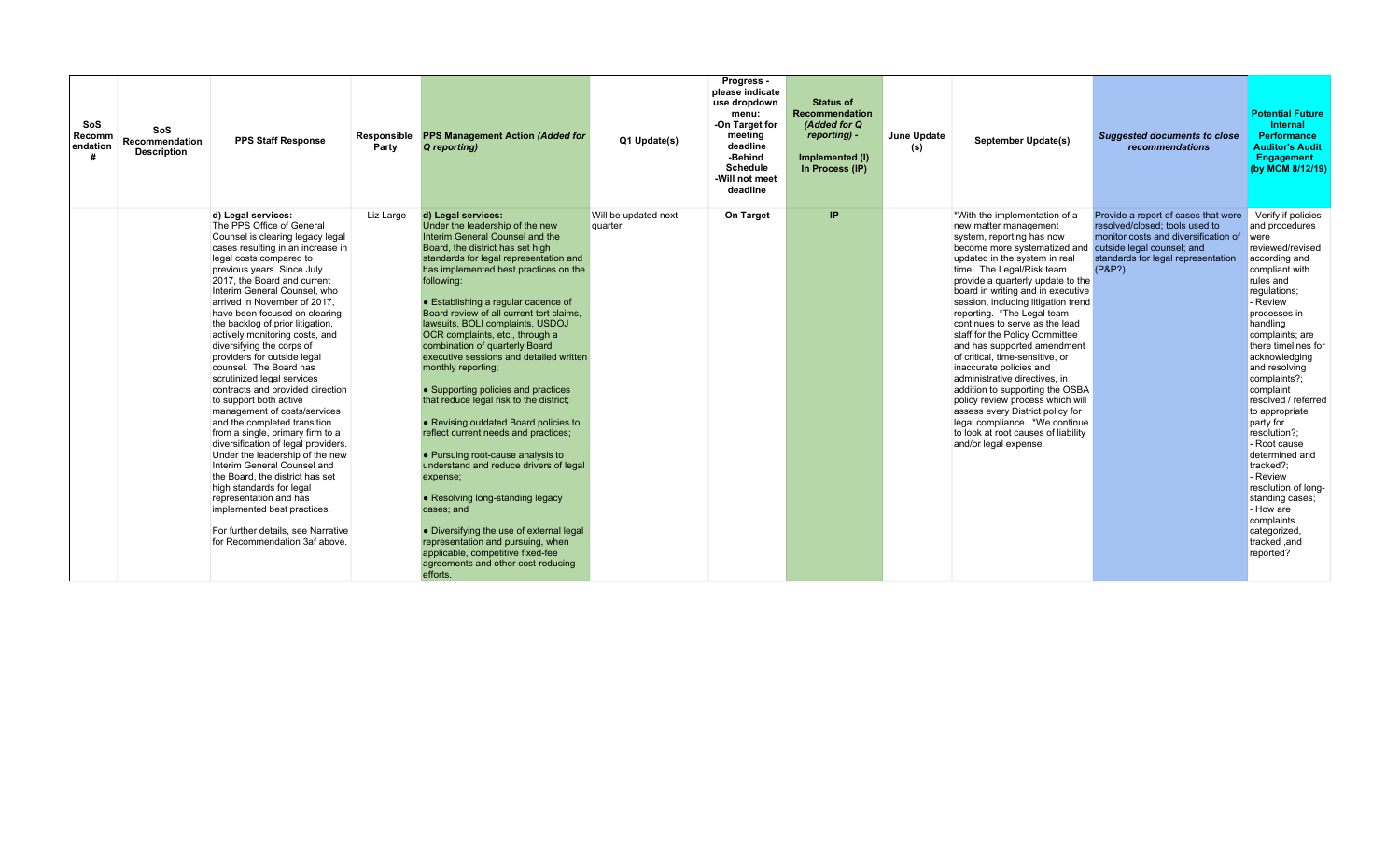| SoS<br>Recomm<br>endation<br># | SoS<br>Recommendation<br><b>Description</b> | <b>PPS Staff Response</b>                                                                                                                                                                                                                                                                                                                                                                                                                                                                                                                                                                       | Responsible<br>Party            | PPS Management Action (Added for<br>Q reporting)                                                                                                                                                                                                                                                                                                                                                                                                                                                                | Q1 Update(s)                                                                                                                                                                                                                                                                                                                                                                                                                                                                                                                                                                                                                                    | Progress -<br>please indicate<br>use dropdown<br>menu:<br>-On Target for<br>meeting<br>deadline<br>-Behind<br><b>Schedule</b><br>-Will not meet<br>deadline | <b>Status of</b><br>Recommendation<br>(Added for Q)<br>reporting) -<br>Implemented (I)<br>In Process (IP) | June Update<br>(s) | <b>September Update(s)</b>                                                                                                                                                                                                                                                                                                                                  | <b>Suggested documents to close</b><br>recommendations | <b>Potential Future</b><br>Internal<br><b>Performance</b><br><b>Auditor's Audit</b><br>Engagement<br>(by MCM 8/12/19) |
|--------------------------------|---------------------------------------------|-------------------------------------------------------------------------------------------------------------------------------------------------------------------------------------------------------------------------------------------------------------------------------------------------------------------------------------------------------------------------------------------------------------------------------------------------------------------------------------------------------------------------------------------------------------------------------------------------|---------------------------------|-----------------------------------------------------------------------------------------------------------------------------------------------------------------------------------------------------------------------------------------------------------------------------------------------------------------------------------------------------------------------------------------------------------------------------------------------------------------------------------------------------------------|-------------------------------------------------------------------------------------------------------------------------------------------------------------------------------------------------------------------------------------------------------------------------------------------------------------------------------------------------------------------------------------------------------------------------------------------------------------------------------------------------------------------------------------------------------------------------------------------------------------------------------------------------|-------------------------------------------------------------------------------------------------------------------------------------------------------------|-----------------------------------------------------------------------------------------------------------|--------------------|-------------------------------------------------------------------------------------------------------------------------------------------------------------------------------------------------------------------------------------------------------------------------------------------------------------------------------------------------------------|--------------------------------------------------------|-----------------------------------------------------------------------------------------------------------------------|
|                                |                                             | e) Facilities usage:<br>In FY 2017-18 the Board<br>approved plans to begin to<br>address inequities among<br>facilities and programs available<br>to students by directing staff to<br>open two new middle schools.<br>The Board and Superintendent<br>prioritized continuation of this<br>work in the FY 2018-19 budget.<br>This fall, PPS issued a request<br>for proposals (RFP) to seek<br>contracted support to examine<br>school building utilization and a<br>District-wide boundary/school<br>assignment review.<br>For further details, see Narrative<br>for Recommendation 3a-f above | Claire Hertz                    | e) Facilities usage:<br>In FY 2017-18 the Board approved<br>plans to begin to address inequities<br>among facilities and programs<br>available to students by directing staff<br>to open two new middle schools. The<br>Board and Superintendent prioritized<br>continuation of this work in the FY<br>2018-19 budget. This fall, PPS issued<br>a request for proposals (RFP) to seek<br>contracted support to examine school<br>building utilization and a District-wide<br>boundary/school assignment review. | The district has started an<br>enrollment and program<br>balancing process. The<br>RFP was awarded and<br>work has started with a<br>staff committee working<br>with the contractor. There<br>is a two year timeline that<br>has been developed for<br>the process including data<br>collection and analysis.<br>community engagement,<br>and updates to the board.<br>The district will also<br>embark on a program<br>evaluation for ed options.<br>These two processes<br>along with the Facilities<br><b>Conditions Assessment to</b><br>be completed in Summer<br>2019 will help quide the<br>enrollment and program<br>balancing process. | On Target                                                                                                                                                   | IP                                                                                                        |                    | The Enrollment and Program<br>Balancing schedule has been<br>modified. The board will<br>engage in updating board policy<br>impacting the Enrollment and<br>Program Balancing. This is<br>planned to be completed from<br>November 2019 to January<br>2020. An update on this work<br>will be shared with the board<br>and community in the coming<br>week. |                                                        | - Review policy<br>and procedure,<br>and determine if<br>they are followed.                                           |
|                                |                                             | f) Employee benefits:<br>additional Board action:<br>In 2005, the Board approved a<br>policy limiting excessive<br>employee benefits for central<br>office administrators which the<br>Superintendent and Chief of<br>Human Resources will continue<br>to follow.<br>For further details, see Narrative<br>for Recommendation 3a-f above                                                                                                                                                                                                                                                        | Board.<br>Guadalupe<br>Guerrero | f) Employee benefits: additional<br><b>Board action:</b><br>In 2005, the Board approved a policy<br>limiting excessive employee benefits<br>for central office administrators which<br>the Superintendent and Chief of<br>Human Resources will continue to<br>follow.                                                                                                                                                                                                                                           |                                                                                                                                                                                                                                                                                                                                                                                                                                                                                                                                                                                                                                                 | On Target                                                                                                                                                   | $\mathbf c$                                                                                               |                    |                                                                                                                                                                                                                                                                                                                                                             |                                                        | - Review policy<br>and procedure,<br>and determine if<br>they are followed.                                           |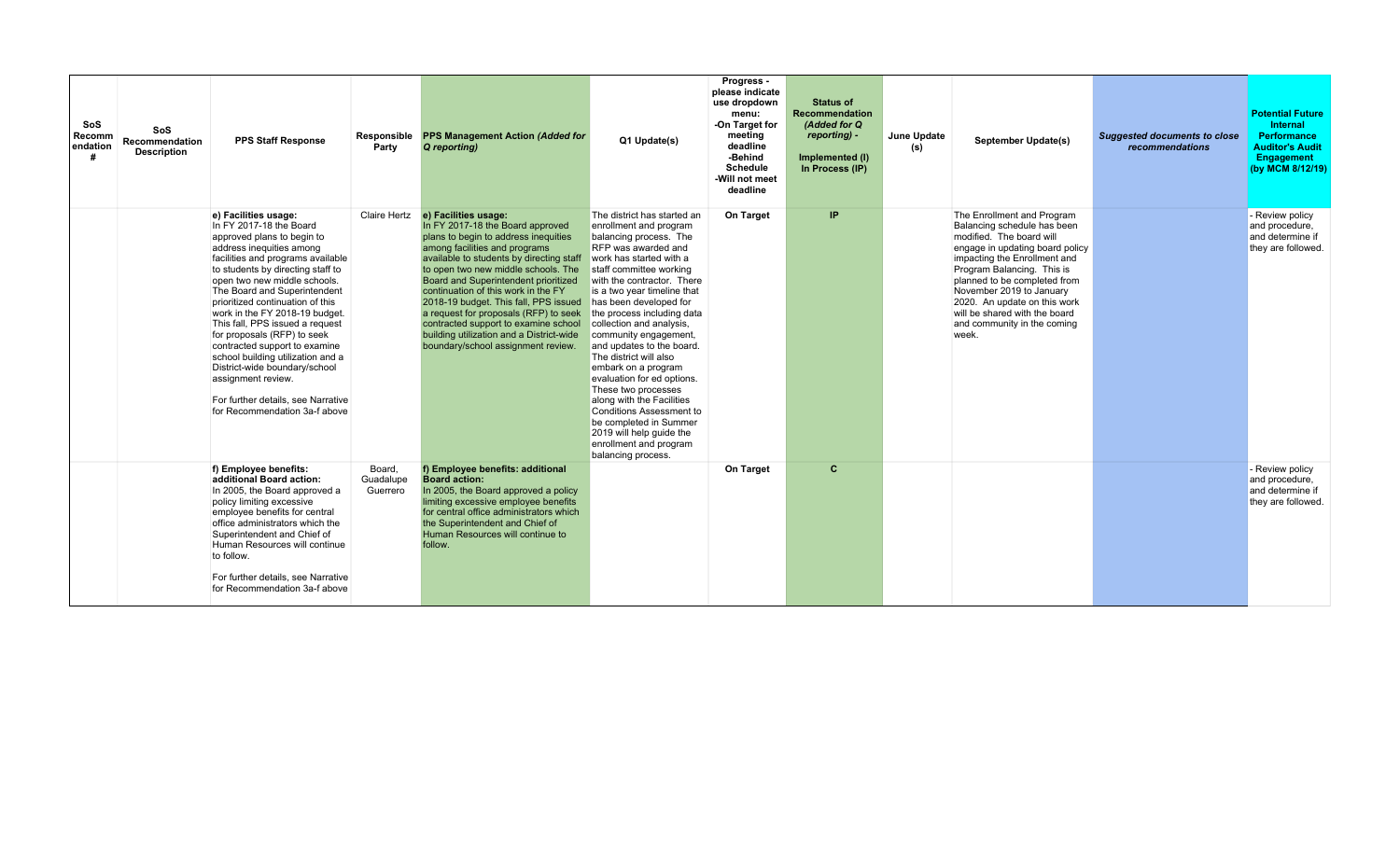| SoS<br><b>Recomm</b><br>endation<br># | SoS<br><b>Recommendation</b><br><b>Description</b>                                                                                                              | <b>PPS Staff Response</b>                                                                                                                                                                                                                                                                                                                                                                                                                                                                                                                                                                                                                                                                                                                                                                                                                                                                                                                                                                                                                                                                                                                                                                                                                                                                                                                                                                                                                                                                 | Party                      | Responsible PPS Management Action (Added for<br>Q reportina)                                                                                                                                                                                                                                                                                                                                                                                                                                                                                                                                                                                                                                                                                                                                                                                                       | Q1 Update(s)                                                                                                                                                                                                                                                                                                                                                                                        | Progress -<br>please indicate<br>use dropdown<br>menu:<br>-On Target for<br>meeting<br>deadline<br>-Behind<br><b>Schedule</b><br>-Will not meet<br>deadline | <b>Status of</b><br>Recommendation<br>(Added for Q<br>reporting) -<br>Implemented (I)<br>In Process (IP) | June Update<br>(s)                                                                                                                                                                                                                                                                          | September Update(s)                                                                                                                                                                                                                                                                                                                                                                                                                                      | <b>Suggested documents to close</b><br>recommendations | <b>Potential Future</b><br><b>Internal</b><br><b>Performance</b><br><b>Auditor's Audit</b><br><b>Engagement</b><br>(by MCM 8/12/19) |
|---------------------------------------|-----------------------------------------------------------------------------------------------------------------------------------------------------------------|-------------------------------------------------------------------------------------------------------------------------------------------------------------------------------------------------------------------------------------------------------------------------------------------------------------------------------------------------------------------------------------------------------------------------------------------------------------------------------------------------------------------------------------------------------------------------------------------------------------------------------------------------------------------------------------------------------------------------------------------------------------------------------------------------------------------------------------------------------------------------------------------------------------------------------------------------------------------------------------------------------------------------------------------------------------------------------------------------------------------------------------------------------------------------------------------------------------------------------------------------------------------------------------------------------------------------------------------------------------------------------------------------------------------------------------------------------------------------------------------|----------------------------|--------------------------------------------------------------------------------------------------------------------------------------------------------------------------------------------------------------------------------------------------------------------------------------------------------------------------------------------------------------------------------------------------------------------------------------------------------------------------------------------------------------------------------------------------------------------------------------------------------------------------------------------------------------------------------------------------------------------------------------------------------------------------------------------------------------------------------------------------------------------|-----------------------------------------------------------------------------------------------------------------------------------------------------------------------------------------------------------------------------------------------------------------------------------------------------------------------------------------------------------------------------------------------------|-------------------------------------------------------------------------------------------------------------------------------------------------------------|----------------------------------------------------------------------------------------------------------|---------------------------------------------------------------------------------------------------------------------------------------------------------------------------------------------------------------------------------------------------------------------------------------------|----------------------------------------------------------------------------------------------------------------------------------------------------------------------------------------------------------------------------------------------------------------------------------------------------------------------------------------------------------------------------------------------------------------------------------------------------------|--------------------------------------------------------|-------------------------------------------------------------------------------------------------------------------------------------|
| #4                                    | public peer<br>benchmarking to<br>identify potential<br>savings areas and<br>using objective<br>criteria, such as<br>enrollment. level of<br>poverty, and other | Conduct regular and <b>a</b> ) The District will use<br>benchmarking to identify areas<br>for potential redirection of<br>resources to support the new<br>vision and strategic plan. For<br>spending challenges. state level benchmarking, a tool<br>Identify peer districts that is being implemented<br>across all Oregon school<br>districts, Forecast 5, is being<br>implemented by PPS budget<br>and accounting staff. At the<br>demographic factors. national level, as a member of<br>the Council of Great City<br>Schools (CGCS), PPS will<br>submit key performance<br>indicators (KPI) in the academic<br>and business areas of the<br>District in the spring of 2019 for<br>comparison to urban districts<br>across the country. The CGCS<br>report will be published in the<br>fall of 2020 and inform<br>organizational, operational, and<br>instructional decisions in the<br>future.<br>It is important to note that<br>accurately comparing PPS<br>operating expenditures to other<br>school districts in Oregon is<br>challenging because the vast<br>maiority of PPS facilities are<br>aged (many over 100 years old)<br>and built on small urban lots<br>with little or no room for<br>expansion. The administrative<br>costs to support many, smaller<br>schools is significantly higher<br>than in other districts with<br>newer, larger schools that<br>provide economies of scale and<br>benefit from being centrally<br>located to student population<br>centers. | Cynthia Le<br>Claire Hertz | a) The District will use benchmarking<br>to identify areas for potential<br>redirection of resources to support the Great City Schools data to<br>new vision and strategic plan. For state benchmark costs at the<br>level benchmarking, a tool that is being state and national levels.<br>implemented across all Oregon school These comparisons were<br>districts. Forecast 5 is being<br>implemented by PPS budget and<br>accounting staff and as a member of<br>the Council of Great City Schools<br>(CGCS), PPS will submit key<br>performance indicators (KPI) in the<br>academic and business areas of the<br>District in the spring of 2019 for<br>comparison to urban districts across<br>the country. The CGCS report will be<br>published in the fall of 2020 and inform<br>organizational, operational, and<br>instructional decisions in the future. | The district has used<br>Forecast5 and Council of<br>shared in the proposed<br>budget as part of the<br>Superintendent's budget<br>message in a public board<br>meeting as well as<br>analysis in the internal<br>budgeting process as<br>reductions and investment<br>decisions were made.<br>These will continue to be<br>used throughout our<br>multiyear financial plan<br>process in the fall. | On Target                                                                                                                                                   | IP                                                                                                       | We<br>implemented<br>Forecast <sub>5</sub><br>analytic tools<br>for<br>demographic<br>and peer data<br>to develop<br>strategies for<br>managing<br>will be one of<br>the ways we<br>use this for the board.<br>academic<br>return of<br>investments for<br>the multi year<br>business plan. | Forecast 5- We are in the<br>testing phase of the<br>implementation, we built models<br>in forecast 5 to facilitate revenue<br>forecasting. We received the<br>metorious award for 2019-20<br>budget document for the first<br>time with no prior framework.<br>KPI- planning for the collection<br>due on april 2020 and we are<br>resources. This analyzing the data for two prior<br>vears, we continue to refine the<br>quarterly Financials for the | Proof of implemenatation of<br>Forecast 5 and KPI      | - Need to<br>understand<br>Forecast 5                                                                                               |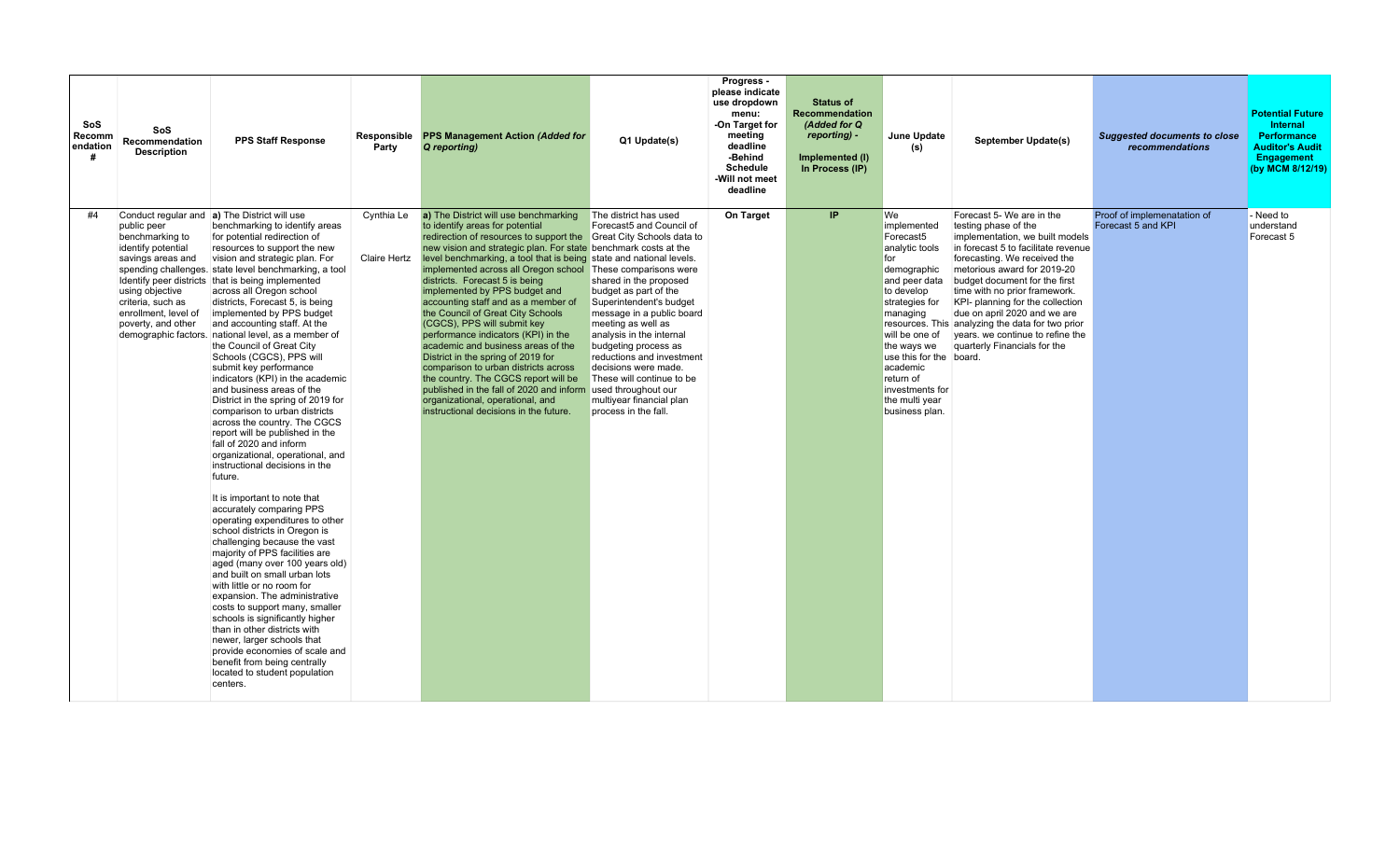|                                                                                                                                                                                                                                                                                                                                                                                                                                                                                                                                                                                                                                                                                                                                                                                                                                                                                                                                                                                |            |                                                                                                                                                                                                                                                                                           |                                                                                                                                                                                                                                                                                                                                                                                                                                                                                                                                                                                                                                                                                                       | <b>Schedule</b><br>-Will not meet<br>deadline | Implemented (I)<br>In Process (IP) | (s)                                                                                                                                                                                                                                    | September Update(s)                                                                                                                                                                                           | recommendations                                                                                                                                                                          | <b>Performance</b><br><b>Auditor's Audit</b><br>Engagement<br>(by MCM 8/12/19)                          |
|--------------------------------------------------------------------------------------------------------------------------------------------------------------------------------------------------------------------------------------------------------------------------------------------------------------------------------------------------------------------------------------------------------------------------------------------------------------------------------------------------------------------------------------------------------------------------------------------------------------------------------------------------------------------------------------------------------------------------------------------------------------------------------------------------------------------------------------------------------------------------------------------------------------------------------------------------------------------------------|------------|-------------------------------------------------------------------------------------------------------------------------------------------------------------------------------------------------------------------------------------------------------------------------------------------|-------------------------------------------------------------------------------------------------------------------------------------------------------------------------------------------------------------------------------------------------------------------------------------------------------------------------------------------------------------------------------------------------------------------------------------------------------------------------------------------------------------------------------------------------------------------------------------------------------------------------------------------------------------------------------------------------------|-----------------------------------------------|------------------------------------|----------------------------------------------------------------------------------------------------------------------------------------------------------------------------------------------------------------------------------------|---------------------------------------------------------------------------------------------------------------------------------------------------------------------------------------------------------------|------------------------------------------------------------------------------------------------------------------------------------------------------------------------------------------|---------------------------------------------------------------------------------------------------------|
| b) Board Action: As part of the<br>District's Audit Action plan,<br>regular benchmarking reporting<br>will be presented to the Board<br>Audit Committee and reported<br>to the full Board during the<br>budget development process. In<br>addition, the Board is in the<br>process of hiring two internal<br>performance auditors who will<br>assist in identifying potential<br>savings areas and spending<br>challenges to improve the<br>effectiveness of the District's<br>operations.                                                                                                                                                                                                                                                                                                                                                                                                                                                                                     | Board      |                                                                                                                                                                                                                                                                                           |                                                                                                                                                                                                                                                                                                                                                                                                                                                                                                                                                                                                                                                                                                       |                                               |                                    |                                                                                                                                                                                                                                        |                                                                                                                                                                                                               |                                                                                                                                                                                          |                                                                                                         |
| Budget Calendar that will allow<br>#5<br>Make its budget<br>for adequate opportunities for<br>more clear and<br>transparent to the<br>questions and discussion.<br>Develop a strategic plan with<br>public, including<br>staffing and<br>specific investments to support<br>spending by program the plan, metrics for measuring<br>the performance of the<br>over time, key<br>investments and analysis of<br>performance<br>indicators, and<br>academic return on<br>analysis of key<br>investments. Fall of 2019, PPS<br>initiative outcomes.<br>will develop its first multi-year<br>finance plan to be updated<br>annually. Address TSCC<br>calendar. The district intends to<br>submit its 2019-20 Adopted<br>Budget document for peer<br>review by the Association of<br>School Business Officials<br>(ASBO) in application for their<br>Meritorious Budget Awards.<br>For further details, see Narrative<br>for Recommendation 5 below.<br>Narrative for Recommendation | Cynthia Le | The PPS budget document will be built The proposed budget has<br>to incorporate their "excellence in<br>school budget presentation standards"<br>for transparent budget development.<br>This will include staffing and spending<br>by program overtime and key<br>performance indicators. | been shared in a public<br>board meeting aligned to<br>best practices from<br>Government Finance<br><b>Officers Association for</b><br>school budgeting<br>processes and Association<br>of School Business<br><b>Officials International for</b><br>budget document. The<br>strategic plan and board<br>goals wildl be developed in<br>the summer of 2019 based<br>on the visioning process to<br>be completed in June. The<br>district will identify<br>instructional strategies for<br>investments in support of<br>the strategic plan. These<br>investments will have<br>evaluation and metrics to<br>share over a multiyear<br>process to track student<br>performance and school<br>improvement. | <b>On Target</b>                              | IP.                                | The board<br>adopted the<br>2020 budget<br>and we<br>submitted the<br>documentation<br>to counties and<br>we submitted<br>the adopted<br>document to<br>the Associatorn<br>of School<br><b>Business</b><br><b>Officials</b><br>(ASBO). | We now have the 2020-21<br>budget calendar to include the<br>vision 2030 student success act,<br>multi-year business plan.<br>Collaborate with others to<br>tax certification complete the PPS stategic plan. | Strategic plan with specific<br>investments; metrics for measuring<br>the performance; analysis of<br>academic return on investments;<br>and copy of 2019-20 Adopted<br>Budget document. | - Review<br>effectiveness of<br>metrics to track<br>student<br>performance and<br>school<br>improvement |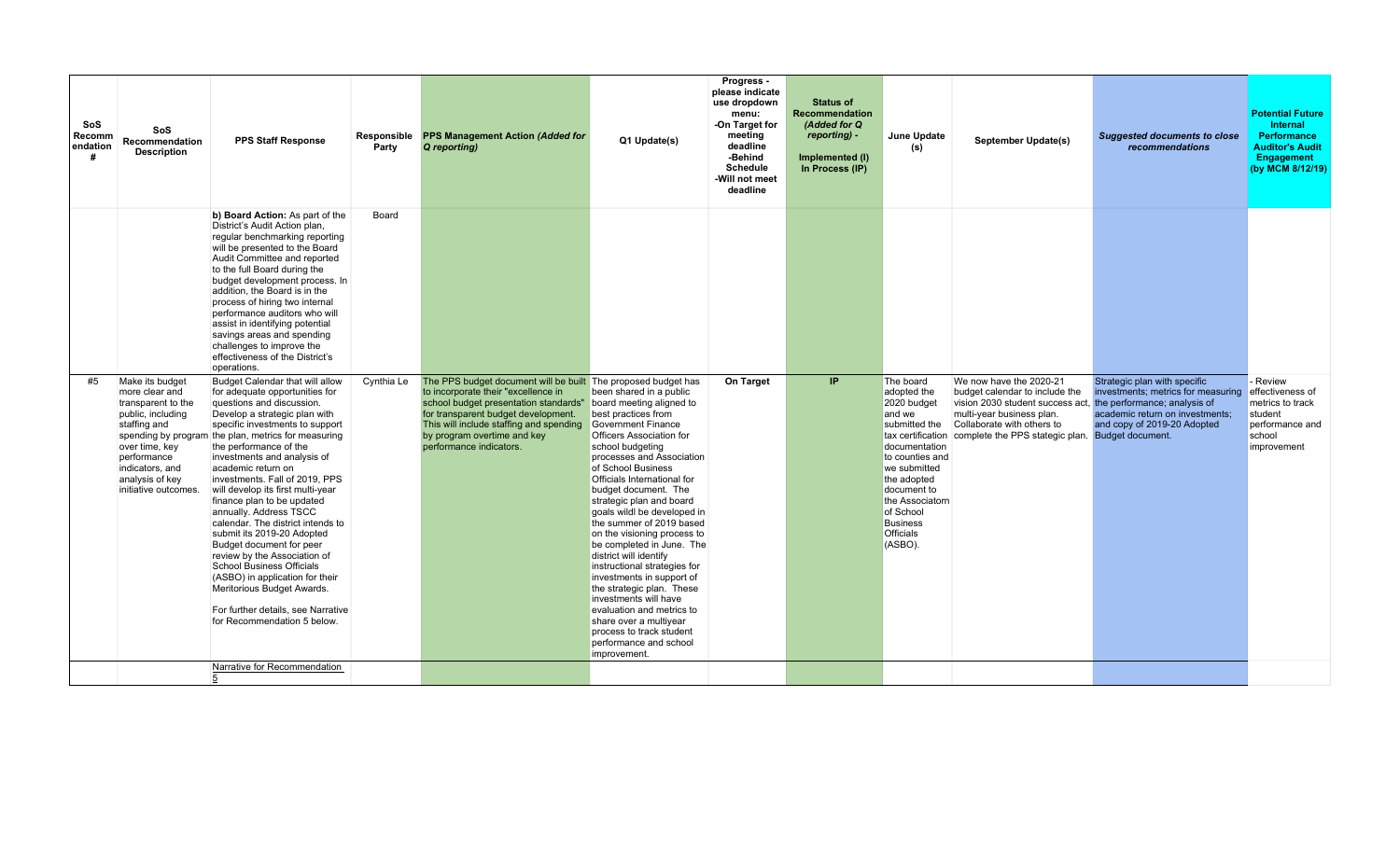| SoS<br>Recomm<br>endation | SoS<br>Recommendation<br><b>Description</b>                                                                                                                                                                                                                                                                                                                                                                              | <b>PPS Staff Response</b>                                                                                                                                                                                                                                                                                                                                                                                                                                                                                                                                                                                                                                                                                                                                               | Responsible<br>Party              | <b>PPS Management Action (Added for</b><br>Q reporting)                                                                                                                                                                                                                                                                                                                                                                                                                                                                                                                                                                                                                                                                                                                                                                                                                                                                                                                                                                                                                                                                                                                                             | Q1 Update(s)                                                                                                                                                                                                                                                                                                                                                                                                                                                                                                                                                                                                                                                                                                                                                                                                                                                                                                                                                                                                                                                                                                                                                                                                                                                                                     | Progress -<br>please indicate<br>use dropdown<br>menu:<br>-On Target for<br>meeting<br>deadline<br>-Behind<br><b>Schedule</b><br>-Will not meet<br>deadline | <b>Status of</b><br><b>Recommendation</b><br>(Added for Q<br>reporting) -<br>Implemented (I)<br>In Process (IP) | June Update<br>(s)                                                                                                                                                                                                                                                                                                                                                                                                                                                                                                                                                                                                                                                                          | September Update(s)                                                                                                                                                                | <b>Suggested documents to close</b><br>recommendations                                                                                                                                                                                                                                                 | <b>Potential Future</b><br>Internal<br><b>Performance</b><br><b>Auditor's Audit</b><br><b>Engagement</b><br>(by MCM 8/12/19) |
|---------------------------|--------------------------------------------------------------------------------------------------------------------------------------------------------------------------------------------------------------------------------------------------------------------------------------------------------------------------------------------------------------------------------------------------------------------------|-------------------------------------------------------------------------------------------------------------------------------------------------------------------------------------------------------------------------------------------------------------------------------------------------------------------------------------------------------------------------------------------------------------------------------------------------------------------------------------------------------------------------------------------------------------------------------------------------------------------------------------------------------------------------------------------------------------------------------------------------------------------------|-----------------------------------|-----------------------------------------------------------------------------------------------------------------------------------------------------------------------------------------------------------------------------------------------------------------------------------------------------------------------------------------------------------------------------------------------------------------------------------------------------------------------------------------------------------------------------------------------------------------------------------------------------------------------------------------------------------------------------------------------------------------------------------------------------------------------------------------------------------------------------------------------------------------------------------------------------------------------------------------------------------------------------------------------------------------------------------------------------------------------------------------------------------------------------------------------------------------------------------------------------|--------------------------------------------------------------------------------------------------------------------------------------------------------------------------------------------------------------------------------------------------------------------------------------------------------------------------------------------------------------------------------------------------------------------------------------------------------------------------------------------------------------------------------------------------------------------------------------------------------------------------------------------------------------------------------------------------------------------------------------------------------------------------------------------------------------------------------------------------------------------------------------------------------------------------------------------------------------------------------------------------------------------------------------------------------------------------------------------------------------------------------------------------------------------------------------------------------------------------------------------------------------------------------------------------|-------------------------------------------------------------------------------------------------------------------------------------------------------------|-----------------------------------------------------------------------------------------------------------------|---------------------------------------------------------------------------------------------------------------------------------------------------------------------------------------------------------------------------------------------------------------------------------------------------------------------------------------------------------------------------------------------------------------------------------------------------------------------------------------------------------------------------------------------------------------------------------------------------------------------------------------------------------------------------------------------|------------------------------------------------------------------------------------------------------------------------------------------------------------------------------------|--------------------------------------------------------------------------------------------------------------------------------------------------------------------------------------------------------------------------------------------------------------------------------------------------------|------------------------------------------------------------------------------------------------------------------------------|
| #6                        | Improve controls<br>use. Improvements<br>include requiring<br>for at least non-<br>standard and high-<br>dollar transactions,<br>and improving policy<br>quidance on<br>appropriate<br>businesses<br>purposes, taxpayer-<br>funded meals.<br>parties, student<br>incentives, gifts, and<br>use of unusual<br>district should<br>improve aggregate<br>data to identify<br>spending trends and<br>unusual<br>transactions. | a) Specifically, PPS will:<br>over purchasing card . Re-institute the manager<br>approval process in Bank of<br>America Works for all<br>management review transactions under the manager'<br>s supervision:<br>• Finalize and implement an<br>updated infraction table<br>detailing specific steps and<br>remedies for different types of<br>infractions (e.g., failure to attach<br>receipts, accidental use) and<br>earlier supervisor and second-<br>level supervisor notice of<br>infractions;<br>• Implement additional trainings<br>and reminders regarding<br>merchants. Also, the permitted and prohibited use of<br>cards; and<br>• Implement additional internal<br>analysis of card use review (audit) functions to help<br>detect fraud, misuse, or abuse. | Cynthia Le,<br>Emily<br>Courtnage | 1) Developed monthly report format for (1) Developed monthly<br>reporting all infractions in spreadsheet<br>form for infraction audit team review.<br>2) Infraction audit team began monthly spreadsheet form for<br>meetings to review prior month's<br>infractions.<br>3) Implemented restrictions on MCC<br>codes including but not limited to cash,<br>spas, pawn shops, jewelry, etc.<br>4) Finalized new PCard Manual<br>incorporating new infraction table, new PCard Manager, PCard<br>MCC code restrictions, updated list of Auditor, Director of<br>prohibited and permitted purchases,<br>and new guidance around food and<br>meals, gift cards, gifts, and fundraising. Accounting Services, and<br>5) Developed new set of template<br>emails to notify cardholder,<br>supervisors, and HR (as applicable) of Relations.<br>infractions and disciplinary action, in<br>accordance with new infraction table.<br>6) Developed training materials for<br>implementation of supervisor approval<br>process in Bank of America Works.<br>7) Distributed new PCard Manual,<br>Summary of Changes, Budget Holder<br>Memo, and Approval Instructions on<br>4/4/19. All effective immediately. | January:<br>report format for reporting<br>all infractions in<br>infraction audit team<br>review.<br>(2) Infraction audit team<br>began monthly meetings to<br>review prior month's<br>infractions. Team includes<br>Purchasing & Contracting,<br>CFO, Director of<br>Senior Manager of<br>Employee & Labor<br>February:<br>$(1)$ Implemented<br>restrictions on MCC codes<br>including but not limited to<br>cash, spas, pawn shops,<br>jewelry, etc.<br>(2) Worked with HR<br>employee relations group<br>to finalize new infraction<br>table (with earlier<br>notification and<br>intervention of supervisors<br>and HR) and related<br>workflow.<br>March:<br>(1) Finalized new PCard<br>Manual incorporating new<br>infraction table, new MCC<br>code restrictions, updated<br>list of prohibited and<br>permitted purchases, and<br>new quidance around food<br>and meals, gift cards, gifts,<br>and fundraising. Will<br>distribute to all cardholders<br>in April.<br>(2) Developed new set of<br>template emails to notify<br>cardholder, supervisors,<br>and HR (as applicable) of<br>infractions and disciplinary<br>action, in accordance with<br>new infraction table.<br>(3) Developed training<br>materials for<br>implementation of<br>supervisor approval<br>process in Bank of | On Target                                                                                                                                                   | т                                                                                                               | April:<br>PCard Manual,<br>Summary of<br>Changes,<br><b>Budget Holder</b><br>Approval<br>Memo, and<br>Approval<br>Instructions on<br>4/4/19. All<br>changes<br>effective<br>immediately.<br>May:<br>Distributed new<br><b>PCard Quick</b><br>Reference<br>Guide with<br>deadlines and<br>prohibited and<br>permitted<br>purchases to<br>all cardholders.<br>June:<br>Implemented a<br>District-wide<br>Amazon<br><b>Business</b><br>account that<br>allows visibility<br>to all District<br>Amazon<br>transactions<br>and ability to<br>track and<br>better control<br>spend. Will<br>also provide<br>substantial<br>savings as<br>compared to<br>previous Prime<br>membership<br>spending. | September:<br>Distributed new Developed revised guidance on<br>acceptable use of District funds<br>for purchases of meals and<br>refreshments. (As of 9/23:<br>Awaiting SLT input) | Policy & Procedure for manager<br>approval process in the BOA<br>Works, MCC code restriction. Pcard<br>Manual, and Summary of Changes,<br>record of training and monthly<br>meetings (e.g., meeting minutes or<br>sign-in log) - PCard Manual and<br><b>PCard Summary of Changes</b><br><b>ttached</b> | - In progress for<br>2019-2020                                                                                               |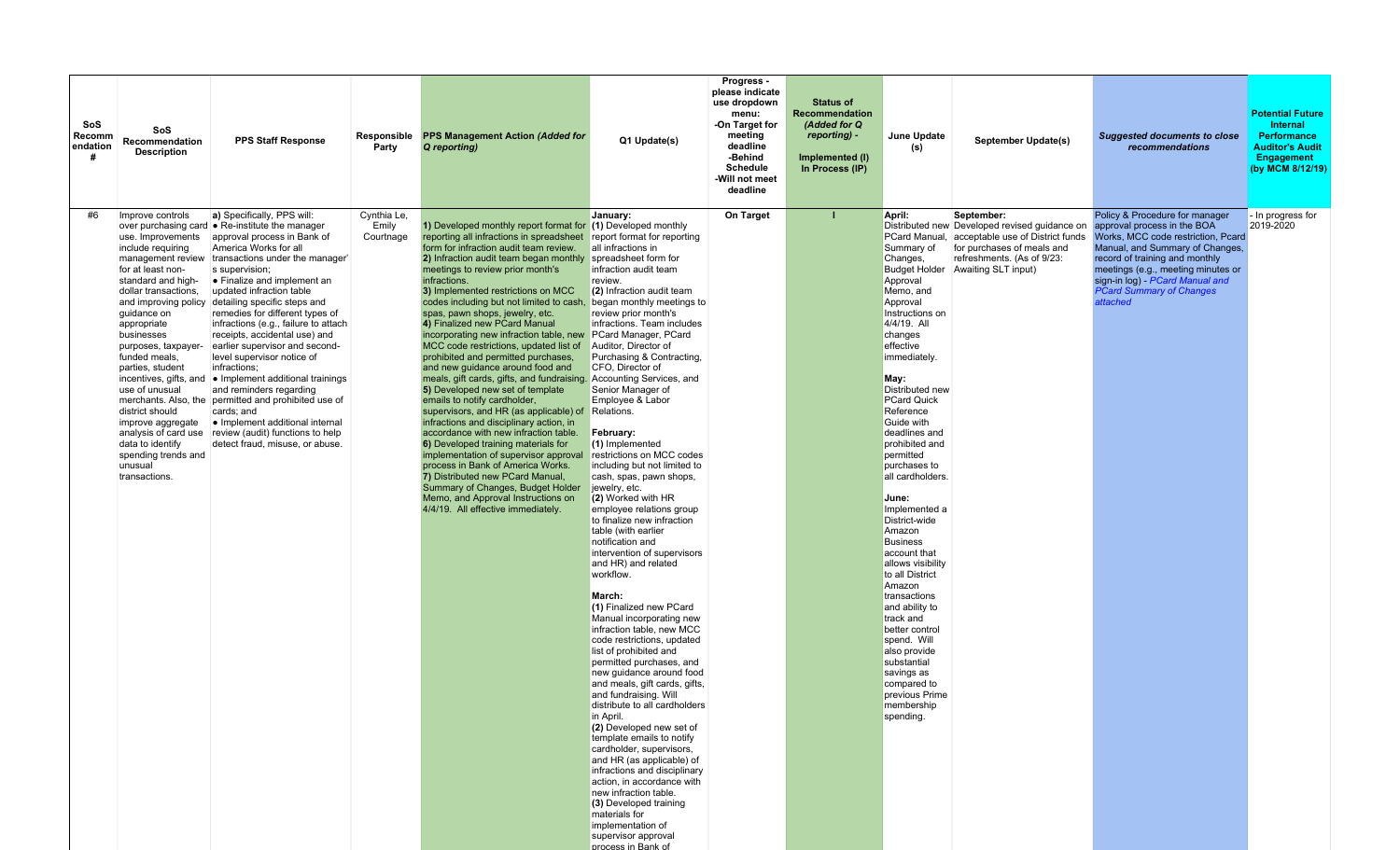| SoS<br>SoS<br>Recomm<br>Recommendation<br>endation<br><b>Description</b><br># | <b>PPS Staff Response</b>                                                                                                                                                                                                                                                                                                                                                                                                                                                                                                                             | Party | Responsible PPS Management Action (Added for<br>Q reporting) | Q1 Update(s)                       | Progress -<br>please indicate<br>use dropdown<br>menu:<br>-On Target for<br>meeting<br>deadline<br>-Behind<br><b>Schedule</b><br>-Will not meet<br>deadline | <b>Status of</b><br>Recommendation<br>(Added for Q<br>reporting) -<br>Implemented (I)<br>In Process (IP) | June Update<br>(s) | September Update(s)                                                                                                                                                                                                                                                                                                                                                                                                                                                                                                                                                                                                                                                                                                                                                                                                                                                                                                                                                                                                                       | <b>Suggested documents to close</b><br>recommendations | <b>Potential Future</b><br>Internal<br><b>Performance</b><br><b>Auditor's Audit</b><br>Engagement<br>(by MCM 8/12/19) |
|-------------------------------------------------------------------------------|-------------------------------------------------------------------------------------------------------------------------------------------------------------------------------------------------------------------------------------------------------------------------------------------------------------------------------------------------------------------------------------------------------------------------------------------------------------------------------------------------------------------------------------------------------|-------|--------------------------------------------------------------|------------------------------------|-------------------------------------------------------------------------------------------------------------------------------------------------------------|----------------------------------------------------------------------------------------------------------|--------------------|-------------------------------------------------------------------------------------------------------------------------------------------------------------------------------------------------------------------------------------------------------------------------------------------------------------------------------------------------------------------------------------------------------------------------------------------------------------------------------------------------------------------------------------------------------------------------------------------------------------------------------------------------------------------------------------------------------------------------------------------------------------------------------------------------------------------------------------------------------------------------------------------------------------------------------------------------------------------------------------------------------------------------------------------|--------------------------------------------------------|-----------------------------------------------------------------------------------------------------------------------|
|                                                                               |                                                                                                                                                                                                                                                                                                                                                                                                                                                                                                                                                       |       |                                                              | PCard Manual 040419                |                                                                                                                                                             |                                                                                                          |                    |                                                                                                                                                                                                                                                                                                                                                                                                                                                                                                                                                                                                                                                                                                                                                                                                                                                                                                                                                                                                                                           |                                                        |                                                                                                                       |
|                                                                               |                                                                                                                                                                                                                                                                                                                                                                                                                                                                                                                                                       |       |                                                              | PCard Summary of<br>Changes 040419 |                                                                                                                                                             |                                                                                                          |                    |                                                                                                                                                                                                                                                                                                                                                                                                                                                                                                                                                                                                                                                                                                                                                                                                                                                                                                                                                                                                                                           |                                                        |                                                                                                                       |
|                                                                               | b) Board Action:<br>The Board will review and<br>update policies regarding<br>appropriate use of District<br>funds, including for meals,<br>celebrations, and student<br>incentives. Staff will also review<br>the accompanying<br>Administrative Directives and<br>quidance.<br>As part of the district's Audit<br>Action plan, PPS staff will<br>establish a schedule to provide<br>regular implementation updates<br>to the Board Audit Committee<br>and semi-annual updates to the<br>full Board until all<br>recommendations are<br>implemented. | Board |                                                              |                                    |                                                                                                                                                             |                                                                                                          |                    | For 2019-2020 we have set a<br>baseline of expectations and<br>supports. The following GVC<br>components will be<br>implemented:<br>a) Scope and Sequence<br>(mandatory)<br>b) Units of Study (voluntary)<br>c) Learning Targets<br>To facilitate meeting these<br>expectations, OTL will continue<br>providing Professional<br>Development; greater emphasis<br>will be placed on planning for<br>instruction and implementation.<br>I have subscribed to the<br>Atlas/Rubicon Platform, which<br>will serve as our curriculum<br>management system.<br>We continue to develop our<br>comprehensive literacy system,<br>which will include integrating the<br>dyslexia protocols, and<br>defnining our foundational skills<br>expectations and goals.<br>Through the P - 3 Initiative, we<br>will establish the early literacy<br>components of our literacy<br>systgem. This will lead to the<br>acquisition of new P - 3 literacy<br>resources. We are planning for<br>a new math adoption, K - 5, for<br>implementation in 2020-2021. |                                                        |                                                                                                                       |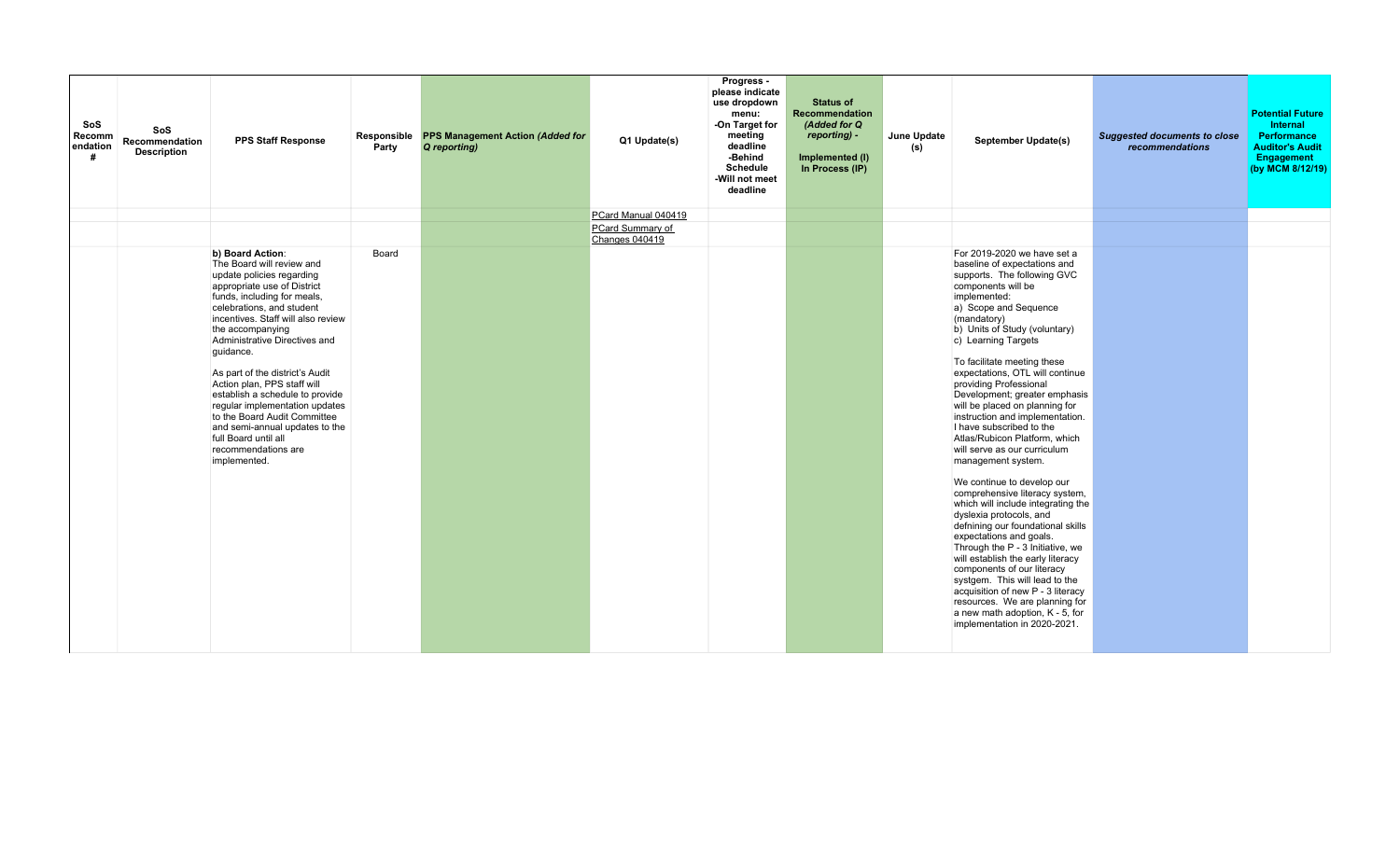| <b>SoS</b><br>Recomm<br>endation<br># | SoS<br>Recommendation<br><b>Description</b> | <b>PPS Staff Response</b>                                               | Party | Responsible PPS Management Action (Added for<br>Q reporting) | Q1 Update(s) | Progress -<br>please indicate<br>use dropdown<br>menu:<br>-On Target for<br>meeting<br>deadline<br>-Behind<br>Schedule<br>-Will not meet<br>deadline | <b>Status of</b><br>Recommendation<br>(Added for Q<br>reporting) -<br>Implemented (I)<br>In Process (IP) | June Update<br>(s) | September Update(s)                                                                                                                                                                                                                                                                                                                                                                                                                                                                                                                                                                                                                                                                                                                                                                                                                                                                                                                                                                                                                       | <b>Suggested documents to close</b><br>recommendations | <b>Potential Future</b><br>Internal<br>Performance<br><b>Auditor's Audit</b><br>Engagement<br>(by MCM 8/12/19) |
|---------------------------------------|---------------------------------------------|-------------------------------------------------------------------------|-------|--------------------------------------------------------------|--------------|------------------------------------------------------------------------------------------------------------------------------------------------------|----------------------------------------------------------------------------------------------------------|--------------------|-------------------------------------------------------------------------------------------------------------------------------------------------------------------------------------------------------------------------------------------------------------------------------------------------------------------------------------------------------------------------------------------------------------------------------------------------------------------------------------------------------------------------------------------------------------------------------------------------------------------------------------------------------------------------------------------------------------------------------------------------------------------------------------------------------------------------------------------------------------------------------------------------------------------------------------------------------------------------------------------------------------------------------------------|--------------------------------------------------------|----------------------------------------------------------------------------------------------------------------|
|                                       |                                             | <b>Reimbursement and Expense</b><br>policy Amendment January 2.<br>2019 |       |                                                              |              |                                                                                                                                                      |                                                                                                          |                    | For 2019-2020 we have set a<br>baseline of expectations and<br>supports. The following GVC<br>components will be<br>implemented:<br>a) Scope and Sequence<br>(mandatory)<br>b) Units of Study (voluntary)<br>c) Learning Targets<br>To facilitate meeting these<br>expectations, OTL will continue<br>providing Professional<br>Development; greater emphasis<br>will be placed on planning for<br>instruction and implementation.<br>I have subscribed to the<br>Atlas/Rubicon Platform, which<br>will serve as our curriculum<br>management system.<br>We continue to develop our<br>comprehensive literacy system,<br>which will include integrating the<br>dyslexia protocols, and<br>defnining our foundational skills<br>expectations and goals.<br>Through the P - 3 Initiative, we<br>will establish the early literacy<br>components of our literacy<br>systgem. This will lead to the<br>acquisition of new P - 3 literacy<br>resources. We are planning for<br>a new math adoption, K - 5, for<br>implementation in 2020-2021. |                                                        |                                                                                                                |
|                                       |                                             | <b>Reimbursement and Expense</b><br><b>Policy 2018</b>                  |       |                                                              |              |                                                                                                                                                      |                                                                                                          |                    |                                                                                                                                                                                                                                                                                                                                                                                                                                                                                                                                                                                                                                                                                                                                                                                                                                                                                                                                                                                                                                           |                                                        |                                                                                                                |
|                                       |                                             | <b>Expense Reimbursement</b><br>Guidelines                              |       |                                                              |              |                                                                                                                                                      |                                                                                                          |                    |                                                                                                                                                                                                                                                                                                                                                                                                                                                                                                                                                                                                                                                                                                                                                                                                                                                                                                                                                                                                                                           |                                                        |                                                                                                                |
|                                       |                                             | <b>PCard Quick Guide</b>                                                |       |                                                              |              |                                                                                                                                                      |                                                                                                          |                    |                                                                                                                                                                                                                                                                                                                                                                                                                                                                                                                                                                                                                                                                                                                                                                                                                                                                                                                                                                                                                                           |                                                        |                                                                                                                |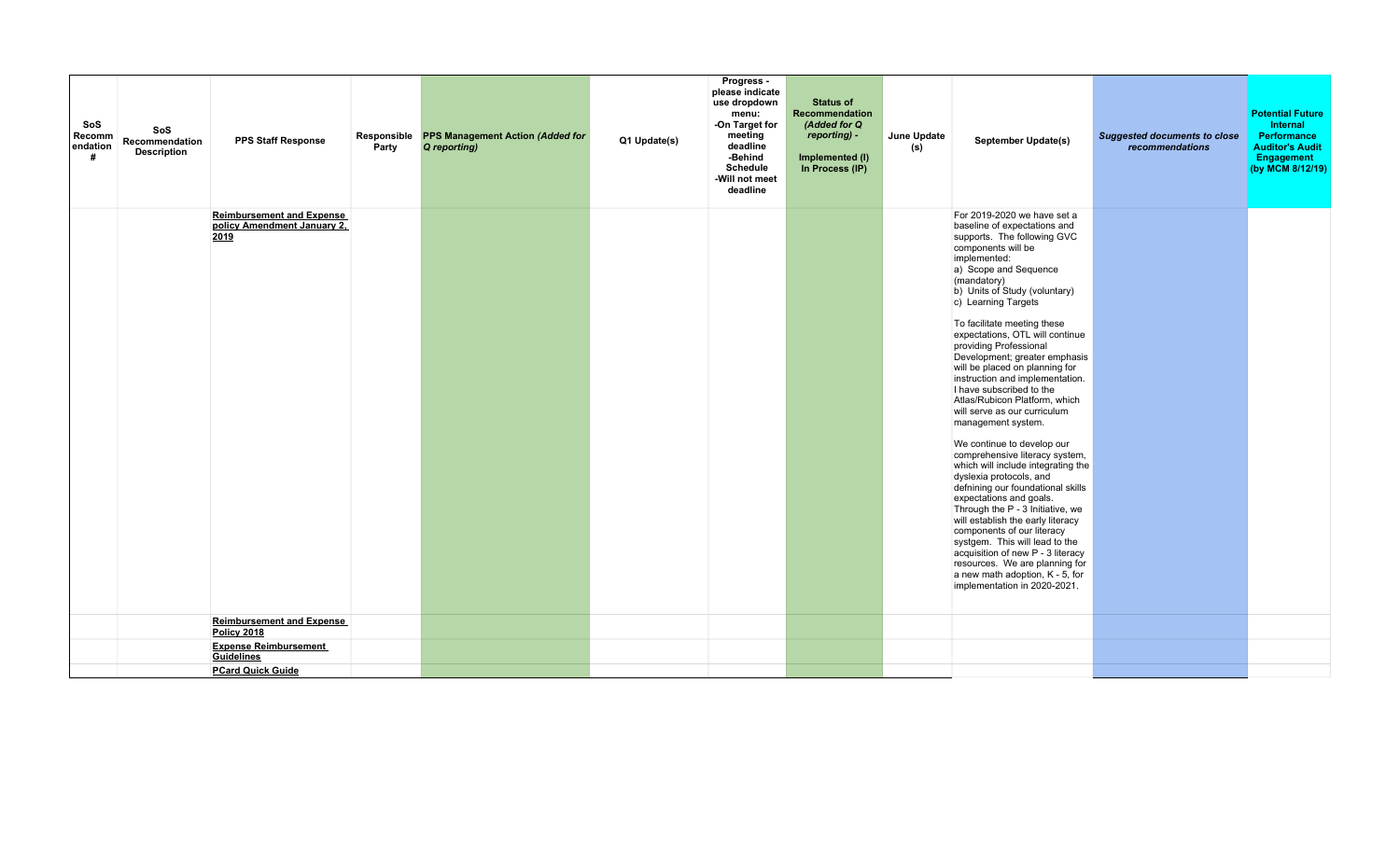| SoS<br>Recomm<br>endation<br># | SoS<br>Recommendation<br><b>Description</b>                                                                 | <b>PPS Staff Response</b>                                                                                                                                                                                                                                                                                                                                                                                                                                                                                                                                                                                                                                                                                                                                                                                                                                                                                                                                                                                                                                                                                                                                                                                                                                                                                                                                                                                                                                                                                                                                   | Responsible<br>Party  | <b>PPS Management Action (Added for</b><br>Q reporting)                                                                                                                                                                                                                                                                                                                                                                                                                                                                                                     | Q1 Update(s)                                                                                                                                                                                                                                                                                                                                                                                                                                                                            | Progress -<br>please indicate<br>use dropdown<br>menu:<br>-On Target for<br>meeting<br>deadline<br>-Behind<br><b>Schedule</b><br>-Will not meet<br>deadline | <b>Status of</b><br><b>Recommendation</b><br>(Added for Q<br>reporting) -<br>Implemented (I)<br>In Process (IP) | June Update<br>(s) | September Update(s)                                                                                                                                                                                                                                                                                                                                                                                                                                                                                                                                                                 | <b>Suggested documents to close</b><br>recommendations | <b>Potential Future</b><br>Internal<br>Performance<br><b>Auditor's Audit</b><br>Engagement<br>(by MCM 8/12/19) |
|--------------------------------|-------------------------------------------------------------------------------------------------------------|-------------------------------------------------------------------------------------------------------------------------------------------------------------------------------------------------------------------------------------------------------------------------------------------------------------------------------------------------------------------------------------------------------------------------------------------------------------------------------------------------------------------------------------------------------------------------------------------------------------------------------------------------------------------------------------------------------------------------------------------------------------------------------------------------------------------------------------------------------------------------------------------------------------------------------------------------------------------------------------------------------------------------------------------------------------------------------------------------------------------------------------------------------------------------------------------------------------------------------------------------------------------------------------------------------------------------------------------------------------------------------------------------------------------------------------------------------------------------------------------------------------------------------------------------------------|-----------------------|-------------------------------------------------------------------------------------------------------------------------------------------------------------------------------------------------------------------------------------------------------------------------------------------------------------------------------------------------------------------------------------------------------------------------------------------------------------------------------------------------------------------------------------------------------------|-----------------------------------------------------------------------------------------------------------------------------------------------------------------------------------------------------------------------------------------------------------------------------------------------------------------------------------------------------------------------------------------------------------------------------------------------------------------------------------------|-------------------------------------------------------------------------------------------------------------------------------------------------------------|-----------------------------------------------------------------------------------------------------------------|--------------------|-------------------------------------------------------------------------------------------------------------------------------------------------------------------------------------------------------------------------------------------------------------------------------------------------------------------------------------------------------------------------------------------------------------------------------------------------------------------------------------------------------------------------------------------------------------------------------------|--------------------------------------------------------|----------------------------------------------------------------------------------------------------------------|
| #16                            | In developing a<br>common core<br>curriculum for<br>schools, ensure<br>new or<br>inexperienced<br>teachers. | As a key priority, PPS has<br>begun to develop a<br>comprehensive standards-<br>based core curriculum across<br>adequate training for the system and across content<br>teachers- particularly areas, PreK - 12. The<br>implementation of the core<br>curriculum will include a<br>comprehensive professional<br>development plan that will<br>develop school site and central<br>office leadership capacity,<br>teacher professional learning,<br>and resource allocation.<br>Under new District leadership,<br>professional development for<br>the 2018-19 school year was<br>significantly more intensive and<br>quided by the Office of School<br>Performance, with a coherent<br>schedule of site-based work to<br>proceed throughout the school<br>year. Preserving adequate time<br>for high quality professional<br>development was a high priority<br>for both the District and the<br>Portland Association of<br>Teachers (PAT) during contract<br>negotiations.<br>A critical component to<br>implement PPS' core curriculum<br>is the application of cycles of<br>continuous inquiry and<br>improvement. Our model,<br>Improvement Science (IS), will<br>allow for the provision of a<br>systematic approach to learn<br>from, and improve on, our<br>developing practices to<br>implement a core curriculum<br>across the district. The<br>Improvement Science model will<br>inform our progress and growth<br>over time, and will improve our<br>decision making by facilitating<br>normalization, data-gathering,<br>and resource allocation. | Dr. Luis<br>Valentino | The comprehensive, standards-based The comprehensive,<br>curriculum is in development and<br>refinement, across disciplines and<br>grade-levels.<br>Professional development for teachers disciplines and grade-<br>and administrators continues to be a<br>priority, and serves to support the<br>implementation of the comprehensive<br>core curriculum.<br>Central office leaders and site<br>administrators are participating in a<br>PSU course on Improvement Science<br>to facilitate scaling of our cycle of<br>continuous inquiry and improvement. | standards-based<br>curriculum is in<br>development and<br>refinement. across<br>levels.<br>Professional development<br>for teachers and<br>administrators continues to<br>be a priority, and serves to<br>support the implementation<br>of the comprehensive core<br>curriculum.<br>Central office leaders and<br>site administrators are<br>participating in a PSU<br>course on Improvement<br>Science to facilitate scaling<br>of our cycle of continuous<br>inquiry and improvement. | On Target                                                                                                                                                   | IP                                                                                                              |                    | During the 2019-2020 school<br>year, we will have district-wide<br>implementation of the PPS<br>Guaranteed and Viable<br>Curriculum's scope and<br>sequence component and<br>supporting sample units.<br>Professional learning will focus<br>extensively on planning for<br>instruction. In support of this<br>initial implementation at scale,<br>we will subscribe to the Atlas<br>content management platform<br>and will make it available to all<br>teachers. We will also be<br>piloting a digital, standards-<br>based tool (Goalbook) within our<br>Mentor Teacher program. | Records of completed tasks to date                     |                                                                                                                |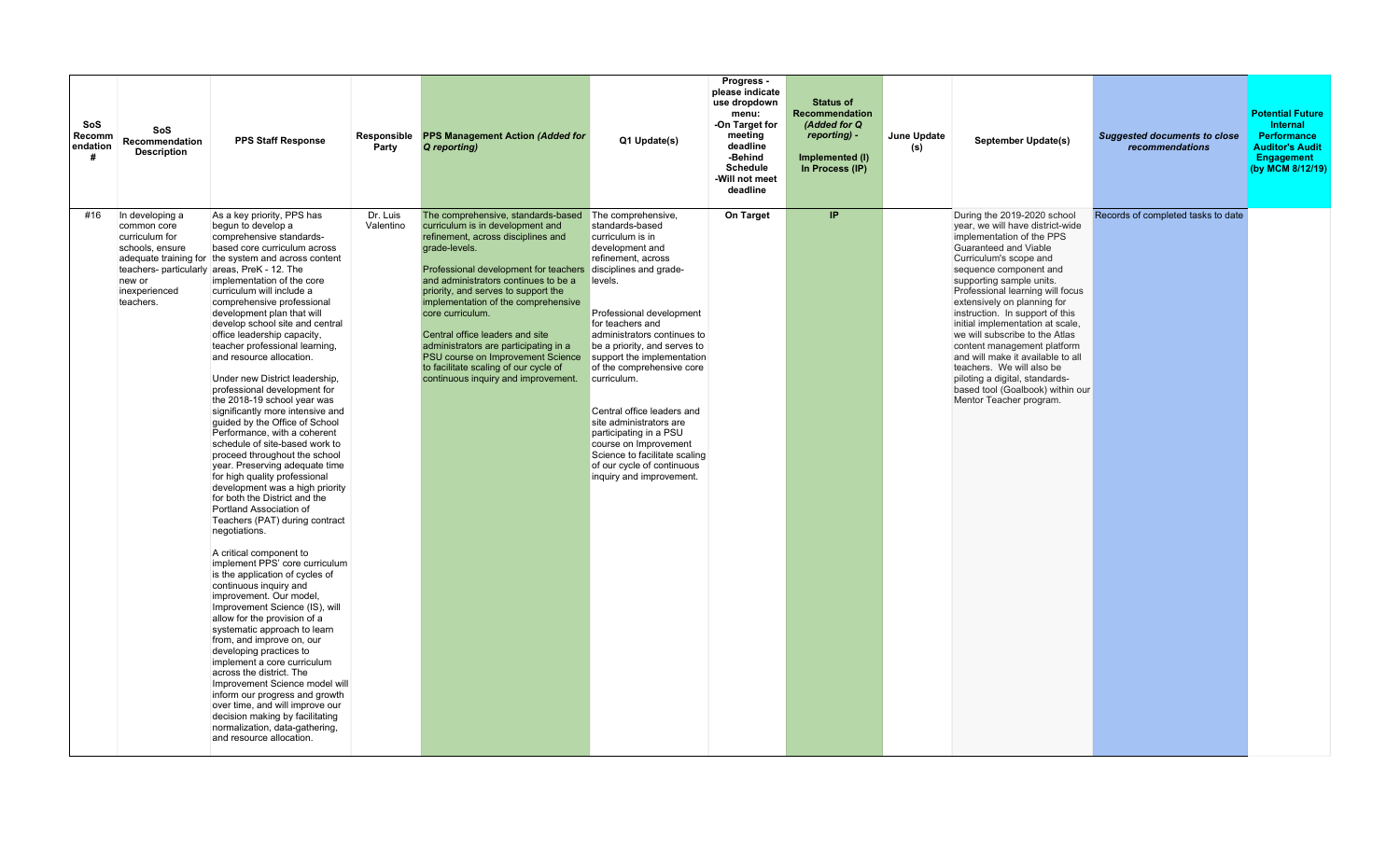| SoS<br>Recomm<br>endation | SoS<br>Recommendation<br><b>Description</b>                                                                                                                                                                                                                                                                            | <b>PPS Staff Response</b>                                                                                                                                                                                                                                                                                                                                                                                                                                                                                                                                                                                                                    | Responsible<br>Party                                                             | <b>PPS Management Action (Added for</b><br>Q reporting)                                                                                                                                                                                                                                                                                                             | Q1 Update(s) | Progress -<br>please indicate<br>use dropdown<br>menu:<br>-On Target for<br>meeting<br>deadline<br>-Behind<br><b>Schedule</b><br>-Will not meet<br>deadline | <b>Status of</b><br><b>Recommendation</b><br>(Added for Q<br>reporting) -<br>Implemented (I)<br>In Process (IP) | June Update<br>(s) | September Update(s)                                                                                                                                                                               | <b>Suggested documents to close</b><br>recommendations                                                                                                                                                                                                                          | <b>Potential Future</b><br>Internal<br><b>Performance</b><br><b>Auditor's Audit</b><br><b>Engagement</b><br>(by MCM 8/12/19)   |
|---------------------------|------------------------------------------------------------------------------------------------------------------------------------------------------------------------------------------------------------------------------------------------------------------------------------------------------------------------|----------------------------------------------------------------------------------------------------------------------------------------------------------------------------------------------------------------------------------------------------------------------------------------------------------------------------------------------------------------------------------------------------------------------------------------------------------------------------------------------------------------------------------------------------------------------------------------------------------------------------------------------|----------------------------------------------------------------------------------|---------------------------------------------------------------------------------------------------------------------------------------------------------------------------------------------------------------------------------------------------------------------------------------------------------------------------------------------------------------------|--------------|-------------------------------------------------------------------------------------------------------------------------------------------------------------|-----------------------------------------------------------------------------------------------------------------|--------------------|---------------------------------------------------------------------------------------------------------------------------------------------------------------------------------------------------|---------------------------------------------------------------------------------------------------------------------------------------------------------------------------------------------------------------------------------------------------------------------------------|--------------------------------------------------------------------------------------------------------------------------------|
| #17                       | Develop a strategic<br>plan that sets<br>concrete<br>performance<br>measures for<br>improved student<br>outcomes and<br>discusses in depth<br>the staffing.<br>resources, interim<br>steps, and<br>improvements to the<br>District's operations<br>and organizational<br>culture needed to<br>reach those<br>outcomes. | a) Creating a differentiated<br>school support and supervision<br>plan to strategically address the<br>needs of underserved school<br>communities, including schools<br>identified by the federal Every<br>Student Succeeds Act (ESA);<br>align specific efforts aimed at<br>creating more safe and<br>supportive learning<br>environment.<br>For further details, see Narrative<br>for Recommendation 17a link<br>below                                                                                                                                                                                                                     | Guadalupe<br>Guerrero,<br>Claire Hertz,<br>Sharon Reese,<br>Dr. Kregg<br>Cuellar | FY 2018-2019, senior leadership, in<br>collaboration with the Board, outlined a<br>unified, high-level work plan that will<br>include school support, supervision<br>plan to strategically address the needs<br>of underserved school communities.<br>including schools identified by the<br>federal Every Student Succeeds Act<br>(ESSA), and performance metrics. |              | On Target                                                                                                                                                   | IP.                                                                                                             |                    | The district is engaging in<br>development of a Strategic<br>Plan. The Vision/SSA/Strategic<br>Plan/Budget calendar has been<br>devleoped and is being<br>approved by the board on<br>October 15. | FY 2018-2019 work plan that<br>includes school support,<br>supervision plan to strategically<br>address the needs of underserved<br>school communities, including<br>schools identified by the federal<br><b>Every Student Succeeds Act</b><br>(ESSA), and performance metrics. | Review tool(s)<br>used to track<br>student outcomes<br>and determine if<br>they are working<br>effectively and<br>efficiently. |
|                           |                                                                                                                                                                                                                                                                                                                        | Narrative for Recommendation<br>17a                                                                                                                                                                                                                                                                                                                                                                                                                                                                                                                                                                                                          |                                                                                  |                                                                                                                                                                                                                                                                                                                                                                     |              |                                                                                                                                                             |                                                                                                                 |                    |                                                                                                                                                                                                   |                                                                                                                                                                                                                                                                                 |                                                                                                                                |
|                           |                                                                                                                                                                                                                                                                                                                        | b) Board Action: For FY 2018-<br>19, senior leadership, in<br>collaboration with the Board.<br>outlined a unified, high-level<br>work plan articulating a<br>coherent set of priorities that will<br>lead to an initial draft of a multi-<br>year strategic plan for PPS with<br>concrete performance metrics.<br>This first edition of a more<br>formal strategic plan will clearly<br>lay out a systemic theory of<br>action, core beliefs, and high-<br>leverage action steps aimed at<br>improving conditions and<br>capacity in school communities<br>that will accelerate improved<br>and more equitable outcomes<br>for all students. | Board                                                                            |                                                                                                                                                                                                                                                                                                                                                                     |              |                                                                                                                                                             |                                                                                                                 |                    |                                                                                                                                                                                                   |                                                                                                                                                                                                                                                                                 |                                                                                                                                |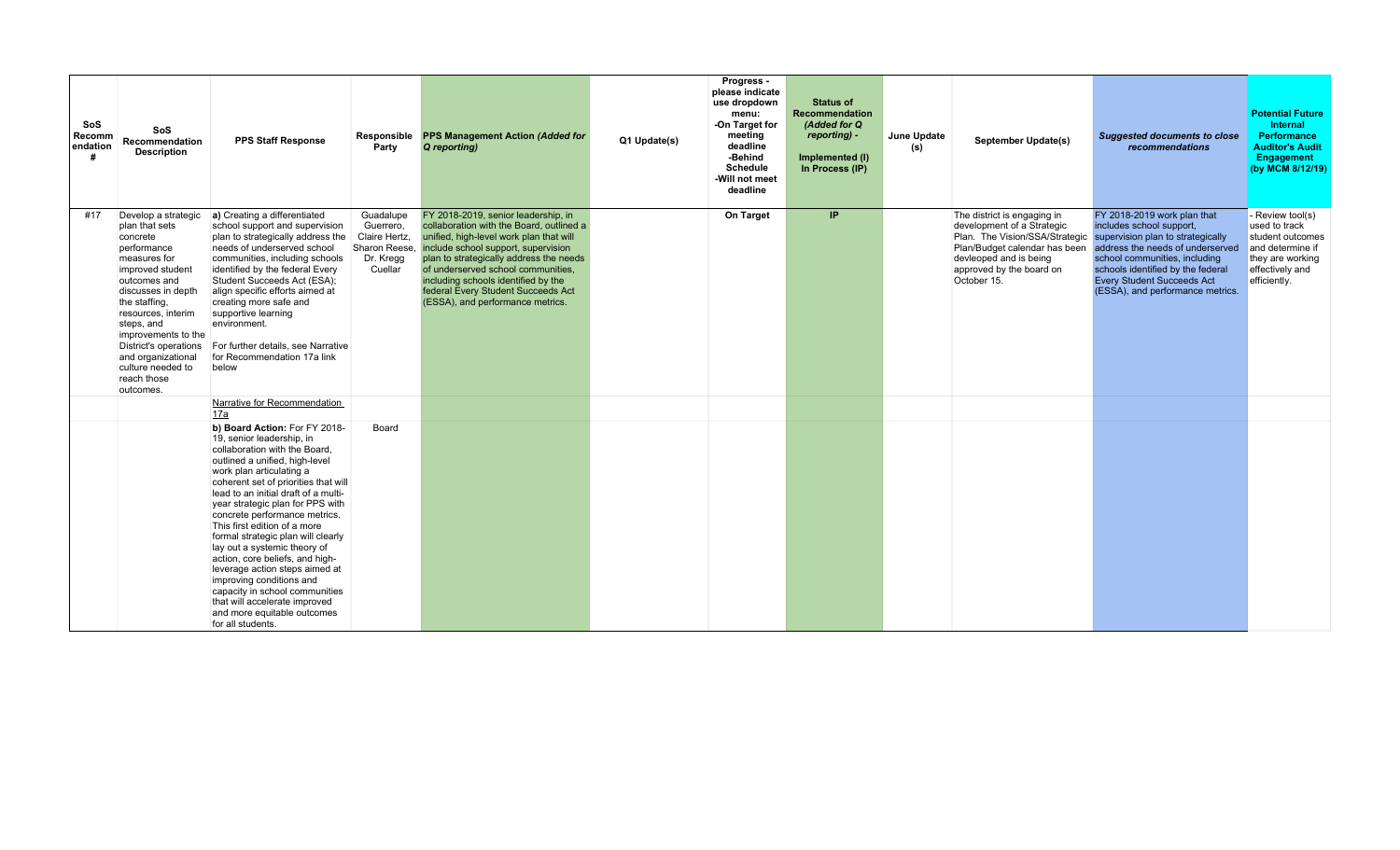| SoS<br>Recomm<br>endation | SoS<br>Recommendation<br><b>Description</b>                                                                                                                                                                                                                                                                                                                         | <b>PPS Staff Response</b>                                                                                             | Responsible<br>Party | <b>PPS Management Action (Added for</b><br>Q reporting)                                                                                                                                                                       | Q1 Update(s)                                                               | Progress -<br>please indicate<br>use dropdown<br>menu:<br>-On Target for<br>meeting<br>deadline<br>-Behind<br><b>Schedule</b><br>-Will not meet<br>deadline | <b>Status of</b><br><b>Recommendation</b><br>(Added for Q<br>reporting) -<br>Implemented (I)<br>In Process (IP) | June Update<br>(s) | September Update(s)                                                                                                                                                                                                                                                                                                                                                                                                                                                                                                                                                                                                                                                                                                                                                                                                                       | <b>Suggested documents to close</b><br>recommendations                   | <b>Potential Future</b><br>Internal<br><b>Performance</b><br><b>Auditor's Audit</b><br>Engagement<br>(by MCM 8/12/19)                                                                                                                                                                                                                              |
|---------------------------|---------------------------------------------------------------------------------------------------------------------------------------------------------------------------------------------------------------------------------------------------------------------------------------------------------------------------------------------------------------------|-----------------------------------------------------------------------------------------------------------------------|----------------------|-------------------------------------------------------------------------------------------------------------------------------------------------------------------------------------------------------------------------------|----------------------------------------------------------------------------|-------------------------------------------------------------------------------------------------------------------------------------------------------------|-----------------------------------------------------------------------------------------------------------------|--------------------|-------------------------------------------------------------------------------------------------------------------------------------------------------------------------------------------------------------------------------------------------------------------------------------------------------------------------------------------------------------------------------------------------------------------------------------------------------------------------------------------------------------------------------------------------------------------------------------------------------------------------------------------------------------------------------------------------------------------------------------------------------------------------------------------------------------------------------------------|--------------------------------------------------------------------------|----------------------------------------------------------------------------------------------------------------------------------------------------------------------------------------------------------------------------------------------------------------------------------------------------------------------------------------------------|
| #18                       | feedback loop with<br>teachers.<br>educational<br>assistants, parents,<br>and other<br>stakeholders<br>regarding student<br>conduct issues.<br>particularly as they<br>affect Title I schools<br>and other high-<br>poverty schools.<br>Address teacher<br>concerns about lack<br>of clarity in school<br>policies and lack of<br>consistent behavior<br>standards. | Maintain a consistent a) New MTSS Department<br>added<br>For details, see Narrative for<br>Recommendation 18a-f below | Brenda<br>Martinek   | a) New Multi-Tiered System of Support See attached<br>(MTSS) Department was added. The<br>organizational chart for Office of<br>Student Support Services (OSSS) now new MTSS department.<br>includes the new MTSS department. | organizational chart for<br>OSSS that includes the                         | On Target                                                                                                                                                   |                                                                                                                 |                    | The Student Rights and<br>Responsibilities Handbook has<br>been updated and translated<br>and is being shipped to schools<br>for distribution to families; to be<br>completely delivered by 10/4.<br>In an effort to align district policy<br>and practice, the MTSS<br>department underwent<br>extensive stakeholder<br>engagement to update the<br>Student Conduct and Discipline<br>Policy and accompanying<br>Administrative Directives. This<br>Policy is under Board review.<br>The district will provide<br>professional development about<br>these changes<br>Training on the approved policy<br>will occur within a leadership<br>institute as soon as policy is<br>adopted by Board. Once<br>training has been provided for<br>principals, the expectation is<br>that they will provide the same<br>information to their staff. | <b>OSSS Org Chart that includes</b><br><b>MTSS Department - attached</b> | - Review central<br>office policy and<br>procedures<br>(P&Ps)<br>- Inquire if schools<br>have P&Ps<br>- Identify how<br>issues are tracked<br>and monitored<br>- Identify<br>processes for<br>addressing<br>behaivoral<br>- Are school staff<br>members<br>informed of the<br>P&Ps<br>- Is there on-going<br>training for school<br>staff members? |
|                           |                                                                                                                                                                                                                                                                                                                                                                     | Narrative for Recommedation<br>$18a-f$                                                                                |                      |                                                                                                                                                                                                                               |                                                                            |                                                                                                                                                             |                                                                                                                 |                    |                                                                                                                                                                                                                                                                                                                                                                                                                                                                                                                                                                                                                                                                                                                                                                                                                                           |                                                                          |                                                                                                                                                                                                                                                                                                                                                    |
|                           |                                                                                                                                                                                                                                                                                                                                                                     | <b>OSSS Organization</b><br>Chart 2018-2019                                                                           |                      |                                                                                                                                                                                                                               |                                                                            |                                                                                                                                                             |                                                                                                                 |                    |                                                                                                                                                                                                                                                                                                                                                                                                                                                                                                                                                                                                                                                                                                                                                                                                                                           |                                                                          |                                                                                                                                                                                                                                                                                                                                                    |
|                           |                                                                                                                                                                                                                                                                                                                                                                     | b) Data tracking tool and<br>coaching<br>For further details, see Narrative<br>for Recommendation 18a-f<br>above      | Brenda<br>Martinek   | b) Data tracking tool and coaching -<br>OSSS completed the RFP process and process and have begun<br>have begun the contract negotiation<br>and scope of work details.                                                        | Completed the RFP<br>the contract negotiation<br>and scope of work details | <b>Behind</b><br><b>Schedule</b>                                                                                                                            | IP                                                                                                              |                    | Data Tracking Tool has been<br>contracted with Hoonuit (agency scope<br>that has provided our<br>Administrator Dashboard for<br>years). There are some issues<br>on the part of the contractor's<br>upgrade of our current system,<br>so we are hopeful that our<br>planned rollout of the Data<br>Tracking Tool will be on<br>schedule.                                                                                                                                                                                                                                                                                                                                                                                                                                                                                                  | Documentation of RFP process and - Who reviews the                       | data?<br>- How often is the<br>data reviewed?<br>- Are reports<br>issued / how often<br>/ who are the<br>reports shared<br>with?                                                                                                                                                                                                                   |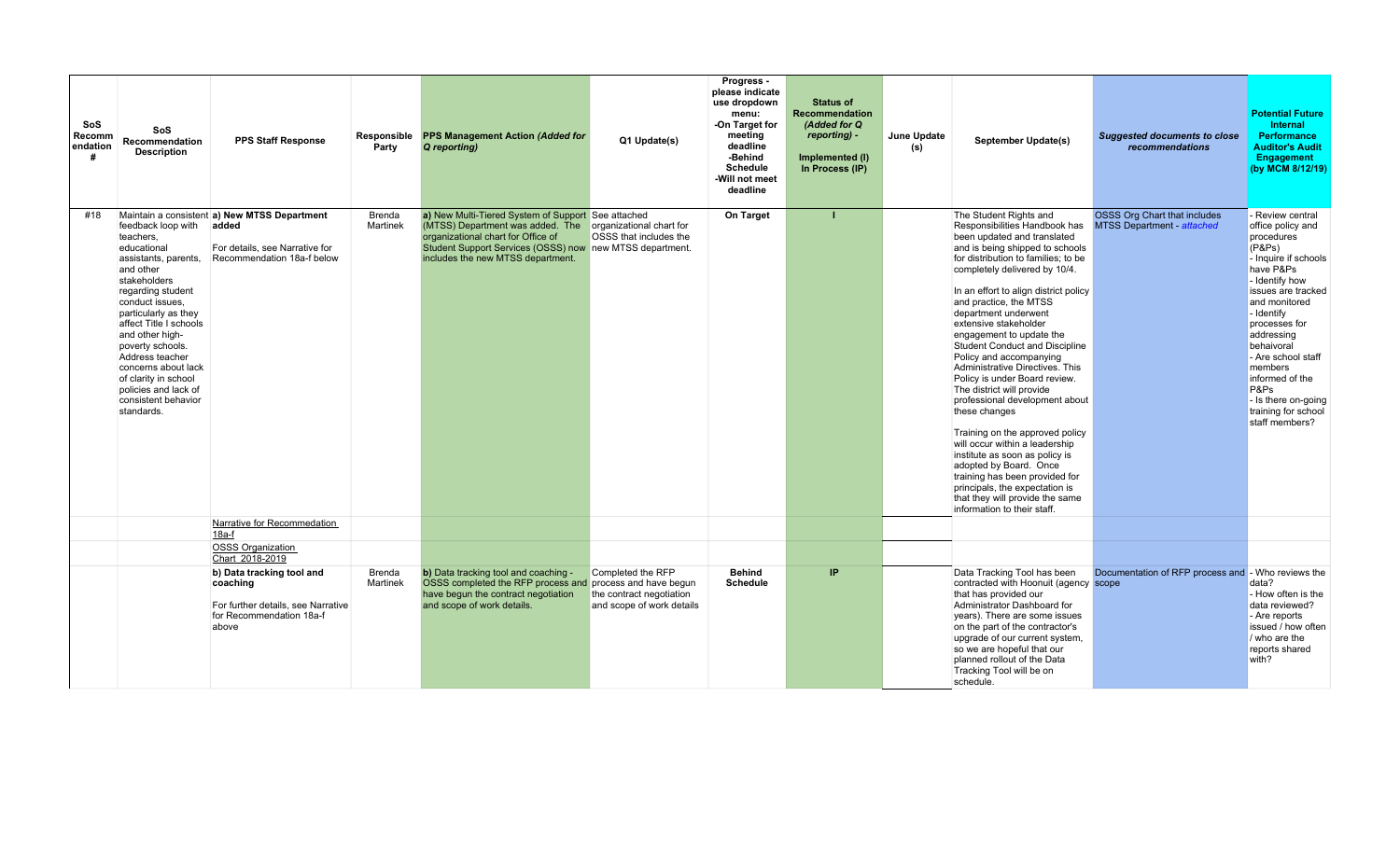| SoS<br>SoS<br>Recomm<br>Recommendation<br>endation<br><b>Description</b> | <b>PPS Staff Response</b>                                                                                                                         | Responsible<br>Party | <b>PPS Management Action (Added for</b><br>Q reporting)                                                                                                                                                                                                                                                                                                                                                                                                                                                                                                                                                                                                                                                                                                                                                                                                                                                                                                                                                                                                                                                                                                                                                                                                                                                                                                                                                                                                                                                                                                                                                                                                                                                  | Q1 Update(s)                                                                                                                                                                                                                                                                                                                                                                                                                                                                                                                                                                                                                                                                                                                                                                                                                                                                                                                                                                                                                                                                                                                                                                                                                                                                                                                                                                                                                                                  | Progress -<br>please indicate<br>use dropdown<br>menu:<br>-On Target for<br>meeting<br>deadline<br>-Behind<br><b>Schedule</b><br>-Will not meet<br>deadline | <b>Status of</b><br>Recommendation<br>(Added for Q<br>reporting) -<br>Implemented (I)<br>In Process (IP) | June Update<br>(S) | September Update(s)                                                                                                                                                                                                                                                                                                                                                                                                                                                                                                                                                                                                                                                                                                                                                                                                                                                                                                                                                                                                                                                                                                                                                  | <b>Suggested documents to close</b><br>recommendations | <b>Potential Future</b><br>Internal<br><b>Performance</b><br><b>Auditor's Audit</b><br>Engagement<br>(by MCM 8/12/19) |
|--------------------------------------------------------------------------|---------------------------------------------------------------------------------------------------------------------------------------------------|----------------------|----------------------------------------------------------------------------------------------------------------------------------------------------------------------------------------------------------------------------------------------------------------------------------------------------------------------------------------------------------------------------------------------------------------------------------------------------------------------------------------------------------------------------------------------------------------------------------------------------------------------------------------------------------------------------------------------------------------------------------------------------------------------------------------------------------------------------------------------------------------------------------------------------------------------------------------------------------------------------------------------------------------------------------------------------------------------------------------------------------------------------------------------------------------------------------------------------------------------------------------------------------------------------------------------------------------------------------------------------------------------------------------------------------------------------------------------------------------------------------------------------------------------------------------------------------------------------------------------------------------------------------------------------------------------------------------------------------|---------------------------------------------------------------------------------------------------------------------------------------------------------------------------------------------------------------------------------------------------------------------------------------------------------------------------------------------------------------------------------------------------------------------------------------------------------------------------------------------------------------------------------------------------------------------------------------------------------------------------------------------------------------------------------------------------------------------------------------------------------------------------------------------------------------------------------------------------------------------------------------------------------------------------------------------------------------------------------------------------------------------------------------------------------------------------------------------------------------------------------------------------------------------------------------------------------------------------------------------------------------------------------------------------------------------------------------------------------------------------------------------------------------------------------------------------------------|-------------------------------------------------------------------------------------------------------------------------------------------------------------|----------------------------------------------------------------------------------------------------------|--------------------|----------------------------------------------------------------------------------------------------------------------------------------------------------------------------------------------------------------------------------------------------------------------------------------------------------------------------------------------------------------------------------------------------------------------------------------------------------------------------------------------------------------------------------------------------------------------------------------------------------------------------------------------------------------------------------------------------------------------------------------------------------------------------------------------------------------------------------------------------------------------------------------------------------------------------------------------------------------------------------------------------------------------------------------------------------------------------------------------------------------------------------------------------------------------|--------------------------------------------------------|-----------------------------------------------------------------------------------------------------------------------|
|                                                                          | c) Supports for students with<br>substance use disorder and<br>mental health challenges<br>For further details, see<br>Recommendation 18a-f above | Brenda<br>Martinek   | c) The OSSS department launched the The OSSS department<br>five year REAHL (Recovery, Education launched the five year<br>and Action for Healthy Living)<br>continuum of care plan. This is year<br>one of the plan PPS hired a QMHP to<br>work with outside treatment providers<br>in order to help manage a<br>transition/recovery plan for students<br>coming back to school from treatment<br>and have increased our outside mental treatment providers in<br>health contracts with providers so that<br>they can begin seeing students<br>regardless of insurance.<br>PPS also has been awarded:<br>\$40,000 grant from Regence blue<br>cross blue shield to provide student<br>engagement groups to help us<br>determine types of support groups for<br>students and to pay for a few parent<br>informational meetings on prevention<br>and support for themselves and for<br>their children struggling with substance cross blue shield to<br>use, suicide ideation, mental health.<br>\$883,000 grant for two years from the engagement groups to<br>Federal Opioid dollars through Oregon help us determine types of<br>Health Authority to assist us in<br>providing prevention curriculum to all<br>K-5 students in regards to health,<br>substance use prevention, emotional<br>states, and supports.<br>OSSS is in the process for applying for and for their children<br>a grant to assist in planning for PPS<br>Recovery High school, which OSSS is<br>hoping to open in four years. Lastly,<br>OSSS got additional funding in next<br>year's budget to support high risk<br>mental health, additional contracted<br>mental health supports and support in<br>social emotional learning. | REAHL (Recovery,<br>Education and Action for<br>Healthy Living) continuum<br>of care plan. This is year<br>one of the plan: to date we<br>have hired a QMHP to<br>work with outside<br>order to help manage a<br>transition/recovery plan for<br>students coming back to<br>school from treatment and<br>have increased our outside<br>mental health contracts<br>with providers so that they<br>can begin seeing students<br>regardless of insurance.<br>We have also successfully<br>been awarded a 40,000<br>grant from Regence blue<br>provide student<br>support groups for<br>students and to pay for a<br>few parent informational<br>meetings on prevention<br>and support for themselves<br>struggling with substance<br>use, suicide ideation,<br>mental health. We have<br>also just been awarded a<br>grant for \$883,000 for two<br>vears from the Federal<br>Opioid dollars through<br>Oregon Health Authority to<br>assist us in providing<br>prevention curriculum to all<br>K-5 students in regards to<br>health, substance use<br>prevention, emotional<br>states, and supports. We<br>are in the process for<br>applying for a grant to<br>assist us in planning for<br>our own Recovery High<br>school, which we are<br>hoping to open in four<br>years. Lastly - we have<br>been fortunate enough to<br>get additional funding in<br>next year's budget to<br>support high risk mental<br>health, additional<br>contracted mental health | On Target                                                                                                                                                   | IP                                                                                                       |                    | The district QMHP Drug and<br>Alcohol Coordinator is building<br>relationships with school<br>administrators and establishing<br>how best to support student<br>sobriety. She is utilizing her<br>connections with school admin<br>teams and local D/A treatment<br>providers to get CADC's in<br>schools working with students.<br>The \$40,000 Regence Grant is<br>funding low barrier culturally<br>responsive sobriety groups at<br>the high school level. Planning<br>is completed and first groups<br>will begin in late fall.<br>OHA funded K-5 HEALTH<br>(Health literacy, Equity,<br>Attitudes, Longevity of impact,<br>Taking responsibility for our own<br>health, Healthy behaviors) work:<br>Our first session in PPS (august<br>1st and 2nd) went off without a<br>hitch. Was very well received<br>and the upcoming PPS 2nd<br>edition is full as well. It looks like<br>by the end of this term, all PPS<br>elementary schools will have<br>had at least one teacher trained<br>in this prevention method. PPS<br>staff are scheduled to take this<br>work throughout the state in<br>October and will likely to the<br>whole thing again next year. | Policy for the REAHL                                   |                                                                                                                       |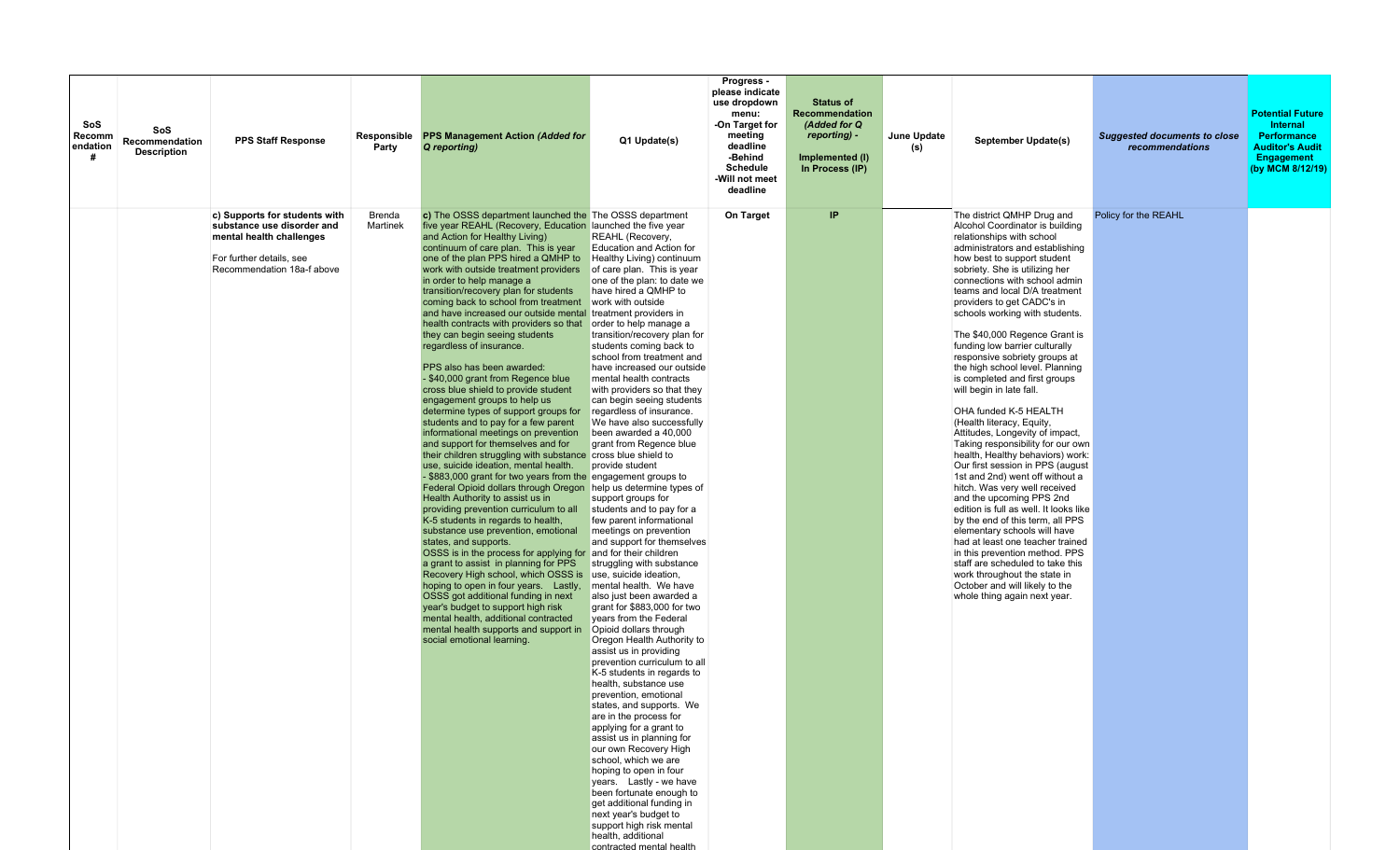| SoS<br>SoS<br>Recomm<br>Recommendation<br>endation<br><b>Description</b><br># | <b>PPS Staff Response</b>                                                                                                                      | Responsible<br>Party      | <b>PPS Management Action (Added for</b><br>Q reporting)                                                                                                                                                                                                      | Q1 Update(s)                                                                                                                                      | Progress -<br>please indicate<br>use dropdown<br>menu:<br>-On Target for<br>meeting<br>deadline<br>-Behind<br><b>Schedule</b><br>-Will not meet<br>deadline | <b>Status of</b><br><b>Recommendation</b><br>(Added for Q<br>reporting) -<br>Implemented (I)<br>In Process (IP) | June Update<br>(s) | <b>September Update(s)</b>                                                                                                                                                                                                                                                                                                                              | <b>Suggested documents to close</b><br>recommendations       | <b>Potential Future</b><br>Internal<br><b>Performance</b><br><b>Auditor's Audit</b><br><b>Engagement</b><br>(by MCM 8/12/19)                                                                                                                        |
|-------------------------------------------------------------------------------|------------------------------------------------------------------------------------------------------------------------------------------------|---------------------------|--------------------------------------------------------------------------------------------------------------------------------------------------------------------------------------------------------------------------------------------------------------|---------------------------------------------------------------------------------------------------------------------------------------------------|-------------------------------------------------------------------------------------------------------------------------------------------------------------|-----------------------------------------------------------------------------------------------------------------|--------------------|---------------------------------------------------------------------------------------------------------------------------------------------------------------------------------------------------------------------------------------------------------------------------------------------------------------------------------------------------------|--------------------------------------------------------------|-----------------------------------------------------------------------------------------------------------------------------------------------------------------------------------------------------------------------------------------------------|
|                                                                               | d) Supports for students with<br>immediate behavioral<br>challenges<br>For further details, see Narrative<br>for Recommendation 18a-f<br>above | Brenda<br>Martinek        | d) Supports for students with<br>immediate behavioral challenges -<br>See Rapid Response Team website for net/Page/1011<br>information: https://www.pps.<br>net/Page/10113<br>Data for 18-19 school year through<br>3/31 is available upon request           | Rapid Response Team<br>website information:<br>https://www.pps.                                                                                   | <b>On Target</b>                                                                                                                                            |                                                                                                                 |                    | Our Rapid Response team<br>continues to support schools<br>that have requested support for school year through 3/31<br>students with immediate<br>behavioral challenges. We are<br>working within building supports<br>to provide classroom<br>management techniques,<br>behavior plans and help to look<br>at scheduling, transitions and<br>routines. | Rapid Response Team website<br>(provided) and data for 18-19 | - Are educators<br>trained to handle<br>on-going<br>behaivoral<br>issues?<br>- Do educators<br>feel they have<br>appropriate<br>training to handle<br>students with<br>behavioral issues?<br>- Are on-going<br>training providied /<br>appropriate? |
|                                                                               |                                                                                                                                                |                           |                                                                                                                                                                                                                                                              | Data for 18-19 school year<br>through 3/31 is:                                                                                                    | On Target                                                                                                                                                   |                                                                                                                 |                    |                                                                                                                                                                                                                                                                                                                                                         |                                                              |                                                                                                                                                                                                                                                     |
|                                                                               | e) Student Threat<br><b>Assessment Team</b><br>For further details, see Narrative<br>for Recommendation 18a-f<br>above                         | Brenda<br>Martinek        | e) OSSS is continuing with our Student We are continuing with our<br>Threat Assessment team and working<br>with schools as they need support,<br>guidance and planning.                                                                                      | <b>Student Threat</b><br>Assessment team and<br>working with schools as<br>they need support,<br>quidance and planning.                           | On Target                                                                                                                                                   |                                                                                                                 |                    | Our student threat assessment<br>is implemented in all schools<br>and programs. It is continually<br>reviewed and improved upon<br>based of the needs of students<br>and schools.                                                                                                                                                                       | <b>Policy &amp; Procedure</b>                                | - Are educators<br>trained to handle<br>situation?<br>- Do educators<br>feel confident to<br>handle situation?<br>- Are on-going<br>training provided /<br>appropriate?                                                                             |
|                                                                               | f) Discipline referral form and<br>process<br>For further details, see Narrative<br>for Recommendation 18a-f<br>above                          | <b>Brenda</b><br>Martinek | f) This form was completed by 9/18.<br>OSSS will review the form and process by 9/18. We will review<br>as they continue to work on the<br>Student Discipline policy and<br>administrative directives to align to new Student Discipline policy<br>policies. | This form was completed<br>the form and process as<br>we continue to work on the<br>and administrative<br>directives to align to new<br>policies. | On Target                                                                                                                                                   | IP                                                                                                              |                    | We are in the process of moving Referral form and P&P<br>the discipline referral form to a<br>google doc format.                                                                                                                                                                                                                                        |                                                              | - Are educators<br>trained to handle<br>situation?<br>- Do educators<br>feel confident to<br>handle situation?<br>- Are on-going<br>training provided /<br>appropriate?                                                                             |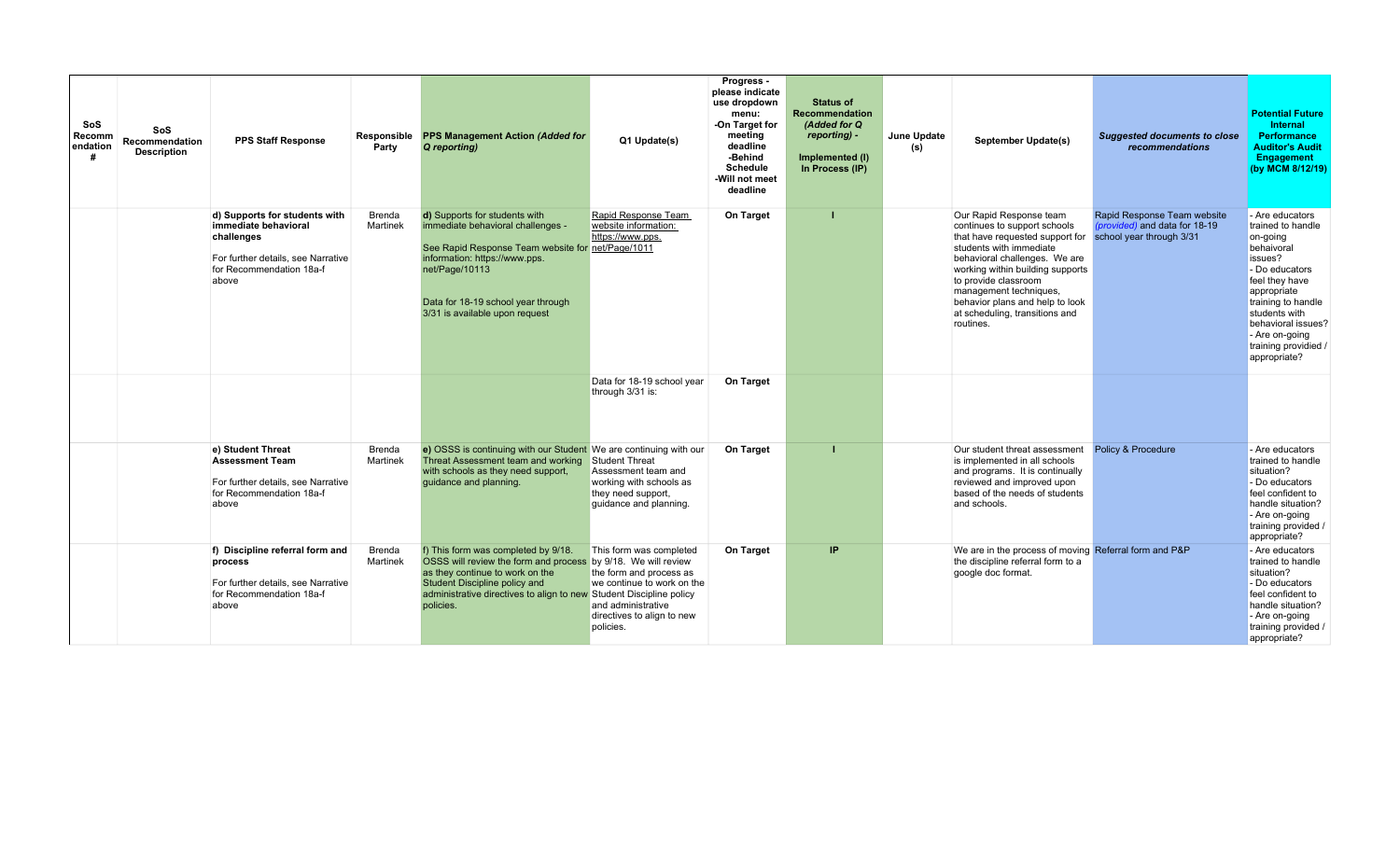| SoS<br><b>Recomm</b><br>endation | SoS<br>Recommendation<br><b>Description</b> | <b>PPS Staff Response</b>                                                                                                                                                                                                                                                                                                                                                                                                                                                                                                                                                                                                                                                                                                                                                                                                                                                                                                                                                                                                                                                                                                                                                                                                                                                                                                              | Responsible<br>Party | <b>PPS Management Action (Added for</b><br>Q reporting)                                                                                                                                                                                                                                                                                                                                                                                                               | Q1 Update(s)                                                                                                                                                                                                                                                                                                                                                              | Progress -<br>please indicate<br>use dropdown<br>menu:<br>-On Target for<br>meeting<br>deadline<br>-Behind<br><b>Schedule</b><br>-Will not meet<br>deadline | <b>Status of</b><br>Recommendation<br>(Added for Q<br>reporting) -<br>Implemented (I)<br>In Process (IP) | June Update<br>(s) | September Update(s)                                                                                                                                                                                                                                                                                | <b>Suggested documents to close</b><br>recommendations                 | <b>Potential Future</b><br>Internal<br><b>Performance</b><br><b>Auditor's Audit</b><br><b>Engagement</b><br>(by MCM 8/12/19)                                                                                                                                                                                                                                                       |
|----------------------------------|---------------------------------------------|----------------------------------------------------------------------------------------------------------------------------------------------------------------------------------------------------------------------------------------------------------------------------------------------------------------------------------------------------------------------------------------------------------------------------------------------------------------------------------------------------------------------------------------------------------------------------------------------------------------------------------------------------------------------------------------------------------------------------------------------------------------------------------------------------------------------------------------------------------------------------------------------------------------------------------------------------------------------------------------------------------------------------------------------------------------------------------------------------------------------------------------------------------------------------------------------------------------------------------------------------------------------------------------------------------------------------------------|----------------------|-----------------------------------------------------------------------------------------------------------------------------------------------------------------------------------------------------------------------------------------------------------------------------------------------------------------------------------------------------------------------------------------------------------------------------------------------------------------------|---------------------------------------------------------------------------------------------------------------------------------------------------------------------------------------------------------------------------------------------------------------------------------------------------------------------------------------------------------------------------|-------------------------------------------------------------------------------------------------------------------------------------------------------------|----------------------------------------------------------------------------------------------------------|--------------------|----------------------------------------------------------------------------------------------------------------------------------------------------------------------------------------------------------------------------------------------------------------------------------------------------|------------------------------------------------------------------------|------------------------------------------------------------------------------------------------------------------------------------------------------------------------------------------------------------------------------------------------------------------------------------------------------------------------------------------------------------------------------------|
|                                  |                                             | g) Review of Board policies<br>and student rights and<br>responsibilities handbook:<br>Key policies and processes<br>related to expectations of<br>student conduct will be updated<br>over the next eighteen months.<br>PPS will work with key<br>stakeholders, including<br>students, families and<br>representatives from PAT, the<br>Portland Federation of School<br>Professionals (PFSP), and<br>Portland Association of<br>Principals and School<br>Administrators (PAPSA), to<br>review and recommend<br>amendments to the PPS<br>Student Rights and<br>Responsibilities Handbook, the<br><b>Student Conduct and Discipline</b><br>policy $(4.30.010-P)$ and the<br>district's Program for Disruptive<br>Students policy (4.30.030P).<br>Recommendations are<br>anticipated to be presented to<br>the Board in late spring of<br>2019. The Board will follow its<br>policy development process that<br>includes a policy review, public<br>comment period, and formal<br>adoption of the<br>recommendations, potentially<br>with amendments. PPS will<br>provide in-depth training to<br>school-based administrators<br>with a specific focus on those<br>schools reporting high discipline<br>rates among African American<br>male students.<br>Staff to provide first draft in<br>June 2019.<br><b>Program for Disruptive</b> | Board                | g) Chief of Student Support Services is Chief of Student Support<br>leading the work on the review of<br>discipline policies and administrative<br>directives. Once the policy is approved discipline policies and<br>through the board, the district will<br>create administrative directives which<br>will drive the changes to the student<br>rights and responsibilities handbook.<br>This will include building admin,<br>students, district staff and families. | Services is leading the<br>work on the review of<br>administrative directives.<br>Once the policy is<br>approved through the<br>board, the district will<br>create administrative<br>directives which will drive<br>the changes to the student<br>rights and responsibilities<br>handbook. This will include<br>building admin, students,<br>district staff and families. | On Target                                                                                                                                                   | IP                                                                                                       |                    | <b>Student Conduct and Discipline</b><br>policy went to the Board Policy<br>and Governance committee<br>after review, stakeholder input,<br>parent surveys and student and<br>staff focus groups. This policy<br>has been moved forward to the<br>Board for review and has had a<br>first reading. | <b>Revised Students Rights and</b><br><b>Responsibilities Handbook</b> | - Inquire how<br>student R&Rs are<br>communicated<br>with students,<br>parents, and<br>educators<br>- Interview<br>students / parents<br>to inquire if they<br>are aware of the<br>students R&Rs<br>- Do students and<br>parents know<br>processes to take<br>when they have<br>concerns?<br>- Are students /<br>parents informed<br>of available<br>resources for their<br>needs? |
|                                  |                                             | <b>Students Policy</b><br><b>Student Rights and</b>                                                                                                                                                                                                                                                                                                                                                                                                                                                                                                                                                                                                                                                                                                                                                                                                                                                                                                                                                                                                                                                                                                                                                                                                                                                                                    |                      |                                                                                                                                                                                                                                                                                                                                                                                                                                                                       |                                                                                                                                                                                                                                                                                                                                                                           |                                                                                                                                                             |                                                                                                          |                    |                                                                                                                                                                                                                                                                                                    |                                                                        |                                                                                                                                                                                                                                                                                                                                                                                    |
|                                  |                                             | <b>Responsibilities Handbook</b>                                                                                                                                                                                                                                                                                                                                                                                                                                                                                                                                                                                                                                                                                                                                                                                                                                                                                                                                                                                                                                                                                                                                                                                                                                                                                                       |                      |                                                                                                                                                                                                                                                                                                                                                                                                                                                                       |                                                                                                                                                                                                                                                                                                                                                                           |                                                                                                                                                             |                                                                                                          |                    |                                                                                                                                                                                                                                                                                                    |                                                                        |                                                                                                                                                                                                                                                                                                                                                                                    |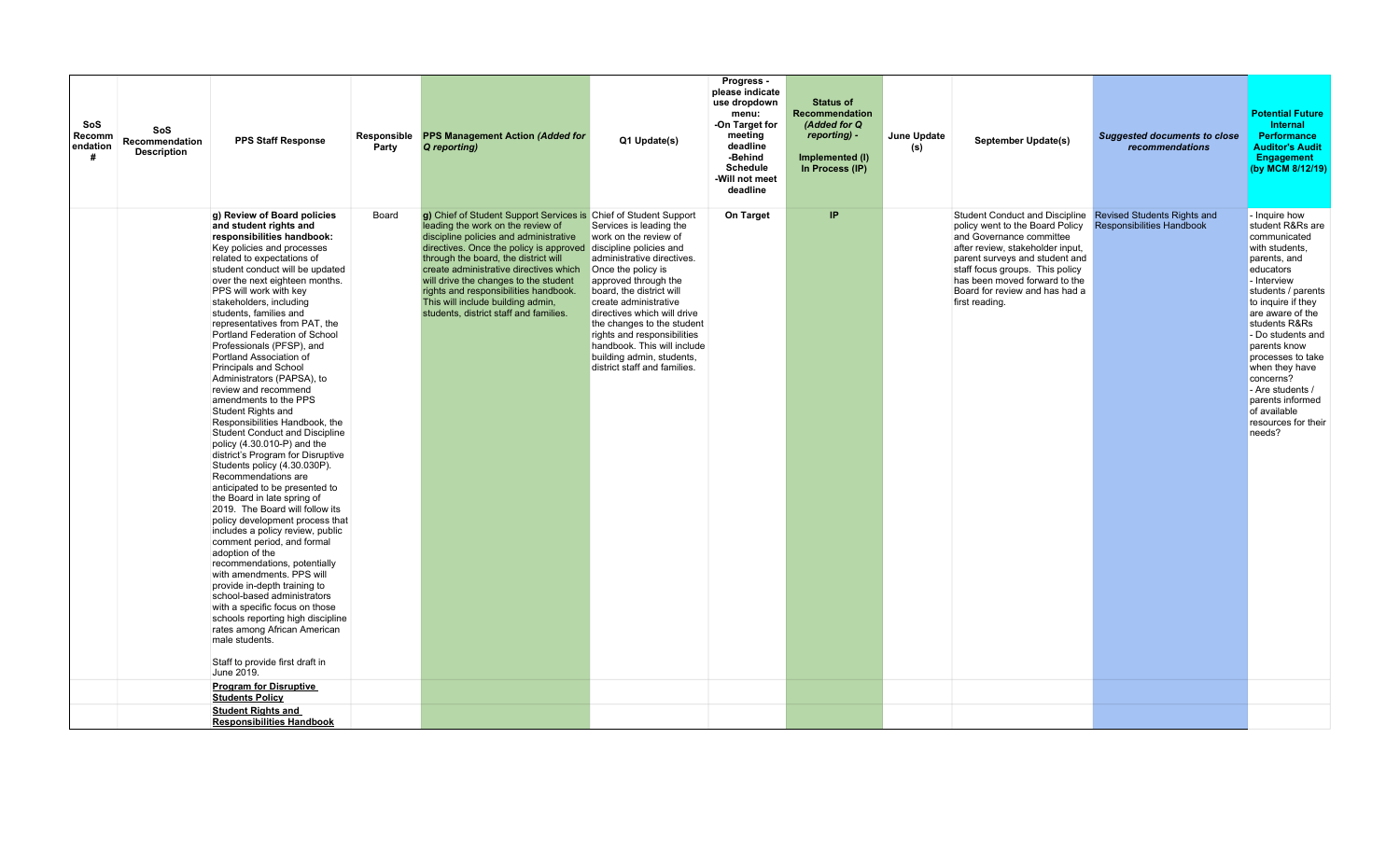| SoS<br>Recomm<br>endation<br># | SoS<br>Recommendation<br><b>Description</b>                                                                                                                                                                                                                                                                                                                                                                                                                                                                                         | <b>PPS Staff Response</b>                                                                                                                                                                                                                                                                                                                                                                                                                                                                                                                                                                                                                                                                                                                                                                                                                                                                                                                                                                                                                                                                                                                                                                                                                                                                                                                                                                                                                                                                                                                                                                                                                                                                                                                                                                                                     | Party                                                              | Responsible PPS Management Action (Added for<br>Q reporting)                                                                                                                                                                                                                                                                                                                                                                                                                                                                                                        | Q1 Update(s)                                                                                                                                                                                                                                  | Progress -<br>please indicate<br>use dropdown<br>menu:<br>-On Target for<br>meeting<br>deadline<br>-Behind<br><b>Schedule</b><br>-Will not meet<br>deadline | <b>Status of</b><br><b>Recommendation</b><br>(Added for Q<br>reporting) -<br>Implemented (I)<br>In Process (IP) | June Update<br>(s) | <b>September Update(s)</b>                                                                                                                                                                                                                              | <b>Suggested documents to close</b><br>recommendations           | <b>Potential Future</b><br>Internal<br><b>Performance</b><br><b>Auditor's Audit</b><br><b>Engagement</b><br>(by MCM 8/12/19)                                                                                                                                                                              |
|--------------------------------|-------------------------------------------------------------------------------------------------------------------------------------------------------------------------------------------------------------------------------------------------------------------------------------------------------------------------------------------------------------------------------------------------------------------------------------------------------------------------------------------------------------------------------------|-------------------------------------------------------------------------------------------------------------------------------------------------------------------------------------------------------------------------------------------------------------------------------------------------------------------------------------------------------------------------------------------------------------------------------------------------------------------------------------------------------------------------------------------------------------------------------------------------------------------------------------------------------------------------------------------------------------------------------------------------------------------------------------------------------------------------------------------------------------------------------------------------------------------------------------------------------------------------------------------------------------------------------------------------------------------------------------------------------------------------------------------------------------------------------------------------------------------------------------------------------------------------------------------------------------------------------------------------------------------------------------------------------------------------------------------------------------------------------------------------------------------------------------------------------------------------------------------------------------------------------------------------------------------------------------------------------------------------------------------------------------------------------------------------------------------------------|--------------------------------------------------------------------|---------------------------------------------------------------------------------------------------------------------------------------------------------------------------------------------------------------------------------------------------------------------------------------------------------------------------------------------------------------------------------------------------------------------------------------------------------------------------------------------------------------------------------------------------------------------|-----------------------------------------------------------------------------------------------------------------------------------------------------------------------------------------------------------------------------------------------|-------------------------------------------------------------------------------------------------------------------------------------------------------------|-----------------------------------------------------------------------------------------------------------------|--------------------|---------------------------------------------------------------------------------------------------------------------------------------------------------------------------------------------------------------------------------------------------------|------------------------------------------------------------------|-----------------------------------------------------------------------------------------------------------------------------------------------------------------------------------------------------------------------------------------------------------------------------------------------------------|
| #19                            | Prioritize<br>development and<br>stability of effective<br>principals by<br>providing incentives<br>and additional<br>support, particularly<br>at high-poverty<br>schools. Supports<br>include reducing<br>turnover of principal<br>supervisors,<br>stabilizing District<br>leadership,<br>improving<br>collaboration<br>between principals<br>and central<br>administrators,<br>improving hiring<br>practices,<br>streamlining<br>collaboration<br>between central<br>office departments,<br>and evaluating<br>initiative results. | The core purpose of the central<br>office reorganization is to:<br>• Accelerate and improve<br>student achievement District-<br>wide;<br>• Redesign the central office to<br>support, scale, and sustain<br>school improvement and<br>academic efforts;<br>• Create greater coherence and<br>alignment in and among<br>departments within the central<br>office to better support schools;<br>• Increase central office<br>collaboration and customer<br>service, ensuring that all<br>activities are student-centered<br>and results-oriented;<br>• Establish shared<br>accountability, of school and<br>district leadership, for student<br>and school success by clearly<br>initiatives, increasing articulating the roles and<br>functions of each leadership<br>support member; and<br>• Enable school-support teams<br>to identify and address<br>instructional and behavioral<br>gaps throughout feeder patterns<br>while connecting communities<br>with needed resources and<br>central office services.<br>The Office of School<br>Performance (OSP), the Office<br>of Teaching and Learning<br>(OTL), and the Office of Student<br>Support Services (OSSS)<br>provide concentrated and<br>streamlined supports at all<br>schools, specifically for the<br>lowest tiered schools identified<br>as in need of additional support.<br>Departmental goals are in place<br>to hold the central team<br>accountable in ensuring system-<br>wide academic gains and<br>ensure that all school<br>improvement goals are<br>achieved. This central office<br>team has created a<br>differentiated tier support plan to<br>better leverage resources and<br>serve the most historically<br>underserved schools. Its core<br>aim is to close the achievement<br>gap by providing a targeted and<br>intensive level of support. | Dr. Kregg<br>Cuellar, Dr.<br>Luis Valentino,<br>Brenda<br>Martinek | The Office of School Performance<br>(OSP), the Office of Teaching and<br>Learning (OTL), and the Office of<br><b>Student Support Services (OSSS)</b><br>provide concentrated and streamlined<br>supports at all schools, specifically for<br>the lowest tiered schools identified as<br>in need of additional support.<br>PPS is working with local higher<br>education partners to develop a strong<br>and diverse pipeline of future<br>administrators who are well-trained to<br>lift student achievement, particularly for<br>historically underserved students | Agendas support the work<br>which is outlined in our<br>staff response with our<br><b>DISCO Monday meetings,</b><br>alignment of ILT office<br>structures, goals, meetings<br>and work to date. If you<br>need agendas please let<br>us know. | On Target                                                                                                                                                   | IP                                                                                                              |                    | Refining the process with the<br>support of the district auditor to<br>ensure meaningful metrics in<br>our district contracts.<br>Specifically in contracts that<br>support the three areas for<br>instruction: GVC, MTSS and<br>Leadership Development | OSP, OTL, & OSSS P&Ps meeting - Interview<br>agendas and minutes | principals<br>- Do principals feel<br>they get the<br>support they<br>need?<br>- Are principals<br>concerns tracked<br>and addressed?<br>- Do principals feel<br>they are being<br>heard?<br>- Do principals<br>have the tools<br>they need to<br>support teachers<br>and students with<br>special needs? |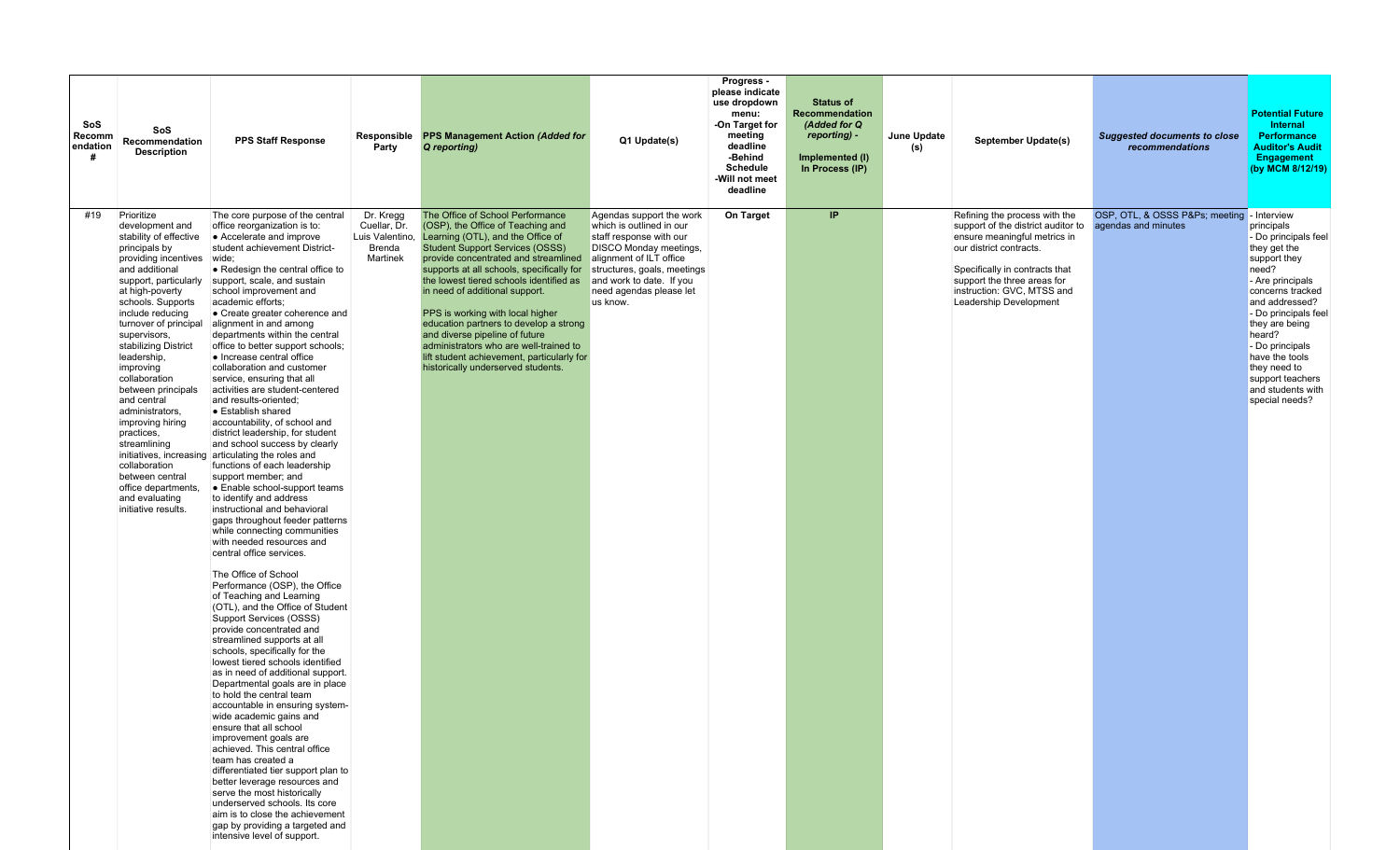| SoS<br>Recomm<br>endation | SoS<br>Recommendation<br><b>Description</b>                                                                                                                                                                                                                                                                                                                                            | <b>PPS Staff Response</b>                                                                                                                                                                                                                                                                                                                                                                                                                                                                                                                                                                                                                                                                                                                                                                                                                                                                                                                                                                                                                                                      | Responsible<br>Party | <b>PPS Management Action (Added for</b><br>Q reporting)                                                                                                                                                                                                                                                                                                                                                                                                                                                                                                                                                                                                                                                                                                                                                                                                                                                                                                                                                                                                  | Q1 Update(s)                                                                                                                                                                                                                                                                                                                                                                                                                           | Progress -<br>please indicate<br>use dropdown<br>menu:<br>-On Target for<br>meeting<br>deadline<br>-Behind<br><b>Schedule</b><br>-Will not meet<br>deadline | <b>Status of</b><br>Recommendation<br>(Added for Q<br>reporting) -<br>Implemented (I)<br>In Process (IP) | June Update<br>(s) | September Update(s)                                                                                                                                                                                                                                                                                                                                                                      | <b>Suggested documents to close</b><br>recommendations | <b>Potential Future</b><br>Internal<br><b>Performance</b><br><b>Auditor's Audit</b><br>Engagement<br>(by MCM 8/12/19) |
|---------------------------|----------------------------------------------------------------------------------------------------------------------------------------------------------------------------------------------------------------------------------------------------------------------------------------------------------------------------------------------------------------------------------------|--------------------------------------------------------------------------------------------------------------------------------------------------------------------------------------------------------------------------------------------------------------------------------------------------------------------------------------------------------------------------------------------------------------------------------------------------------------------------------------------------------------------------------------------------------------------------------------------------------------------------------------------------------------------------------------------------------------------------------------------------------------------------------------------------------------------------------------------------------------------------------------------------------------------------------------------------------------------------------------------------------------------------------------------------------------------------------|----------------------|----------------------------------------------------------------------------------------------------------------------------------------------------------------------------------------------------------------------------------------------------------------------------------------------------------------------------------------------------------------------------------------------------------------------------------------------------------------------------------------------------------------------------------------------------------------------------------------------------------------------------------------------------------------------------------------------------------------------------------------------------------------------------------------------------------------------------------------------------------------------------------------------------------------------------------------------------------------------------------------------------------------------------------------------------------|----------------------------------------------------------------------------------------------------------------------------------------------------------------------------------------------------------------------------------------------------------------------------------------------------------------------------------------------------------------------------------------------------------------------------------------|-------------------------------------------------------------------------------------------------------------------------------------------------------------|----------------------------------------------------------------------------------------------------------|--------------------|------------------------------------------------------------------------------------------------------------------------------------------------------------------------------------------------------------------------------------------------------------------------------------------------------------------------------------------------------------------------------------------|--------------------------------------------------------|-----------------------------------------------------------------------------------------------------------------------|
| #20                       | Work with union<br>officials to address<br>transfer and hiring<br>issues that promote<br>high turnover and<br>lower teacher<br>experience at high-<br>poverty schools.<br>Also address<br>remaining contract<br>issues raised in the<br>recent investigation<br>of teacher<br>misconduct.<br>educator records<br>and reducing<br>administrative<br>obstacles to filing a<br>complaint. | teacher turnover and improving<br>supports to enhance teachers'<br>work experience. In December<br>2018, in advance of teacher<br>hiring and placements for the<br>2019-20 school year, the district<br>engaged PAT leaders in early<br>discussions to accomplish this<br>through staffing assignments<br>and the delivery of school-<br>based supports by the Office of<br><b>Student Support Services.</b><br>including retention of A separate discussion between<br>PPS and PAT will begin in early<br>2019 to specifically address<br>recommendations from the<br>Board-commissioned<br>investigation into previous staff<br>sexual misconduct. The current<br>collective bargaining agreement<br>is set to expire June 30, 2019.<br>Independent of contract<br>restrictions, PPS maintains<br>investigation files on allegations<br>of sexual misconduct and a<br>cross-functional team has been<br>established to enhance and<br>streamline internal standards for<br>and processes of reviewing<br>allegations, investigations, and<br>maintenance of related records. |                      | a) PPS is committed to reducing Sharon Reese In December 2018, in advance of<br>teacher hiring and placements for the<br>2019-20 school year, the district<br>engaged Portland Association of<br>Teachers (PAT) leaders in early<br>discussions to accomplish this through outcomes are expected in<br>staffing assignments and the delivery<br>of school-based supports by the Office<br>of Student Support Services.<br>A separate discussion between PPS<br>and PAT will begin in early 2019 to<br>specifically address recommendations<br>from the Board-commissioned<br>investigation into previous staff sexual<br>misconduct. The current collective<br>bargaining agreement is set to expire<br>June 30, 2019.<br>Independent of contract restrictions,<br>PPS maintains investigation files on<br>allegations of sexual misconduct and a<br>cross-functional team has been<br>established to enhance and streamline<br>internal standards for and processes of<br>reviewing allegations, investigations,<br>and maintenance of related records. | PAT and PPS began<br>interest-based bargaining<br>to address items related to<br>the sexual misconduct<br>report. Bargaining<br>June 2019.<br>HR, Legal, and IT are<br>working on systems and<br>process improvements in<br>creation, collection, and<br>tracking of records related<br>to misconduct allegations.<br>Initial implementation of a<br>new tracking system and<br>commensurate protocols<br>are expected summer<br>2019. | On Target                                                                                                                                                   | IP.                                                                                                      |                    | Bargaining completed June<br>2019. Subsequently, work on<br>professional conduct policy<br>proceeded, generating a draft<br>policy for first reading at the<br>September 10, 2019 Board<br>meeting. Professional Conduct<br>policy adoption by the School<br>Board anticipated in October.<br>New tracking system for<br>allegations of employee<br>misconduct implemented July<br>2019. | P&P and/or agenda/meeting notes                        | - Is an exit<br>interview done<br>when a principal<br>or teacher leaves<br>or request for a<br>transfer?              |
|                           |                                                                                                                                                                                                                                                                                                                                                                                        | b) Board Action:<br>Board adoption of a new<br>Professional Conduct between<br>Staff and Students policy and<br>Out-of-District travel.                                                                                                                                                                                                                                                                                                                                                                                                                                                                                                                                                                                                                                                                                                                                                                                                                                                                                                                                        | Board                |                                                                                                                                                                                                                                                                                                                                                                                                                                                                                                                                                                                                                                                                                                                                                                                                                                                                                                                                                                                                                                                          |                                                                                                                                                                                                                                                                                                                                                                                                                                        | <b>Behind</b><br><b>Schedule</b>                                                                                                                            |                                                                                                          |                    |                                                                                                                                                                                                                                                                                                                                                                                          |                                                        |                                                                                                                       |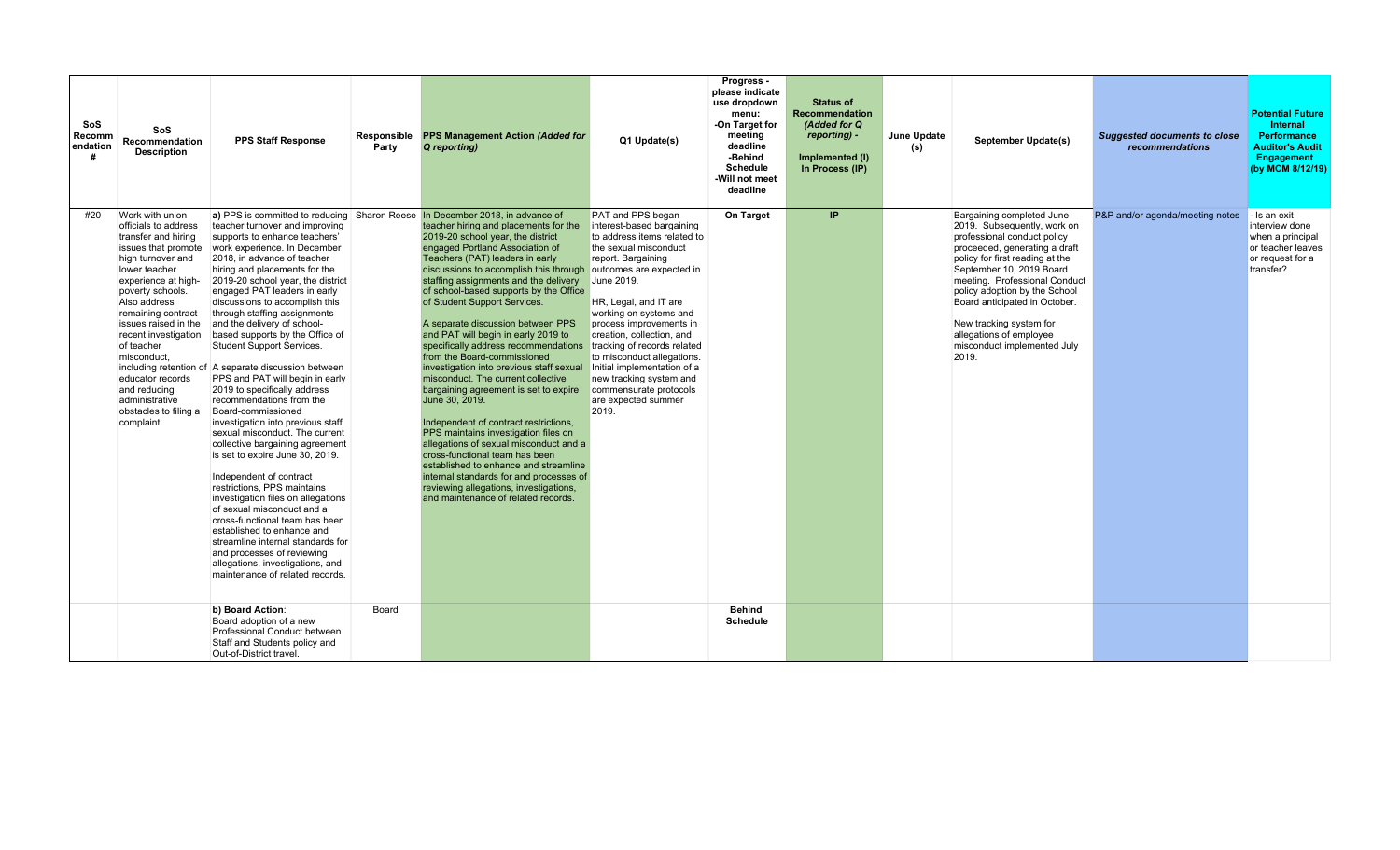| SoS<br>Recomm<br>endation<br>Ш | SoS<br>Recommendation<br><b>Description</b>                                                                                                                                                                                                                                                                                                                                                     | <b>PPS Staff Response</b>                                                                                                                                                                                                                                                                                                                                                                                                                                                                                                                                                                                                                                                                                                                                                                                                                                                                                                                                                                                                                                                                                                                                                                                                                                                                                                                                                                                                                                                                                                                                                                                                                                                                                                                                                  | Responsible<br>Party                                               | <b>PPS Management Action (Added for</b><br>Q reporting)                                                                                                                                                                                                                                                                                                                                                                                                                                                                                                                                                                                                                                                                                  | Q1 Update(s)                                                                                                                                                                                                                                                                                                                                                                                                                                                                                                                                                                                 | Progress -<br>please indicate<br>use dropdown<br>menu:<br>-On Target for<br>meeting<br>deadline<br>-Behind<br><b>Schedule</b><br>-Will not meet<br>deadline | <b>Status of</b><br>Recommendation<br>(Added for Q<br>reporting) -<br>Implemented (I)<br>In Process (IP) | June Update<br>(s) | September Update(s)                                                                                                                                                                                                                                                                                                                                                                                                                                                                                                                                                                                                                                                                                                                                                                          | <b>Suggested documents to close</b><br>recommendations                                                                    | <b>Potential Future</b><br><b>Internal</b><br><b>Performance</b><br><b>Auditor's Audit</b><br>Engagement<br>(by MCM 8/12/19)                                                                                                                                                                                                                                                                                         |
|--------------------------------|-------------------------------------------------------------------------------------------------------------------------------------------------------------------------------------------------------------------------------------------------------------------------------------------------------------------------------------------------------------------------------------------------|----------------------------------------------------------------------------------------------------------------------------------------------------------------------------------------------------------------------------------------------------------------------------------------------------------------------------------------------------------------------------------------------------------------------------------------------------------------------------------------------------------------------------------------------------------------------------------------------------------------------------------------------------------------------------------------------------------------------------------------------------------------------------------------------------------------------------------------------------------------------------------------------------------------------------------------------------------------------------------------------------------------------------------------------------------------------------------------------------------------------------------------------------------------------------------------------------------------------------------------------------------------------------------------------------------------------------------------------------------------------------------------------------------------------------------------------------------------------------------------------------------------------------------------------------------------------------------------------------------------------------------------------------------------------------------------------------------------------------------------------------------------------------|--------------------------------------------------------------------|------------------------------------------------------------------------------------------------------------------------------------------------------------------------------------------------------------------------------------------------------------------------------------------------------------------------------------------------------------------------------------------------------------------------------------------------------------------------------------------------------------------------------------------------------------------------------------------------------------------------------------------------------------------------------------------------------------------------------------------|----------------------------------------------------------------------------------------------------------------------------------------------------------------------------------------------------------------------------------------------------------------------------------------------------------------------------------------------------------------------------------------------------------------------------------------------------------------------------------------------------------------------------------------------------------------------------------------------|-------------------------------------------------------------------------------------------------------------------------------------------------------------|----------------------------------------------------------------------------------------------------------|--------------------|----------------------------------------------------------------------------------------------------------------------------------------------------------------------------------------------------------------------------------------------------------------------------------------------------------------------------------------------------------------------------------------------------------------------------------------------------------------------------------------------------------------------------------------------------------------------------------------------------------------------------------------------------------------------------------------------------------------------------------------------------------------------------------------------|---------------------------------------------------------------------------------------------------------------------------|----------------------------------------------------------------------------------------------------------------------------------------------------------------------------------------------------------------------------------------------------------------------------------------------------------------------------------------------------------------------------------------------------------------------|
| #21                            | While working to<br>quality, address<br>other obstacles that<br>create inequities at<br>high-poverty<br>schools. Strategies<br>include changes to<br>attendance rules.<br>boundary changes,<br>and practices that<br>could encourage<br>retention of high-<br>teachers at high-<br>poverty schools,<br>such as additional<br>pay, enhanced<br>training, and<br>additional classroom<br>support. | a) Performance evaluation and<br>improve instructional coaching of administrators will<br>be enhanced to include<br>feedback, ideas, and tools to<br>more effectively address the<br>challenges they face in<br>supporting all students, in<br>particular, those in high poverty<br>schools.<br>Areas of enhanced district<br>support includes sustained<br>professional development<br>quality principals and through the multi-tiered system<br>of supports (MTSS) program,<br>articulated in recommendation<br>18, and the<br>new comprehensive district<br>standards-based curriculum.<br>articulated in recommendation<br>16 and student assessment<br>framework.<br>High-poverty schools have been<br>prioritized to receive these<br>supports, including coaching<br>and professional development,<br>in the first cohort of schools. As<br>mentioned in the response to<br>recommendation 18, this is a<br>four-year roll out of coaching<br>and supports to all schools in<br>the district. The reason that it<br>will take four years is due to the<br>size and needs of the District<br>and the necessity to implement<br>with fidelity within our staffing<br>bandwidth.<br>Evaluation of the first cohort will<br>assist in aligning tiered supports<br>for students at any tier in<br>behavior, social emotional<br>support, and academics<br>throughout the district. The<br>development of and<br>collaboration among the Offices<br>of School Performance,<br>Teaching and Learning, and<br><b>Student Support Services</b><br>allows for a tightly coupled<br>support model aimed at<br>increasing the individualization<br>of professional development,<br>services and resources.<br>This work builds upon the site<br>support instructors (SSI) model | Dr. Kregg<br>Cuellar, Dr.<br>Luis Valentino.<br>Brenda<br>Martinek | a) Performance evaluation will be<br>developed for next year. Coaching<br>continues on a daily, weekly and<br>monthly basis.<br>Multi-tiered Systems of Support<br>(MTSS) department is currently<br>providing PD to all teachers on special<br>assignments (TOSAs), coaches, and<br>principals on MTSS. Cohorts one and<br>two have been determined and request systems of support<br>for proposal (RFP) process for the<br>MTSS roll out for 19/20 and 20/21 will<br>occur by the end of May. Data taken<br>will be from school improvement plans the MTSS roll out for 19/20<br>and FIT assessments in order to align<br>to ESSA requirements. Funding for<br>the MTSS implementation will come<br>from the ESSA improvement dollars. | Performance evaluation<br>will be developed for next<br>year. Coaching continues<br>on a daily, weekly and<br>monthly basis.<br>MTSS department is<br>currently providing PD to<br>all TOSAS, coaches and<br>principals on multi tiered<br>(MTSS). Cohorts one and<br>two have been determined<br>and an RFP process for<br>and 20/21 will occur by the<br>end of May. Data taken<br>will be from school<br>improvement plans and<br>FIT assessments in order<br>to align to ESSA<br>requirements. Funding for<br>the MTSS implementation<br>will come from the ESSA<br>improvement dollars. | On Target                                                                                                                                                   | IP                                                                                                       |                    | We are implementing incentive<br>pay for subs at 18 high-poverty<br>schools. This will begin on Nov.<br>4 and will work to address<br>challenges with unfilled sub jobs<br>at these schools.<br>For the 2019-20 school year,<br>FTE was allocated for assistant<br>principals at 20 schools that did<br>not qualify by formula for an AP.<br>Those 20 schools are all<br>identified as CSI, TSI, and/or<br>Title I.<br>The district has contracted with<br>FLO analytics to propose<br>boundardary changes. This<br>work is ongoing this school year<br>and next.<br>CSI, TSI, and Title schools are<br>receiving more professional<br>development supports for the<br>2019-20 school year focused on<br>GVC, MTSS, and leadership<br>development to support<br>teachers and school leaders. | Performance evaluation; records of<br>daily, weekly and month coaching<br>sessions; strategies described by<br><b>SoS</b> | - Review<br>development of<br>performance<br>evaluation<br>- How are<br>students with<br>special needs<br>identified at all the<br>schools<br>- Title 1 schools<br>receive extra<br>funding to support<br>students; do<br>schools that are<br>not Title 1 receive<br>equal funding for<br>their students that<br>are low income<br>- Need to<br>determine if there<br>is equity amongst<br>lall<br>schools/students. |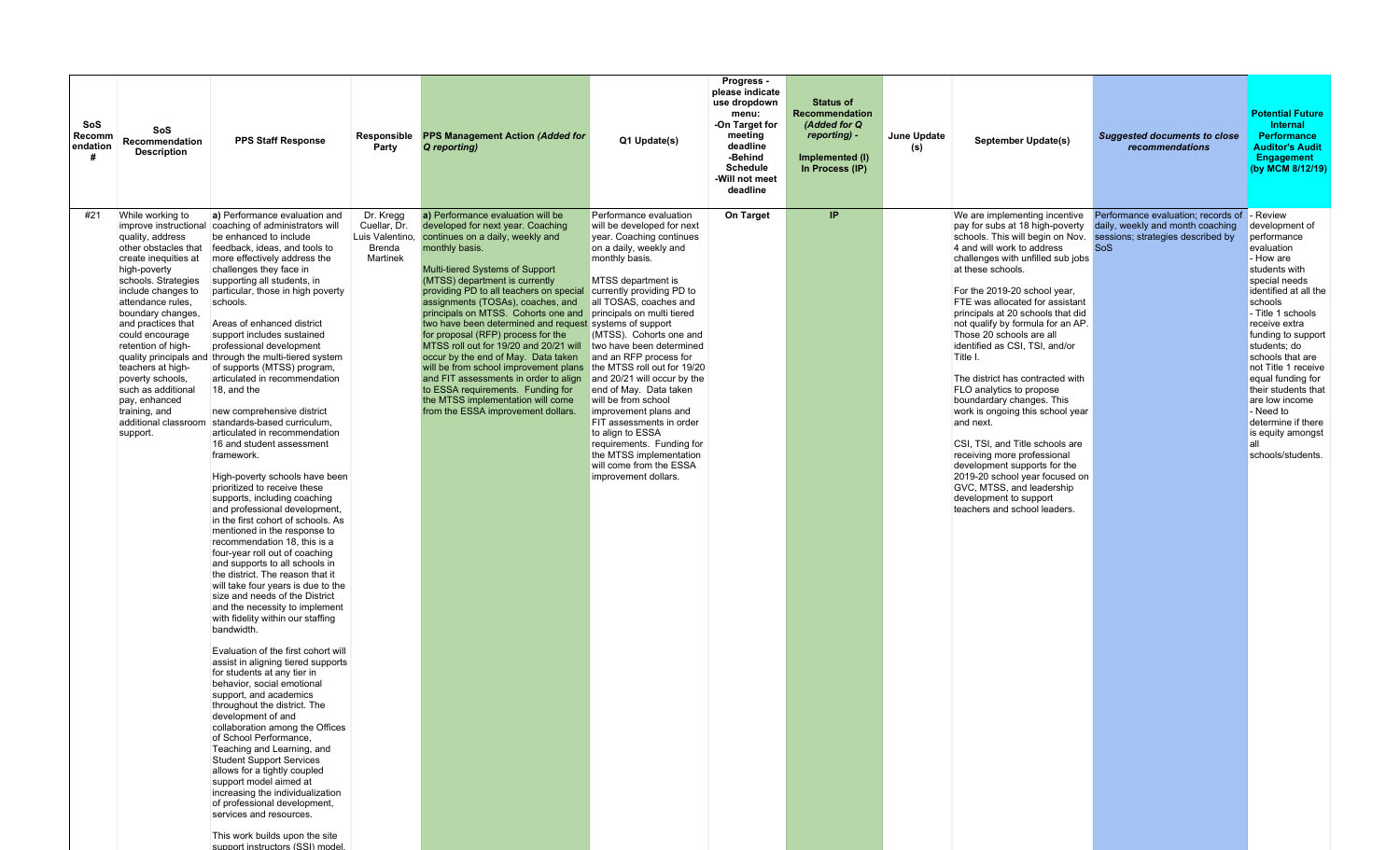| SoS<br>Recomm<br>endation | SoS<br><b>Recommendation</b><br><b>Description</b> | <b>PPS Staff Response</b>                                                                                                                                                                                                                                                                                                                                                                                                                                                                                                                                                                                                                                                                      | Responsible<br>Party | <b>PPS Management Action (Added for</b><br>Q reporting)                                                                                                                                                                                                                                                                                                                                                                                                                                                                                                                                                                                                                                                                        | Q1 Update(s)                                                                              | Progress -<br>please indicate<br>use dropdown<br>menu:<br>-On Target for<br>meeting<br>deadline<br>-Behind<br><b>Schedule</b><br>-Will not meet<br>deadline | <b>Status of</b><br>Recommendation<br>(Added for Q<br>reporting) -<br>Implemented (I)<br>In Process (IP) | June Update<br>(s)                                                                                                                         | <b>September Update(s)</b> | <b>Suggested documents to close</b><br>recommendations | <b>Potential Future</b><br>Internal<br><b>Performance</b><br><b>Auditor's Audit</b><br>Engagement<br>(by MCM 8/12/19) |
|---------------------------|----------------------------------------------------|------------------------------------------------------------------------------------------------------------------------------------------------------------------------------------------------------------------------------------------------------------------------------------------------------------------------------------------------------------------------------------------------------------------------------------------------------------------------------------------------------------------------------------------------------------------------------------------------------------------------------------------------------------------------------------------------|----------------------|--------------------------------------------------------------------------------------------------------------------------------------------------------------------------------------------------------------------------------------------------------------------------------------------------------------------------------------------------------------------------------------------------------------------------------------------------------------------------------------------------------------------------------------------------------------------------------------------------------------------------------------------------------------------------------------------------------------------------------|-------------------------------------------------------------------------------------------|-------------------------------------------------------------------------------------------------------------------------------------------------------------|----------------------------------------------------------------------------------------------------------|--------------------------------------------------------------------------------------------------------------------------------------------|----------------------------|--------------------------------------------------------|-----------------------------------------------------------------------------------------------------------------------|
|                           |                                                    | b) Last spring, the Board<br>allocated funds to address<br>enrollment imbalances and<br>facilities utilization that are<br>contributing to inequitable<br>access to educational<br>opportunities. The new staffing<br>formula implemented for 2018-<br>19 quarantees that every school<br>will have sufficient staff to<br>provide all students with a core<br>curriculum, regardless of the<br>enrollment. For longer term<br>solutions to persistent<br>enrollment imbalances, the<br>District has contracted with an<br>external consultant to assess.<br>review, and make<br>recommendations for potential<br>future changes by January 2020<br>for implementation in the fall of<br>2020. | <b>Claire Hertz</b>  | b) In spring 2018, the Board allocated<br>funds to address enrollment<br>imbalances and facilities utilization that curriculum needs.<br>are contributing to inequitable access<br>to educational opportunities. The new<br>staffing formula implemented for 2018- information on facilities<br>19 guarantees that every school will<br>have sufficient staff to provide all<br>students with a core curriculum,<br>regardless of the enrollment. For<br>longer term solutions to persistent<br>enrollment imbalances, the District has<br>contracted with an external consultant<br>to assess, review, and make<br>recommendations for potential future<br>changes by January 2020 for<br>implementation in the fall of 2020. | Staffing levels have<br>continue to meet core<br>See #3e for more<br>process in progress. | On Target                                                                                                                                                   | IP                                                                                                       |                                                                                                                                            |                            |                                                        | See above                                                                                                             |
|                           |                                                    | c) Compensation for teachers is Sharon Reese /<br>directly tied to contract<br>negotiations with PAT (Portland<br>Association of Teachers), per<br>Oregon law. The current<br>contract is set to expire on June<br>30, 2019.                                                                                                                                                                                                                                                                                                                                                                                                                                                                   | Stephanie<br>Soden   | c) Compensation for teachers is<br>directly tied to contract negotiations<br>with PAT, per Oregon law. The current 2020 for a salary rollover.<br>contract is set to expire on June 30,<br>2019.                                                                                                                                                                                                                                                                                                                                                                                                                                                                                                                               | The PAT contract has<br>been renewed to June 30.                                          | On Target                                                                                                                                                   | IP.                                                                                                      | <b>PAT</b> ratified the<br>contract<br>extension on<br>June 14, 2019.<br>On June 25,<br>2019, the<br>Board of<br>Education<br>approved it. |                            |                                                        |                                                                                                                       |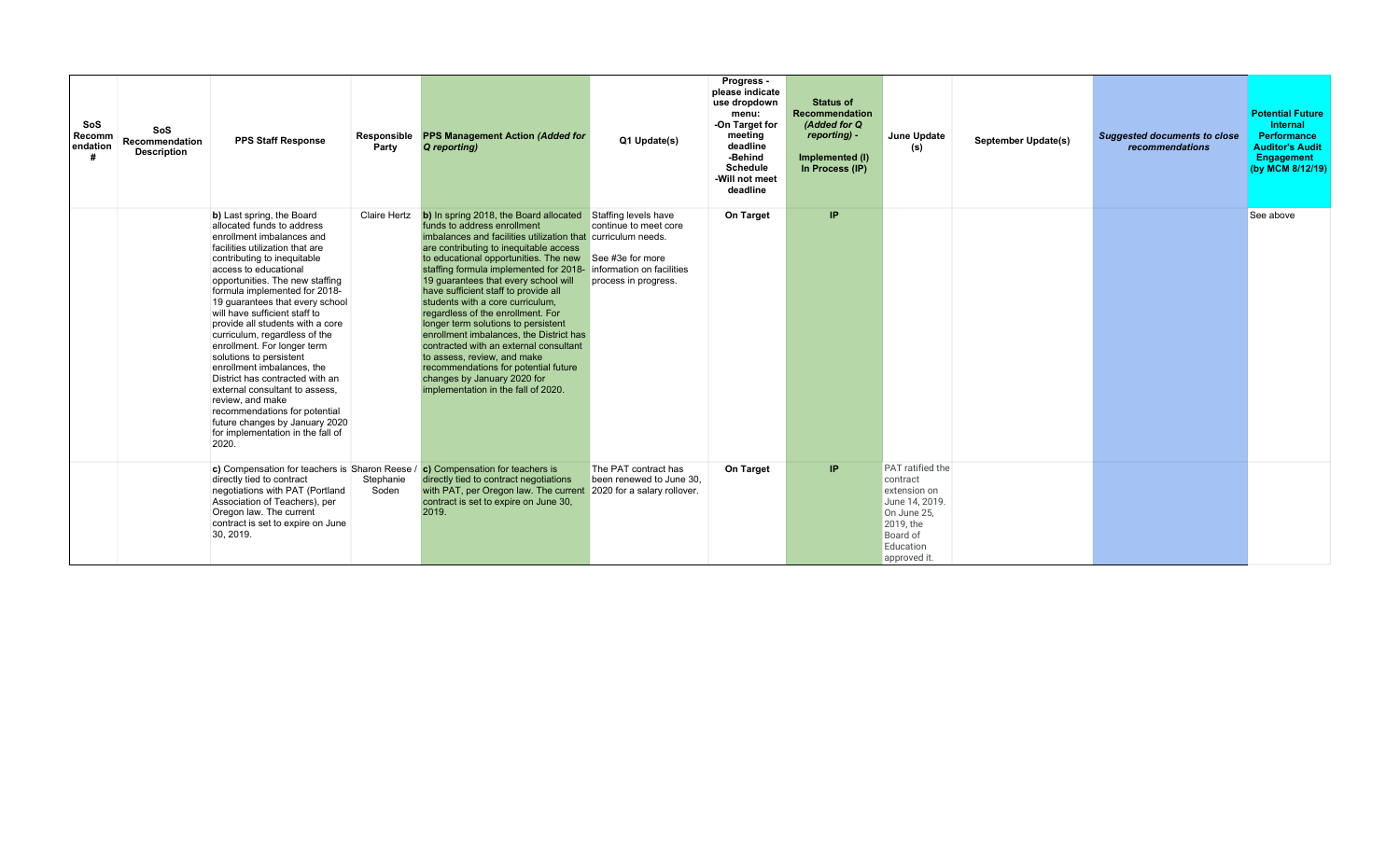| SoS<br>Recomm<br>endation<br># | SoS<br>Recommendation<br><b>Description</b>                                                                                                                                | <b>PPS Staff Response</b>                                                                                                                                                                                                                                                                                                                                                                                                                                                                                                                                                                                                                                                                                                                                                                                                       | Responsible<br>Party | <b>PPS Management Action (Added for</b><br>Q reporting)                                                                                                                                                                                                                | Q1 Update(s)                                                                                                                                                                                                                                                                          | Progress -<br>please indicate<br>use dropdown<br>menu:<br>-On Target for<br>meeting<br>deadline<br>-Behind<br><b>Schedule</b><br>-Will not meet<br>deadline | <b>Status of</b><br><b>Recommendation</b><br>(Added for Q<br>reporting) -<br>Implemented (I)<br>In Process (IP) | June Update<br>(s) | September Update(s)                                                                                                                                                                                                                                                                                                                                                  | <b>Suggested documents to close</b><br>recommendations                          | <b>Potential Future</b><br>Internal<br>Performance<br><b>Auditor's Audit</b><br><b>Engagement</b><br>(by MCM 8/12/19)                                                                                                                                                               |
|--------------------------------|----------------------------------------------------------------------------------------------------------------------------------------------------------------------------|---------------------------------------------------------------------------------------------------------------------------------------------------------------------------------------------------------------------------------------------------------------------------------------------------------------------------------------------------------------------------------------------------------------------------------------------------------------------------------------------------------------------------------------------------------------------------------------------------------------------------------------------------------------------------------------------------------------------------------------------------------------------------------------------------------------------------------|----------------------|------------------------------------------------------------------------------------------------------------------------------------------------------------------------------------------------------------------------------------------------------------------------|---------------------------------------------------------------------------------------------------------------------------------------------------------------------------------------------------------------------------------------------------------------------------------------|-------------------------------------------------------------------------------------------------------------------------------------------------------------|-----------------------------------------------------------------------------------------------------------------|--------------------|----------------------------------------------------------------------------------------------------------------------------------------------------------------------------------------------------------------------------------------------------------------------------------------------------------------------------------------------------------------------|---------------------------------------------------------------------------------|-------------------------------------------------------------------------------------------------------------------------------------------------------------------------------------------------------------------------------------------------------------------------------------|
| #22                            | Ensure consistent<br>performance<br>quality by training<br>high expectations<br>and improve the<br>depth of reviews.<br>Periodically review<br>evaluations for<br>quality. | a) PPS central leadership has<br>created a structure for high<br>evaluation depth and expectations for all teacher<br>evaluators. Professional<br>administrators to set development is designed and<br>implementation has begun to<br>improve the depth and quality of<br>all performance evaluations.<br>These professional<br>development opportunities are<br>designed to increase the<br>instructional capacity of all<br>school site evaluators, thus<br>accelerating and improving<br>student achievement.<br>This work is already underway<br>as central teams are providing<br>meaningful feedback through<br>instructional walks, frequent<br>informal school and classroom<br>visits, leadership mentoring,<br>coaching, and customized<br>support for principals and<br>leadership teams across all<br>school sites. |                      | Sharon Reese a) PPS central leadership has created<br>a structure for high expectations for all<br>teacher evaluators. Professional<br>development to increase intructional<br>capacity of all schools site evaluators<br>is designed and implementation has<br>begun. | Work in progress. Also<br>see $#22(b)$ below.                                                                                                                                                                                                                                         | On Target                                                                                                                                                   | IP.                                                                                                             |                    |                                                                                                                                                                                                                                                                                                                                                                      | Professional development, records<br>of feedback, coaching, classroom<br>visits | - Verify frequency<br>of training<br>- Inquire with<br>teachers if they<br>feel they are<br>receiving<br>adequate training,<br>particularly new<br>educators and<br>educators in Title<br>1 schools<br>- Inquire if<br>teachers feel they<br>are receiving the<br>support they need |
|                                |                                                                                                                                                                            | b) Cross-functional OSP and<br>HR team has begun a quality<br>review and coaching process for<br>evaluations.                                                                                                                                                                                                                                                                                                                                                                                                                                                                                                                                                                                                                                                                                                                   |                      | Sharon Reese b) Cross-functional OSP and HR team<br>has begun a quality review and<br>coaching process for evaluations                                                                                                                                                 | <b>Cross-functional taskforce</b><br>provided group workshops<br>for principals through the<br>evaluation cycle. The<br>taskforce also convened<br>OSP and HR leaders to<br>review principals'<br>evaluations of and develop<br>action plans for significant<br>performance concerns. | On Target                                                                                                                                                   | IP                                                                                                              |                    | Taskforce provided (1)<br>mandatory training for all<br>teacher evaluators in August,<br>(2) new administrators received<br>additional training in August and<br>again in September. October<br>Leadership Institute will include<br>additional training and<br>assessment calibration;<br>additional training workshops<br>will be provided throughout the<br>fall. |                                                                                 |                                                                                                                                                                                                                                                                                     |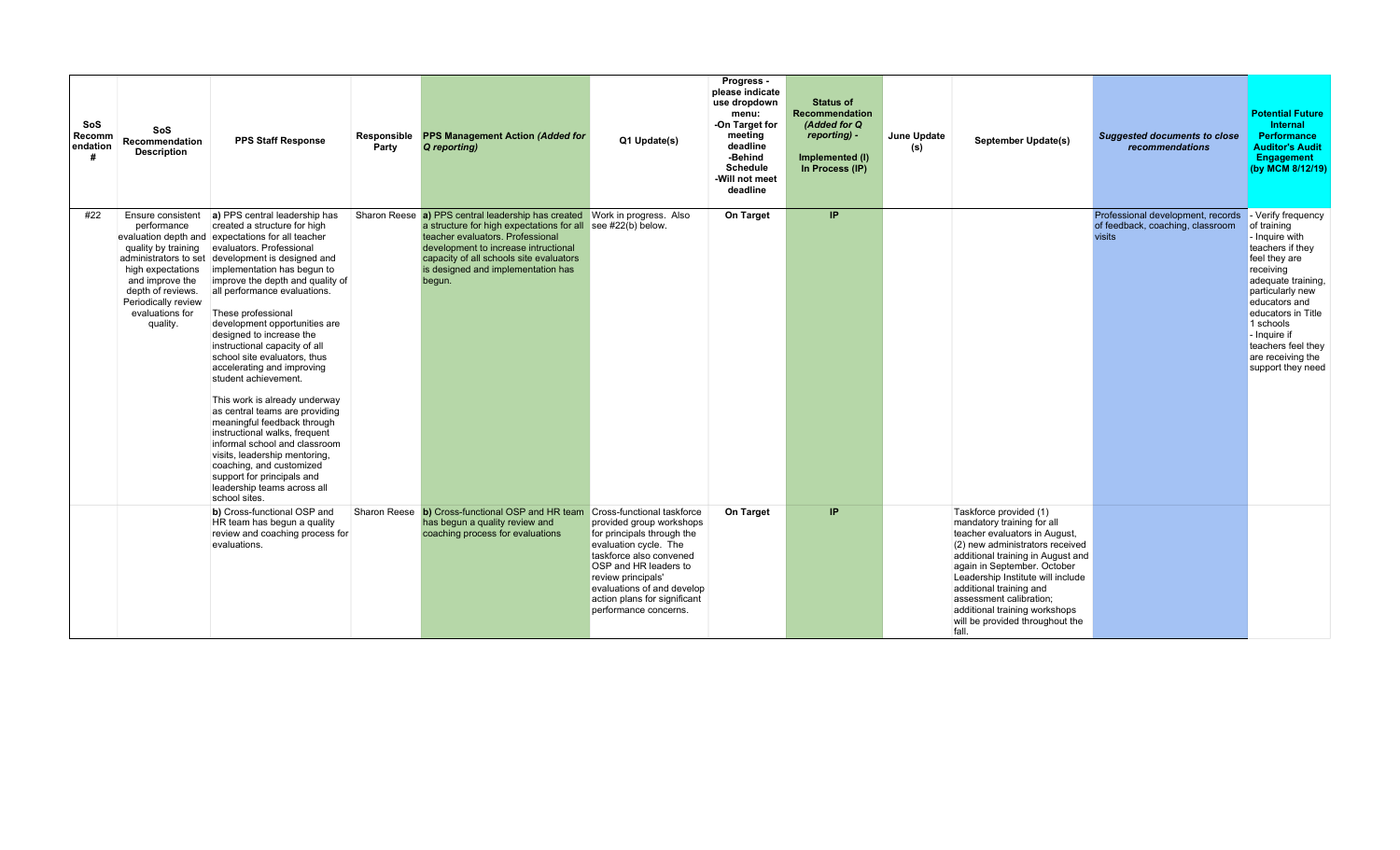| SoS<br>Recomm<br>endation | SoS<br><b>Recommendation</b><br><b>Description</b>                                                                                                                                                                                                               | <b>PPS Staff Response</b>                                                                                                                                                                                                                                                                                                                                                                                                                                                                                                                            | Responsible<br>Party                            | <b>PPS Management Action (Added for</b><br>Q reporting)                                                                                                                                                                                                                                                                                                                                                                                                                                               | Q1 Update(s)             | Progress -<br>please indicate<br>use dropdown<br>menu:<br>-On Target for<br>meeting<br>deadline<br>-Behind<br><b>Schedule</b><br>-Will not meet<br>deadline | <b>Status of</b><br>Recommendation<br>(Added for Q<br>reporting) -<br>Implemented (I)<br>In Process (IP) | June Update<br>(s) | <b>September Update(s)</b>                                                                                                                                                                                                                                                                                                                                                                                                                                     | <b>Suggested documents to close</b><br>recommendations                                     | <b>Potential Future</b><br>Internal<br><b>Performance</b><br><b>Auditor's Audit</b><br>Engagement<br>(by MCM 8/12/19)                                                                          |
|---------------------------|------------------------------------------------------------------------------------------------------------------------------------------------------------------------------------------------------------------------------------------------------------------|------------------------------------------------------------------------------------------------------------------------------------------------------------------------------------------------------------------------------------------------------------------------------------------------------------------------------------------------------------------------------------------------------------------------------------------------------------------------------------------------------------------------------------------------------|-------------------------------------------------|-------------------------------------------------------------------------------------------------------------------------------------------------------------------------------------------------------------------------------------------------------------------------------------------------------------------------------------------------------------------------------------------------------------------------------------------------------------------------------------------------------|--------------------------|-------------------------------------------------------------------------------------------------------------------------------------------------------------|----------------------------------------------------------------------------------------------------------|--------------------|----------------------------------------------------------------------------------------------------------------------------------------------------------------------------------------------------------------------------------------------------------------------------------------------------------------------------------------------------------------------------------------------------------------------------------------------------------------|--------------------------------------------------------------------------------------------|------------------------------------------------------------------------------------------------------------------------------------------------------------------------------------------------|
| #23                       | Regularly track<br>turnover and the<br>number of initiatives<br>at schools and<br>publicly report on it,<br>with a particular<br>focus on high-<br>poverty schools.                                                                                              | The District's new strategic plan<br>teacher and principal will help to address initiative<br>overload sited in the audit. This Luis Valentino.<br>articulated process of<br>collaboration and engagement<br>will lead to common vision<br>development and greater clarity<br>to District goals and priorities.<br>strategies, and tactics. Clear<br>expectations will result in the<br>ability to focus on specific.<br>measurable initiatives and<br>practices that will best address<br>the District's most important and<br>emerging priorities. | Dr. Kregg<br>Cuellar, Dr.<br>Brenda<br>Martinek | The District's new strategic plan will<br>help to address initiative overload sited<br>in the audit. This articulated process of<br>collaboration and engagement will lead<br>to common vision development and<br>greater clarity to District goals and<br>priorities, strategies, and tactics. Clear<br>expectations will result in the ability to<br>focus on specific, measurable<br>initiatives and practices that will best<br>address the District's most important<br>and emerging priorities. | This is next year's work | On Target                                                                                                                                                   | IP.                                                                                                      |                    | District has narrowed focus for<br>schools to three main areas of<br>work. 1) Guarenteed Viable<br>Curriculum 2) Multi-Tiered<br>Systems of Support (MTSS) 3)<br>Leadership Development. We<br>are working through school<br>supervisors to ensure that<br>school initiatives fit within these<br>areas of work.<br>The report on teacher and<br>principal turnover will be created<br>in October as is the yearly<br>practice once staffing is<br>stabilized. | Track record of teacher and<br>principal turnover, and number of<br>initiatives at schools | - Review<br>mechanism for<br>tracking principal<br>turnover<br>- Determine<br>reporting<br>frequency<br>- Determine<br>effectiveness of<br>action taken by<br><b>PPS</b> to reduce<br>turnover |
| #24                       | Adopt policies and<br>practices that ensure<br>strong management<br>performance,<br>particularly for non-<br>competitive contracts<br>and initiatives<br>directly serving<br>students, including<br>consolidating<br>contract<br>management<br>responsibilities. | See response below.<br>of contract and grant Narrative for Recommendation<br>24                                                                                                                                                                                                                                                                                                                                                                                                                                                                      | Board                                           |                                                                                                                                                                                                                                                                                                                                                                                                                                                                                                       |                          |                                                                                                                                                             |                                                                                                          |                    |                                                                                                                                                                                                                                                                                                                                                                                                                                                                | P&Ps                                                                                       | - In progress for<br>2019-2020                                                                                                                                                                 |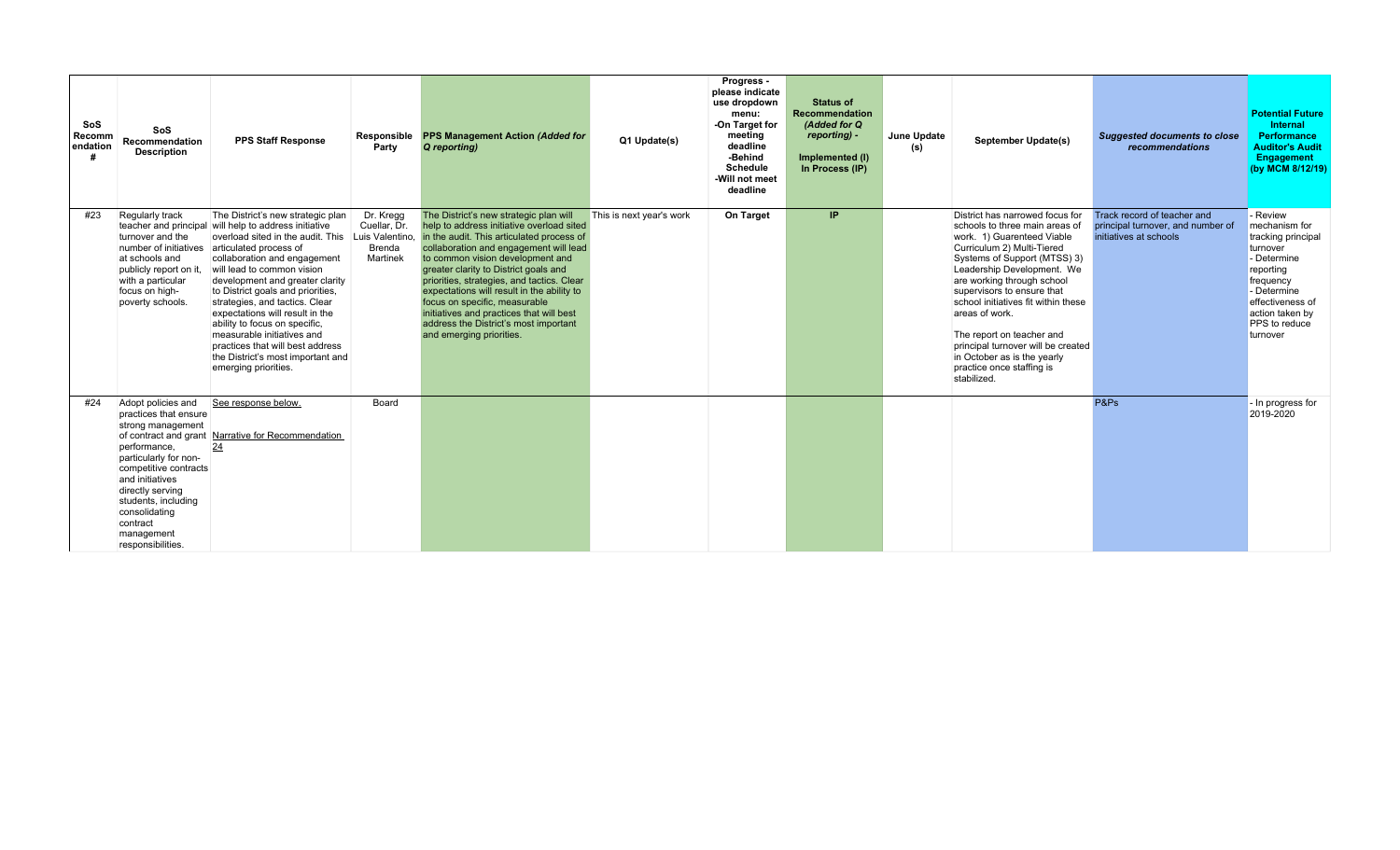| SoS<br>Recomm<br>endation<br># | SoS<br>Recommendation<br><b>Description</b> | <b>PPS Staff Response</b>                                                                                                                                                                                                                                                                                                                                                                                                                                                                                                                                                                                                                                                                                                                                                                                                                                                                                                                                                                                                                                                                                                                                                                                                                                                                                                                                                                                                                                                                                                                                                                                            | Party                                              | Responsible PPS Management Action (Added for<br>Q reporting)                                                                                                                                                                                                                                                                                                                                                                                                                                                                                                                                                                                                                                                                                                                                                                                                                                                                                                                                                                                                                                                                                                                                                                                                                                                                                                                                                                                                                              | Q1 Update(s)                                                                                                                                                                                                                                                                                                                                                                                                                                                                                                                                                                                                                                                                                                                                                                                                                                                                                                                                                                                                                                                                                                                                                                                                                                                                                                                                                                          | Progress -<br>please indicate<br>use dropdown<br>menu:<br>-On Target for<br>meeting<br>deadline<br>-Behind<br><b>Schedule</b><br>-Will not meet<br>deadline | <b>Status of</b><br><b>Recommendation</b><br>(Added for Q<br>reporting) -<br>Implemented (I)<br>In Process (IP) | June Update<br>(s)                                                                                                                                                                                                                                                                                           | September Update(s)                                                                                                                                                                                                                                                                                                                                                                                                                                                                                                                                                                                                                                                                                                                                                                                                                                                                                                                                                                                                                                                                                                        | <b>Suggested documents to close</b><br><i>recommendations</i>                                                                                                               | <b>Potential Future</b><br>Internal<br><b>Performance</b><br><b>Auditor's Audit</b><br><b>Engagement</b><br>(by MCM 8/12/19) |
|--------------------------------|---------------------------------------------|----------------------------------------------------------------------------------------------------------------------------------------------------------------------------------------------------------------------------------------------------------------------------------------------------------------------------------------------------------------------------------------------------------------------------------------------------------------------------------------------------------------------------------------------------------------------------------------------------------------------------------------------------------------------------------------------------------------------------------------------------------------------------------------------------------------------------------------------------------------------------------------------------------------------------------------------------------------------------------------------------------------------------------------------------------------------------------------------------------------------------------------------------------------------------------------------------------------------------------------------------------------------------------------------------------------------------------------------------------------------------------------------------------------------------------------------------------------------------------------------------------------------------------------------------------------------------------------------------------------------|----------------------------------------------------|-------------------------------------------------------------------------------------------------------------------------------------------------------------------------------------------------------------------------------------------------------------------------------------------------------------------------------------------------------------------------------------------------------------------------------------------------------------------------------------------------------------------------------------------------------------------------------------------------------------------------------------------------------------------------------------------------------------------------------------------------------------------------------------------------------------------------------------------------------------------------------------------------------------------------------------------------------------------------------------------------------------------------------------------------------------------------------------------------------------------------------------------------------------------------------------------------------------------------------------------------------------------------------------------------------------------------------------------------------------------------------------------------------------------------------------------------------------------------------------------|---------------------------------------------------------------------------------------------------------------------------------------------------------------------------------------------------------------------------------------------------------------------------------------------------------------------------------------------------------------------------------------------------------------------------------------------------------------------------------------------------------------------------------------------------------------------------------------------------------------------------------------------------------------------------------------------------------------------------------------------------------------------------------------------------------------------------------------------------------------------------------------------------------------------------------------------------------------------------------------------------------------------------------------------------------------------------------------------------------------------------------------------------------------------------------------------------------------------------------------------------------------------------------------------------------------------------------------------------------------------------------------|-------------------------------------------------------------------------------------------------------------------------------------------------------------|-----------------------------------------------------------------------------------------------------------------|--------------------------------------------------------------------------------------------------------------------------------------------------------------------------------------------------------------------------------------------------------------------------------------------------------------|----------------------------------------------------------------------------------------------------------------------------------------------------------------------------------------------------------------------------------------------------------------------------------------------------------------------------------------------------------------------------------------------------------------------------------------------------------------------------------------------------------------------------------------------------------------------------------------------------------------------------------------------------------------------------------------------------------------------------------------------------------------------------------------------------------------------------------------------------------------------------------------------------------------------------------------------------------------------------------------------------------------------------------------------------------------------------------------------------------------------------|-----------------------------------------------------------------------------------------------------------------------------------------------------------------------------|------------------------------------------------------------------------------------------------------------------------------|
|                                |                                             | Policy & Governance<br>Committee undertake a two part<br>process:<br>a) Review and modify the<br>Purchasing and Contracting<br>Rules through the standard<br>board policy process;<br>b) Review and build with staff a<br>transparent description of the<br>PPS staff and board contracting<br>process, including reviews,<br>controls, metrics, approval and<br>general oversight.<br>Process for Board review and<br>consideration of contracts:<br>1. On Wednesday or Thursday<br>the week before the board<br>meeting where a contract will be<br>considered, contracts are sent<br>to the Board by contracts<br>manager Emily Courtnage.<br>2. Board has an opportunity to<br>review and submit questions to<br>staff prior to the board meeting<br>about any contract.<br>3. Requested information is<br>supplied to the board member<br>(s). If there are significant<br>issues with a contract or it<br>needs to be modified, it is<br>removed from the board's<br>agenda until it can be modified<br>to respond to board member<br>concerns (if staff agrees there is<br>a need to modify or if there is<br>significant board interest in<br>removing).<br>4. Staff managing the contract<br>required to attend the board<br>meeting.<br>5. At the beginning of the<br>meeting the chair asks if any<br>board member has an item on<br>the business agenda that they<br>want to pull out for a separate<br>discussion.<br>6. When we get to the business<br>agenda, board members can<br>still ask for a discussion and ask<br>questions about a contract.<br>7. Board members can vote no<br>on contracts. | Claire Hertz,<br>Cynthia Le,<br>Emily<br>Courtnage | 1) Finalized detailed Scope of Work<br>template for Student, Instructional, and<br><b>Family Engagement Services</b><br>contracts, with goal of guiding contract<br>managers toward including more<br>detailed scope, deliverables, and<br>metrics in these contracts. Shared<br>with Educational Partnerships and<br>Equity leaders and posted on contracts deliverables, and metrics<br>templates page.<br>2) Finalized Board Cover Memo for<br>Student, Instructional, and Family<br>Engagement Services contracts, with<br>goal of providing more detailed at-a-<br>glance information - particularly around<br>prior year outcomes and contract<br>justification - on contracts that go<br>before the Board for approval. First<br>used with BPI contract on 1/29/19<br>Board agenda. Posted on contract<br>templates pages.<br>3) Began preparing, every two weeks,<br>spreadsheet of new personal services<br>contracts for Board Audit Committee,<br>including description of current<br>thresholds and review processes for all contracts that go before<br>personal services contracts. First<br>report submitted on 1/31/19.<br>4) Continued to provide to Board<br>members before each Board contracts<br>agenda an email with the prior year's<br>contract with the same vendor (if<br>applicable), the original contract and<br>prior amendments (for new<br>amendments), and link to the contracts new personal services<br>and supporting documentation posted<br>online. | (1) Finalized detailed<br>Scope of Work template<br>for Student. Instructional.<br>and Family Engagement<br>Services contracts, with<br>goal of quiding contract<br>managers toward including<br>more detailed scope.<br>in these contracts. Shared<br>with Educational<br>Partnerships and Equity<br>leaders and posted on<br>contracts templates page.<br>(2) Finalized Board Cover<br>Memo for Student,<br>Instructional, and Family<br><b>Engagement Services</b><br>contracts, with goal of<br>providing more detailed at-<br>a-glance information -<br>particularly around prior<br>year outcomes and<br>contract justification - on<br>the Board for approval.<br>First used with BPI<br>contract on 1/29/19 Board<br>agenda. Posted on<br>contract templates pages.<br>(3) Began preparing, every<br>two weeks, spreadsheet of<br>contracts for Board Audit<br>Committee, including<br>description of current<br>thresholds and review<br>processes for all personal<br>services contracts. First<br>report submitted on<br>1/31/19.<br>(4) Continued to provide to<br>Board members before<br>each Board contracts<br>agenda an email with the<br>prior year's contract with<br>the same vendor (if<br>applicable), the original<br>contract and prior<br>amendments (for new<br>amendments), and link to<br>the contracts and<br>supporting documentation<br>posted online. | On Target                                                                                                                                                   |                                                                                                                 | (1) Adopted<br>revised PPS<br>Public<br>Contracting<br><b>Rules in May</b><br>2019, after<br>year-long<br>review and<br>revision<br>process.<br>Process<br>inlcuded<br>multiple<br>meetings with<br>Board<br>committees<br>(Audit<br>Policy &<br>Governance<br>Committee) to<br>negotatiation,<br>processes. | (1) Revised and updated<br>mandatory annual contracting<br>training course in Pepper PD<br>with additional focuse on<br>contract management duties,<br>deliverables, and metrics. All<br>staff working with contracts<br>must take course by October 1<br>or contracts will not be<br>processed by Purchasing &<br>Contracting.<br>(2) Completed evaluation of<br>contract tracking/management<br>software that will integrate with<br>PeopleSoft Financials (allowing<br>up to date data on remaining<br>Committee and encumbrance, payments to<br>date, etc.). Includes migration<br>of all contracts and contract<br>data since ~2006. Negotiated<br>review contract contract with Cobblestone<br>approval, direct Systems. Board approved<br>contract 9/23. Implementation<br>and delegation and customization expected to<br>take 4-6 months.<br>(3) Revised Board Cover Memo<br>for Student, Instructional, and<br><b>Family Engagement Services</b><br>Cntracts to ensure that contract<br>managers provide to the Board<br>sufficient detail on past<br>outcomes, SMART goals, and<br>contract monitoring methods. | Personal Services SOW Template<br>New Board Cover Memo Template<br><b>Review of Personal Services</b><br>Contracts Review Agenda items<br>(all of these have been provided) |                                                                                                                              |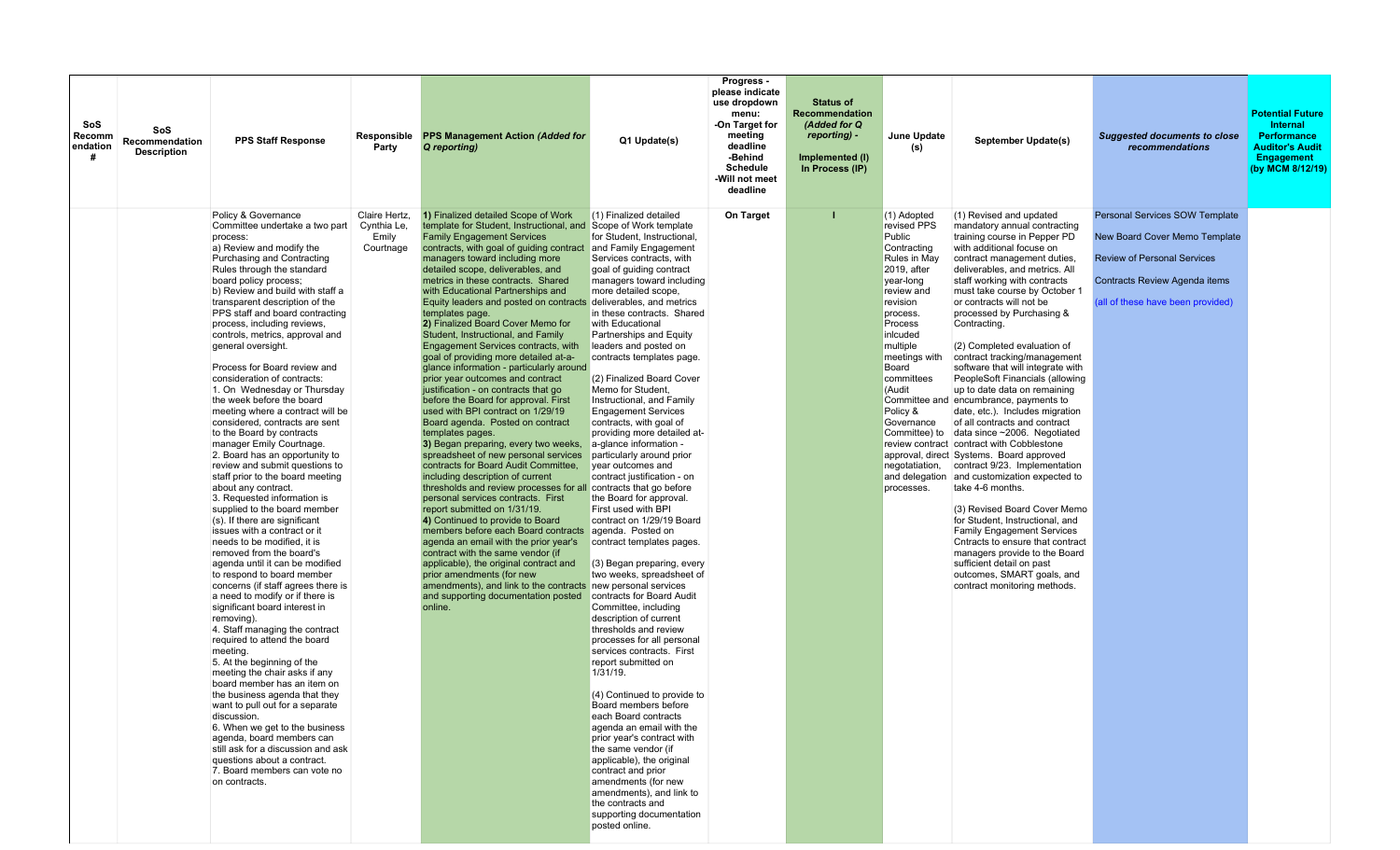| <b>SoS</b><br><b>Recomm</b><br>endation<br># | <b>SoS</b><br>Recommendation<br><b>Description</b>                                                                                                                                       | <b>PPS Staff Response</b>                                                                                                                                                                                                                                                                                                                                                                                                                                                  | Responsible<br>Party | <b>PPS Management Action (Added for</b><br>Q reporting)                                                                                                                                                                                                                                                       | Q1 Update(s)                                                                                                                | Progress -<br>please indicate<br>use dropdown<br>menu:<br>-On Target for<br>meeting<br>deadline<br>-Behind<br><b>Schedule</b><br>-Will not meet<br>deadline | <b>Status of</b><br>Recommendation<br>(Added for Q<br>reporting) -<br>Implemented (I)<br>In Process (IP) | June Update<br>(s) | September Update(s)                                                                                                                                                                        | <b>Suggested documents to close</b><br>recommendations | <b>Potential Future</b><br>Internal<br><b>Performance</b><br><b>Auditor's Audit</b><br>Engagement<br>(by MCM 8/12/19)                                                                                                                                                                                                                     |
|----------------------------------------------|------------------------------------------------------------------------------------------------------------------------------------------------------------------------------------------|----------------------------------------------------------------------------------------------------------------------------------------------------------------------------------------------------------------------------------------------------------------------------------------------------------------------------------------------------------------------------------------------------------------------------------------------------------------------------|----------------------|---------------------------------------------------------------------------------------------------------------------------------------------------------------------------------------------------------------------------------------------------------------------------------------------------------------|-----------------------------------------------------------------------------------------------------------------------------|-------------------------------------------------------------------------------------------------------------------------------------------------------------|----------------------------------------------------------------------------------------------------------|--------------------|--------------------------------------------------------------------------------------------------------------------------------------------------------------------------------------------|--------------------------------------------------------|-------------------------------------------------------------------------------------------------------------------------------------------------------------------------------------------------------------------------------------------------------------------------------------------------------------------------------------------|
|                                              |                                                                                                                                                                                          |                                                                                                                                                                                                                                                                                                                                                                                                                                                                            |                      |                                                                                                                                                                                                                                                                                                               | Personal Services SOW<br>Template                                                                                           |                                                                                                                                                             |                                                                                                          |                    |                                                                                                                                                                                            |                                                        |                                                                                                                                                                                                                                                                                                                                           |
|                                              |                                                                                                                                                                                          |                                                                                                                                                                                                                                                                                                                                                                                                                                                                            |                      |                                                                                                                                                                                                                                                                                                               | New Board Cover Memo<br>Template                                                                                            |                                                                                                                                                             |                                                                                                          |                    |                                                                                                                                                                                            |                                                        |                                                                                                                                                                                                                                                                                                                                           |
|                                              |                                                                                                                                                                                          |                                                                                                                                                                                                                                                                                                                                                                                                                                                                            |                      |                                                                                                                                                                                                                                                                                                               | Review of Personal<br>Services                                                                                              |                                                                                                                                                             |                                                                                                          |                    |                                                                                                                                                                                            |                                                        |                                                                                                                                                                                                                                                                                                                                           |
|                                              |                                                                                                                                                                                          |                                                                                                                                                                                                                                                                                                                                                                                                                                                                            |                      |                                                                                                                                                                                                                                                                                                               | Contracts on 129 Business<br>Agenda                                                                                         |                                                                                                                                                             |                                                                                                          |                    |                                                                                                                                                                                            |                                                        |                                                                                                                                                                                                                                                                                                                                           |
|                                              |                                                                                                                                                                                          |                                                                                                                                                                                                                                                                                                                                                                                                                                                                            |                      |                                                                                                                                                                                                                                                                                                               | Contracts on 212 Business<br>Agenda                                                                                         |                                                                                                                                                             |                                                                                                          |                    |                                                                                                                                                                                            |                                                        |                                                                                                                                                                                                                                                                                                                                           |
| #25                                          | Use the strategic<br>planning process to<br>evaluate the most<br>use of contracts<br>student<br>performance.                                                                             | The District will use the strategic Claire Hertz<br>planning process to prioritize<br>research-based instructional<br>effective and efficient strategies to ensure equitable<br>outcomes for all students. The<br>designed to increase budget process will then align<br>resources to the strategic plan<br>priorities. District will evaluate<br>the deliverables against the<br>expected outcomes.<br>For further details, see Narrative<br>for Recommendation 25 below. |                      | The District will use the strategic<br>planning process to prioritize research-still in progress. A plan will<br>based instructional strategies to ensure be completed August<br>equitable outcomes for all students.<br>Strategic plan process is still in<br>progress. It will be completed August<br>2019. | Strategic Plan Process is<br>2019. Student<br>achievement was the lens<br>through which we identified<br>budget prioritize. | On Target                                                                                                                                                   | IP                                                                                                       |                    | SLT Strategic plan framework<br>will be presented to Board Nov<br>5th and 19th. Multi-Year<br>business plan to be approved<br>Dec 5th with fully developed<br>strategic plan February 2020 | <b>Strategic Plan Process</b>                          | - In progress for<br>2019-2020                                                                                                                                                                                                                                                                                                            |
|                                              |                                                                                                                                                                                          | Narrative for Recommendation<br>25                                                                                                                                                                                                                                                                                                                                                                                                                                         |                      |                                                                                                                                                                                                                                                                                                               |                                                                                                                             |                                                                                                                                                             |                                                                                                          |                    |                                                                                                                                                                                            |                                                        |                                                                                                                                                                                                                                                                                                                                           |
| #26                                          | The PPS Board<br>should: Ensure that<br>district<br>administrators<br>prioritize key steps to<br>improve the<br>efficiency and<br>effectiveness of<br>district operations,<br>including: | See below                                                                                                                                                                                                                                                                                                                                                                                                                                                                  |                      |                                                                                                                                                                                                                                                                                                               |                                                                                                                             |                                                                                                                                                             |                                                                                                          |                    |                                                                                                                                                                                            |                                                        | - Review P&Ps.<br>- Are processes<br>followed according<br>to P&Ps?<br>- Does PPS have<br>the proper 'tone at<br>the top?'<br>- Are appropriate<br>ethics and values<br>promoted?<br>- Are performance<br>management and<br>accountability<br>reviewed?<br>- Are objectives<br>clearly<br>established,<br>communicated,<br>and monitored? |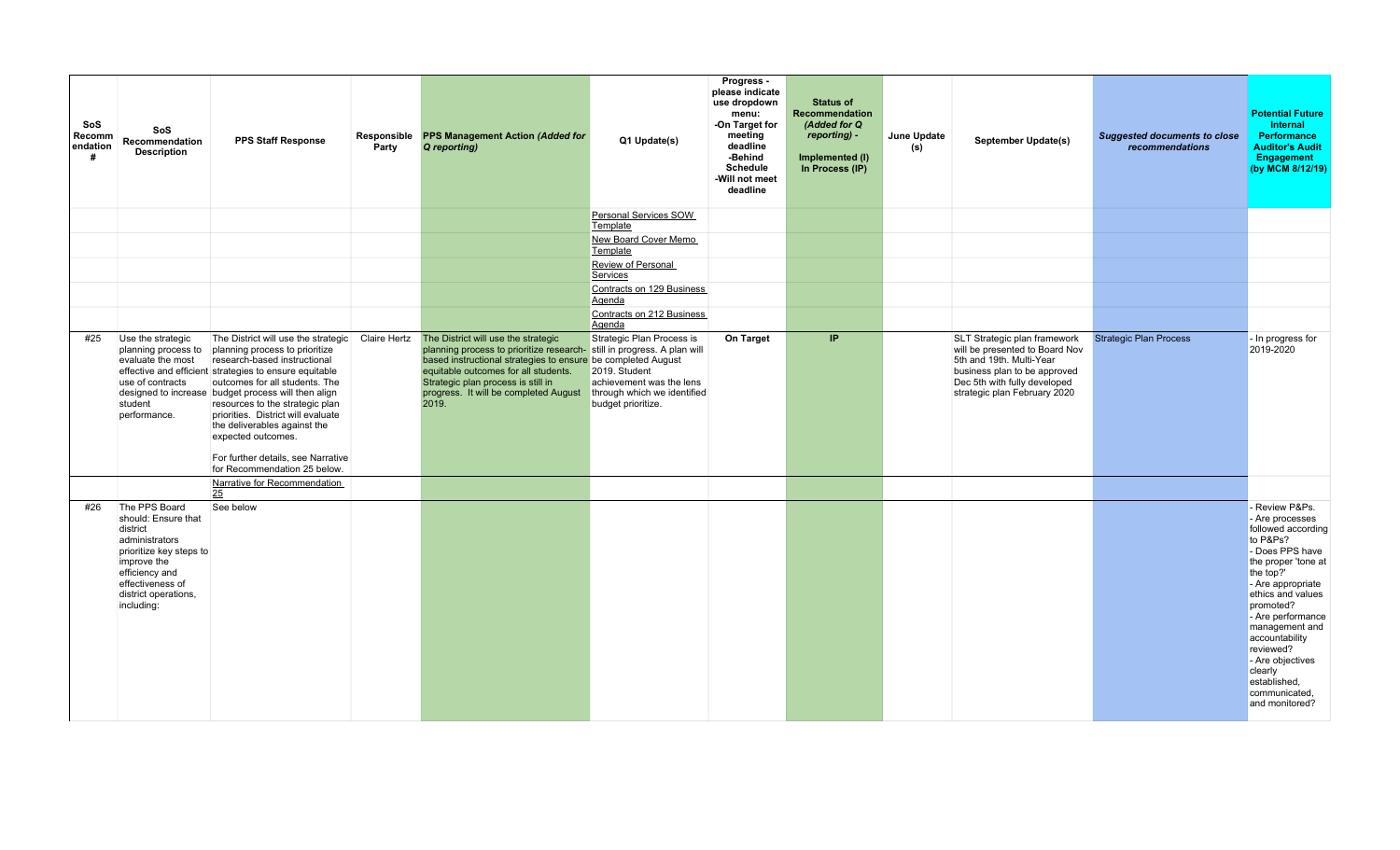| SoS<br>Recomm<br>endation<br># | SoS<br>Recommendation<br><b>Description</b>                                                                                                                                                                                                                                                                                                       | <b>PPS Staff Response</b>          | Responsible<br>Party | <b>PPS Management Action (Added for</b><br>Q reporting) | Q1 Update(s) | Progress -<br>please indicate<br>use dropdown<br>menu:<br>-On Target for<br>meeting<br>deadline<br>-Behind<br><b>Schedule</b><br>-Will not meet<br>deadline | <b>Status of</b><br>Recommendation<br>(Added for Q<br>reporting) -<br>Implemented (I)<br>In Process (IP) | June Update<br>(s) | <b>September Update(s)</b> | <b>Suggested documents to close</b><br>recommendations | <b>Potential Future</b><br>Internal<br><b>Performance</b><br><b>Auditor's Audit</b><br>Engagement<br>(by MCM 8/12/19) |
|--------------------------------|---------------------------------------------------------------------------------------------------------------------------------------------------------------------------------------------------------------------------------------------------------------------------------------------------------------------------------------------------|------------------------------------|----------------------|---------------------------------------------------------|--------------|-------------------------------------------------------------------------------------------------------------------------------------------------------------|----------------------------------------------------------------------------------------------------------|--------------------|----------------------------|--------------------------------------------------------|-----------------------------------------------------------------------------------------------------------------------|
|                                | a. Building an<br>effective common<br>core curriculum<br>based on state<br>standards and<br>ensuring adequate<br>school support and<br>accountability for<br>performance.                                                                                                                                                                         | Narrative for Recommendation<br>26 | Board                |                                                         |              |                                                                                                                                                             |                                                                                                          |                    |                            |                                                        | See above                                                                                                             |
|                                | <b>b.</b> Developing a<br>strategic plan that<br>focuses on long-term<br>investment and<br>measurement of<br>results. The plan<br>should also address<br>the district's<br>organizational<br>culture, including<br>improving the district'<br>s feedback loops<br>and trust between<br>central<br>administrators,<br>principals, and<br>teachers. | See narrative above                | Board                |                                                         |              |                                                                                                                                                             |                                                                                                          |                    |                            |                                                        | See above                                                                                                             |
|                                | c. Addressing<br>inequities at high-<br>poverty schools,<br>such as high<br>turnover, low teacher<br>experience, and<br>initiative overload.                                                                                                                                                                                                      | See narrative above                | Board                |                                                         |              |                                                                                                                                                             |                                                                                                          |                    |                            |                                                        | See above                                                                                                             |
|                                | d. Improving the<br>transparency and<br>impact of the district'<br>s budget, including<br>objective peer<br>comparisons,<br>analysis of results,<br>and analysis of<br>potential savings<br>areas.                                                                                                                                                | See narrative above                | Board                |                                                         |              |                                                                                                                                                             |                                                                                                          |                    |                            |                                                        | See above                                                                                                             |
|                                | e. Tracking and<br>addressing teacher<br>and principal issues<br>with student<br>discipline practices<br>and priorities.                                                                                                                                                                                                                          | See narrative above                | Board                |                                                         |              |                                                                                                                                                             |                                                                                                          |                    |                            |                                                        | See above                                                                                                             |